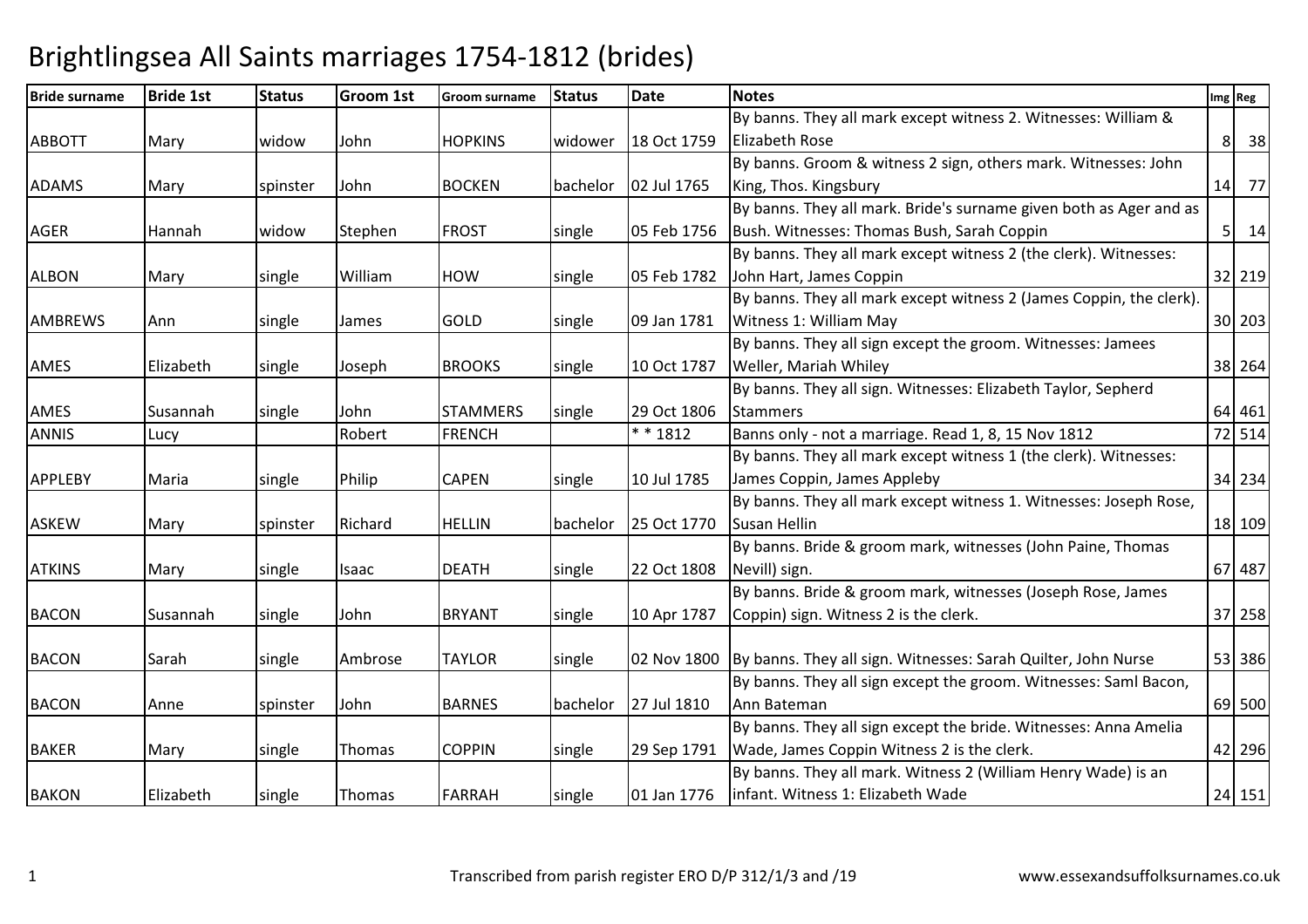| <b>Bride surname</b> | <b>Bride 1st</b> | <b>Status</b> | Groom 1st   | <b>Groom surname</b> | <b>Status</b> | <b>Date</b>            | <b>Notes</b>                                                              |          | Img Reg |
|----------------------|------------------|---------------|-------------|----------------------|---------------|------------------------|---------------------------------------------------------------------------|----------|---------|
|                      | Lucy             |               |             |                      |               |                        |                                                                           |          |         |
| <b>BALSON</b>        | Sophia           | single        | James       | <b>ABBITT</b>        | bachelor      |                        | 25 Aug 1804   By licence. They all sign. Witnesses: John & Mary Ann Good. |          | 59 432  |
|                      |                  |               |             |                      |               |                        | By banns. Groom & witness 1 sign, others mark. Groom's surname            |          |         |
|                      |                  |               |             | <b>BRUNNING /</b>    |               |                        | is Brunning in the register but he signs Brunwyn. Witnesses: Jos.         |          |         |
| <b>BARBER</b>        | Ann              |               | William     | <b>BRUNWYN</b>       |               | 01 Oct 1776            | Rose, Sarah Angier.                                                       |          | 25 159  |
| <b>BARBER</b>        | Elizabeth        | widow         | Robert      | <b>KNIGHT</b>        | widower       | 14 Nov 1793            | By licence. They all sign. Witness: Jos. Stammers. No 2nd witness.        |          | 45 320  |
|                      |                  |               |             |                      |               |                        | By banns. Bride & groom mark, witnesses (Joseph Rose, Mary                |          |         |
| <b>BARKER</b>        | Mary             | single        | Gamaliel    | <b>PASCHAL</b>       | single        | 08 Dec 1771            | Abbot) sign.                                                              |          | 20 118  |
|                      |                  |               |             |                      |               |                        | By banns. They all sign except the groom. Witnesses: Thos.                |          |         |
| <b>BARKER</b>        | Lucy             | single        | James       | LAYSELL              | widower       | 12 Jun 1797            | Farrington, Susaner King                                                  |          | 49 351  |
|                      |                  |               |             |                      |               |                        | By licence. Bride & groom mark, witnesses (John Weller, Richd.            |          |         |
| <b>BARKER</b>        | Deborah          |               | Clement     | <b>BASS</b>          |               | 18 Feb 1800            | Letch) sign. Marital statuses not in register.                            |          | 52 377  |
|                      |                  |               |             |                      |               |                        | By banns. They all mark except witness 2. Witnesses: Mary Scurrell,       |          |         |
|                      |                  |               |             |                      |               |                        | John Nurse. Reg number should be 435 but entered wrongly as               |          |         |
| <b>BARKER</b>        | Mary             | single        | Francis     | <b>ROUS</b>          | bachelor      | 02 Oct 1804            | 135.                                                                      |          | 60 435  |
|                      |                  |               |             |                      |               |                        | By banns. Bride abode: St. Osyth. Bride & groom mark, witnesses           |          |         |
|                      |                  |               |             |                      |               |                        | (Amey Day, Thomas Sherlock) sign. Bride's marital status not in           |          |         |
| <b>BARNS</b>         | Susan            |               | John        | <b>WELLAM</b>        | single        | 09 Jan 1806            | register.                                                                 |          | 62 455  |
|                      |                  |               |             |                      |               |                        | By banns. They all mark except witness 2. Witnesses: Mary                 |          |         |
| <b>BARNS</b>         | Sarah            | single        | John        | <b>SCARLET</b>       | widower       | 13 Sep 1806            | Dunnings, John Nurse                                                      |          | 63 457  |
|                      |                  |               |             |                      |               |                        | By banns. Groom abode: Weeley. Groom & witness 2 sign, others             |          |         |
|                      |                  |               |             |                      |               |                        | mark. Bride's marital status not in register. Witnesses: Joseph           |          |         |
| <b>BARNS</b>         | Hannah           |               | Henry       | <b>BIRD</b>          | single        | 29 Sep 1806            | Causton, John Nurse                                                       |          | 63 458  |
|                      |                  |               |             |                      |               |                        | By banns. They all sign except the bride. Witnesses: Isabella Blith,      |          |         |
| <b>BARREL</b>        | Sarah            | single        | Thomas      | <b>ANGIER</b>        | single        | 30 Jul 1775            | Sarah Hart                                                                |          | 23 148  |
|                      |                  |               |             |                      |               |                        | By licence. They all sign except witness 2. Witnesses: Joseph             |          |         |
| <b>BARRETT</b>       | Mary             | widow         | Anthony     | <b>LEWIS</b>         | single        |                        | 30 Mar 1758 Cresey, John Hobart                                           | $6 \mid$ | 27      |
|                      |                  |               |             |                      |               |                        | By banns. They all sign. Witnesses: Henry Cook, Alexander                 |          |         |
| <b>BARRETT</b>       | Sally            | single        | John        | <b>TABOR</b>         | single        | 02 Nov 1779            | Goodchild                                                                 |          | 29 195  |
|                      |                  |               |             |                      |               |                        | By banns. They all sign except the bride. Witnesses: Samuel Lewis,        |          |         |
| <b>BARROWS</b>       | Elizabeth        | spinster      | Christopher | <b>DUNNINGS</b>      |               | bachelor   15 Sep 1767 | Joseph Rose                                                               |          | 16 93   |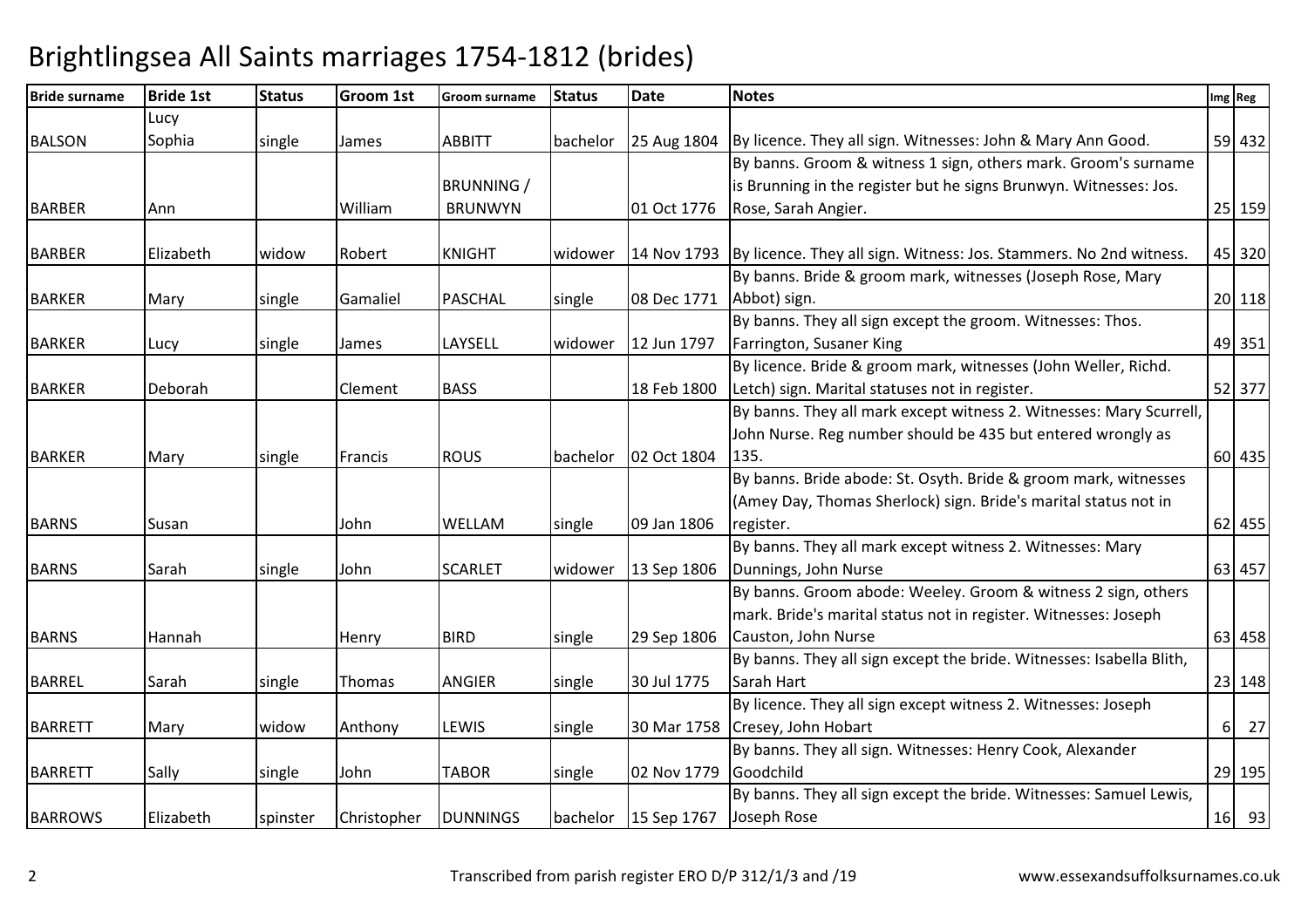| <b>Bride surname</b> | <b>Bride 1st</b> | <b>Status</b> | <b>Groom 1st</b> | <b>Groom surname</b> | <b>Status</b> | <b>Date</b> | <b>Notes</b>                                                               |                | Img Reg              |
|----------------------|------------------|---------------|------------------|----------------------|---------------|-------------|----------------------------------------------------------------------------|----------------|----------------------|
|                      |                  |               |                  |                      |               |             | By banns. They all sign except the bride. Witnesses: Saml. Box,            |                |                      |
| <b>BAWTREE</b>       | Elizabeth        | single        | Joseph           | RICHMOND             | single        |             | 16 May 1792 Jemima Peggs                                                   |                | 43 302               |
|                      |                  |               |                  |                      |               |             | By banns. They all sign except the bride. Witnesses: James Osborn          |                |                      |
| <b>BAWTREE</b>       | Mary             | single        | John             | <b>SHEEPARD</b>      | single        | 10 Jan 1793 | Purkiss, Mary King                                                         |                | 44 312               |
|                      |                  |               |                  |                      |               |             | By banns. Groom & witness 2 sign, others mark. Witnesses: William          |                |                      |
| <b>BAWTREE</b>       | Ann              | single        | John             | <b>BACON</b>         | single        | 24 Jul 1797 | Winterflood, James Coppin                                                  |                | 49 352               |
|                      |                  |               |                  |                      |               |             | By banns. They all sign except the groom. Witnesses: Eliz                  |                |                      |
| <b>BAWTREE</b>       | Sarah            | single        | James            | <b>LETCH</b>         | widower       | 04 Jul 1805 | Woodward, John Bacon                                                       |                | 61 447               |
|                      |                  |               |                  |                      |               |             | By banns. They all mark except witness 1. Witnesses: John Shepard,         |                |                      |
| <b>BAWTREE</b>       | Lucy             | single        | Abraham          | ANDERSON             | single        | 08 Sep 1808 | Jane Root                                                                  |                | 66 481               |
|                      |                  |               |                  |                      |               |             | By banns. They all mark except witness 1. Witnesses: William               |                |                      |
| <b>BEDINGFIELD</b>   | Elizabeth        | single        | John             | <b>RALF</b>          | single        | 08 Aug 1762 | Brown, John Hobart                                                         |                | 42<br>9 <sup>1</sup> |
|                      |                  |               |                  |                      |               |             | By banns. Bride & groom mark, witnesses (Mary Rudding, James               |                |                      |
| <b>BEEL</b>          | Sarah            | single        | Edward           | <b>HOUGHTON</b>      | single        | 11 Feb 1786 | Coppin) sign. Witness 2 is the clerk.                                      |                | 35 242               |
|                      |                  |               |                  |                      |               |             | By banns. They all mark except witness 2. Witnesses: Robt.                 |                |                      |
| <b>BERTREE</b>       | Sarah            | single        | William          | <b>COPPIN</b>        | single        | 01 Sep 1768 | Chandler, Joseph Rose                                                      |                | 17 102               |
|                      |                  |               |                  |                      |               |             | By banns. They all mark except witness 2. Witnesses: Samuel Root,          |                |                      |
| <b>BIBBEN</b>        | Mary             | single        | Joseph           | <b>BARNS</b>         | widower       | 23 Apr 1781 | Jane Root                                                                  |                | 31 209               |
|                      |                  |               |                  |                      |               |             | By banns. Groom abode: East Mersea. They all sign except the               |                |                      |
|                      |                  |               |                  |                      |               |             | bride. Marital statuses not in register. Witnesses: Joseph Dunnage,        |                |                      |
| <b>BIGSBY</b>        | Mary             |               | John             | <b>DOWSING</b>       |               | 02 Oct 1798 | John Nurse                                                                 |                | 50 361               |
|                      |                  |               |                  |                      |               |             |                                                                            |                |                      |
| <b>BISHOP</b>        | Ann              | widow         | Thomas           | <b>JACOBS</b>        | widower       | 05 Apr 1779 | By licence. They all sign. Witnesses: Ann Jacob, Jas. Sanders              |                | 28 185               |
|                      |                  |               |                  |                      |               |             |                                                                            |                |                      |
| <b>BLYTH</b>         | Martha           | widow         | Walduck          | <b>DODD</b>          | single        |             | 26 Aug 1779   By banns. They all sign. Witnesses: John Jolly, Clement Stow |                | 29 189               |
|                      |                  |               |                  |                      |               |             | By banns. Bride & groom mark, witnesses (John Ellis, James Coppin)         |                |                      |
| <b>BOCKIN</b>        | Mary             | single        | Joseph           | <b>HODGSON</b>       | single        | 22 Jan 1787 | sign. Witness 2 is the clerk.                                              |                | 37 253               |
|                      |                  |               |                  |                      |               |             |                                                                            |                |                      |
|                      |                  |               |                  |                      |               |             | By banns. They all mark except witness 1, the clerk. Marital               |                |                      |
| <b>BOND</b>          | Hannah           |               | Thomas           | <b>WARD</b>          |               |             | 13 Nov 1783 statuses not in reigster. Witnesses: James Coppin, Anna Wade   | $\overline{2}$ |                      |
|                      |                  |               |                  |                      |               |             | By licence. Bride & groom mark, witnesses (Jos. Gledhill, Jno.             |                |                      |
| <b>BOWES</b>         | Mary             | spinster      | George           | <b>PATRICK</b>       | bachelor      |             | 08 Dec 1799   Fieldgate) sign.                                             |                | 52 375               |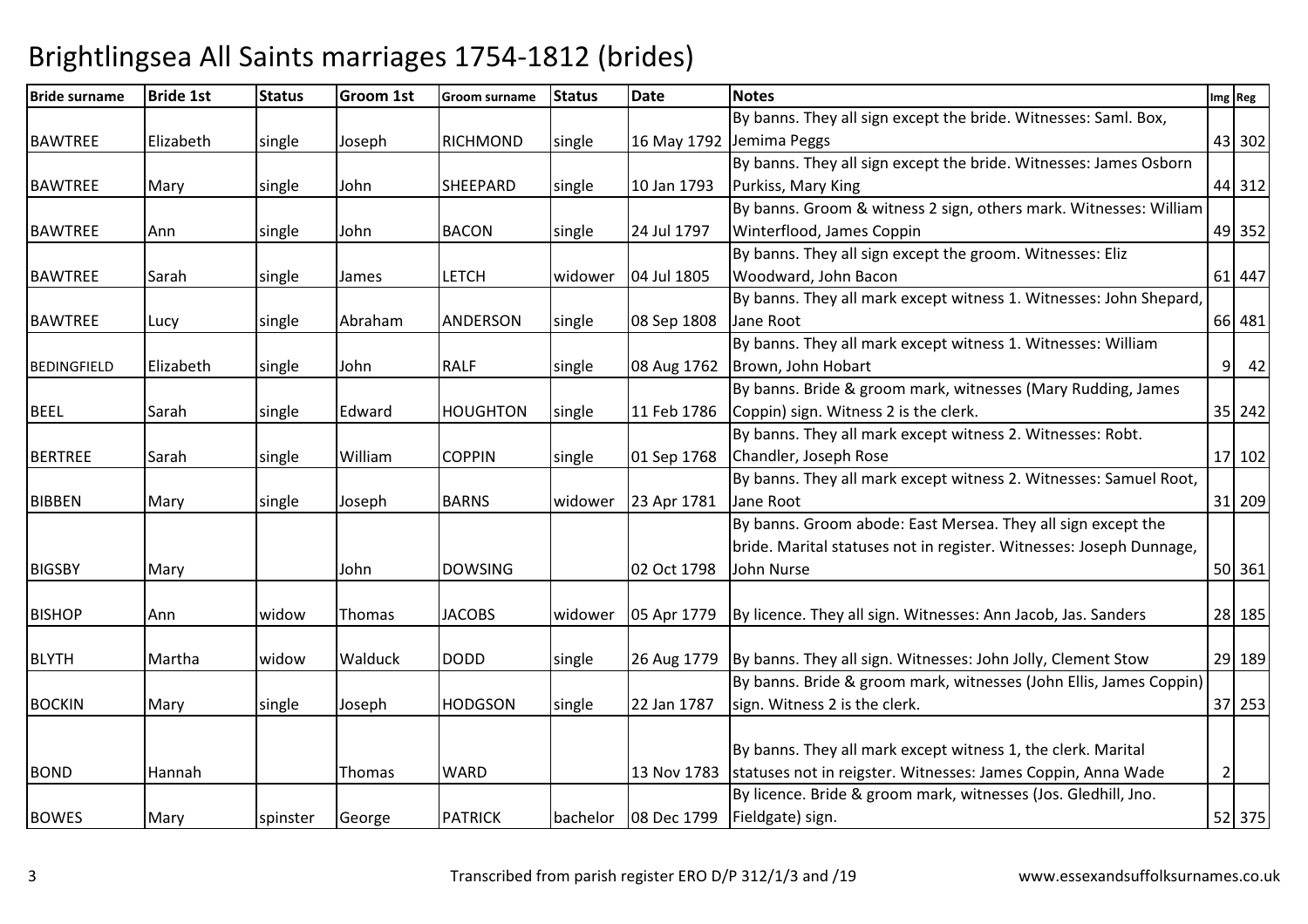| <b>Bride surname</b> | <b>Bride 1st</b> | <b>Status</b> | <b>Groom 1st</b> | <b>Groom surname</b> | <b>Status</b> | <b>Date</b> | <b>Notes</b>                                                                                  |              | Img Reg |
|----------------------|------------------|---------------|------------------|----------------------|---------------|-------------|-----------------------------------------------------------------------------------------------|--------------|---------|
|                      |                  |               |                  |                      |               |             |                                                                                               |              |         |
| <b>BRAGG</b>         | Susan            | widow         | Thomas           | <b>WENLOCK</b>       | single        | 19 Dec 1812 | By banns. They all sign. Witnesses: Phebe Wenlock, Saml. Woolvett                             |              | 71 512  |
|                      |                  |               |                  |                      |               |             | By licence. Groom abode: St. Nicholas, Colchester. Marital statuses                           |              |         |
|                      |                  |               |                  |                      |               |             | not in register. Groom & witness 2 sign, others mark. Witnesses:                              |              |         |
| <b>BRAZIER</b>       | Susan            |               | James            | <b>BORDMAN</b>       |               | 16 Apr 1799 | Sarah Whitmore, John Nurse                                                                    |              | 51 366  |
|                      |                  |               |                  |                      |               |             | By banns. They all sign except the bride. Witnesses: Isaac & Mary                             |              |         |
| <b>BRET</b>          | Hannah           | widow         | Thomas           | <b>SAUNDERS</b>      | widower       | 01 Sep 1793 | Death                                                                                         |              | 45 317  |
|                      |                  |               |                  |                      |               |             | By banns. They all mark except witness 1. Witnesses: John Nurse,                              |              |         |
| <b>BRIANT</b>        | Elizabeth        | widow         | Nathan           | <b>FROST</b>         | single        | 03 Dec 1806 | Erasmus Wade                                                                                  |              | 64 464  |
|                      |                  |               |                  |                      |               |             | By banns. They all mark except witness 2. Witnesses: Mary Holdier,                            |              |         |
| <b>BRIDGES</b>       | Hannah           | single        | John             | <b>ROUSE</b>         | single        | 22 Feb 1809 | <b>Thomas Neville</b>                                                                         |              | 67 489  |
|                      |                  |               |                  |                      |               |             |                                                                                               |              |         |
|                      |                  |               |                  |                      |               |             | By banns. They all mark except the bride. She signs "Corson" -                                |              |         |
|                      |                  |               |                  |                      |               |             | presumably her version of "Cawstone". Her marital status isn't in                             |              |         |
| <b>BRIGHLIFF</b>     | Sarah            |               | Joseph           | <b>CAWSTONE</b>      | widower       | 15 Apr 1808 | the register. Witnesses: John & Mary Green                                                    |              | 66 478  |
|                      |                  |               |                  |                      |               |             |                                                                                               |              |         |
|                      |                  |               |                  |                      |               |             | By banns. They all mark except witness 2, the clerk. Marital                                  |              |         |
| <b>BROWN</b>         | Susannah         |               | Thomas           | <b>FARRINGTON</b>    |               | 25 Apr 1784 | statuses not in reigster. Witnesses: Henry Mann, James Coppin                                 | $\mathbf{1}$ |         |
|                      |                  |               |                  |                      |               |             | By banns. Groom abode: Great Bentley. They all sign. Witnesses:                               |              |         |
| <b>BROWN</b>         | Mary             | single        | James            | <b>STOW</b>          | single        | 16 Apr 1759 | Isaac Hayward, John Taylor                                                                    | 71           | 34      |
|                      |                  |               |                  |                      |               |             |                                                                                               |              |         |
| <b>BROWN</b>         | Ann              | widow         | John             | <b>CINNACLE?</b>     | single        | $* * 1768$  | Banns only - not a marriage. Published 20, 27 Nov, 4 Dec 1768                                 | 17           |         |
|                      |                  |               |                  |                      |               |             | By banns. They all mark except witness 2 (the clerk). Witnesses:                              |              |         |
| <b>BROWN</b>         | Ann              | single        | Joseph           | <b>CAWSTONE</b>      | single        | 23 Apr 1786 | John Goodchild, James Coppin                                                                  |              | 36 244  |
|                      |                  |               |                  |                      |               |             | By licence. They all sign except the bride. Witnesses: John Bacon,                            |              |         |
| <b>BROWNE</b>        | Anne             | widow         | John             | <b>KENINGALE</b>     | single        | 11 Jun 1775 | Joseph Rose                                                                                   |              | 23 146  |
|                      |                  |               |                  |                      |               |             | By banns. They all sign. Marital statuses not in register. Witnesses:                         |              |         |
| <b>BUCK</b>          | Lucy             |               | Robert           | <b>BROWN</b>         |               | 24 Feb 1784 | S. M., Elizabeth Mayhew                                                                       | $\mathbf{1}$ |         |
|                      |                  |               |                  |                      |               |             | By licence. They all mark except the groom. Witnesses: Robert                                 |              |         |
| <b>BUCK</b>          | Susan            | widow         | Joseph           | <b>SHEAD</b>         | bachelor      | 23 Feb 1762 | Chandler, John Hobart                                                                         |              | 9<br>39 |
|                      |                  |               |                  |                      |               |             |                                                                                               |              |         |
| <b>BUCK</b>          | Susan            | spinster      | John             | <b>BAYLEY</b>        |               |             | bachelor   06 Jun 1771   By licence. They all sign. Witnesses: John Kingsbury, Sarah Phillips |              | 19 112  |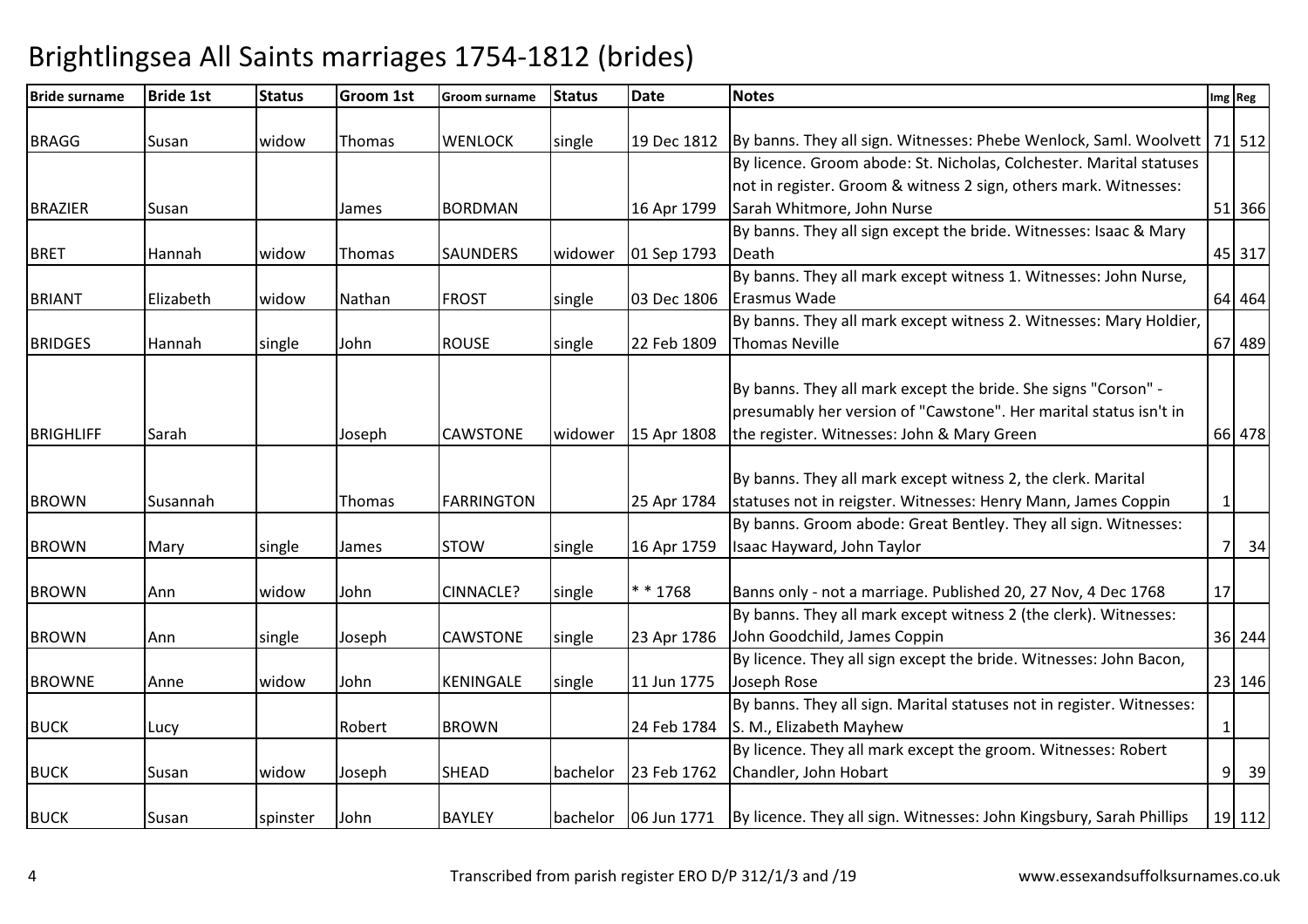| <b>Bride surname</b> | <b>Bride 1st</b> | <b>Status</b> | Groom 1st | Groom surname  | <b>Status</b> | <b>Date</b> | <b>Notes</b>                                                        |                | Img Reg        |
|----------------------|------------------|---------------|-----------|----------------|---------------|-------------|---------------------------------------------------------------------|----------------|----------------|
|                      |                  |               |           |                |               |             | By banns. They all sign except the groom. Witnesses: Jno. Bayley,   |                |                |
| <b>BUCK</b>          | Jemima           | single        | John      | WHITECAKE      | bachelor      | 10 Jan 1772 | Jos. Rose                                                           |                | 20 119         |
|                      |                  |               |           |                |               |             |                                                                     |                |                |
| <b>BUCK</b>          | Sarah            | single        | Thomas    | <b>JEFFERY</b> | single        | 07 Sep 1772 | By banns. They all sign. Witnesses: John Bayley, Jemima Whitcake    |                | 21 127         |
|                      |                  |               |           |                |               |             |                                                                     |                |                |
| <b>BUCKLE</b>        | Elizabeth        | single        | George    | <b>HOLDER</b>  | widower       | 03 Apr 1764 | By banns. They all mark. Witnesses: William & Thomas Holder         |                | $12$ 61        |
|                      |                  |               |           |                |               |             | By banns. They all mark except witness 1. Witnesses: John Miller,   |                |                |
| <b>BUNDISH</b>       | Susan            | single        | John      | AMES           | single        | 28 Mar 1776 | Rhoda Pain                                                          |                | 24 153         |
|                      |                  |               |           |                |               |             | By banns. Groom abode: St. Osyth. Groom & witness 2 sign, others    |                |                |
| <b>BUNN</b>          | Jane             | single        | William   | <b>MASKELL</b> | single        | 15 Nov 1772 | mark. Witnesses: Joseph Harrison, Susannah Bun                      |                | 21 129         |
|                      |                  |               |           |                |               |             | By licence. Groom abode: Tolleshunt Major. They all sign.           |                |                |
| <b>BURGIS</b>        | Ann              | single        | Thomas    | <b>BECKLEY</b> | bachelor      | 19 Jan 1775 | Witnesses: Mary & John Burgis, Mary Poole?                          |                | 23 144         |
|                      |                  |               |           |                |               |             | By banns. Groom abode: Goldhanger. They all sign. Witnesses: John   |                |                |
| <b>BURGIS</b>        | Elizabeth        | single        | William   | <b>MIHILL</b>  | single        | 21 Jun 1787 | Burgis, Thos. Bukley.                                               |                | 37 259         |
|                      |                  |               |           |                |               |             | By banns. They all mark except witness 2 (James Coppin, the clerk). |                |                |
| <b>BURREL</b>        | Susan            | widow         | Thomas    | <b>SCOT</b>    | widower       | 22 Jun 1790 | Witness 1: Richard Pullen                                           |                | 41 287         |
|                      |                  |               |           |                |               |             | By banns. They all mark except witness 1. Witnesses: Susan Clark,   |                |                |
| <b>BURREL</b>        | Susan            | single        | William   | <b>VINCE</b>   | single        | 20 Sep 1791 | Thomas Scot                                                         |                | 42 295         |
|                      |                  |               |           |                |               |             | By banns. They all mark except witness 2. Marital statuses not in   |                |                |
| <b>BURRELL</b>       | Mary             |               | William   | <b>SMITH</b>   |               | 07 Jun 1778 | register. Witnesses: Susan Burrell, Joseph Rose                     |                | 27 177         |
|                      |                  |               |           |                |               |             | By banns. Bride & groom mark, witnesses (Joseph May, John           |                |                |
| <b>BURRIDGE</b>      | Jane             | single        | Jacob     | LEWIS          | widower       | 30 Jun 1754 | Rafess) sign.                                                       | 3 <sup>1</sup> | $\overline{1}$ |
|                      |                  |               |           |                |               |             | By licence. They all mark exept witness 1. Witnesses: Joseph Rose,  |                |                |
| <b>BURRIDGE</b>      | Sarah            | widow         | Samuel    | <b>MEAD</b>    | widower       | 23 Apr 1767 | <b>Samuel Mead</b>                                                  |                | 16 92          |
|                      |                  |               |           |                |               |             | By banns. They all sign except the groom. Witnesses: Samuel Mead,   |                |                |
| <b>BURRIDGE</b>      | Mary             | single        | John      | <b>ANDREWS</b> | single        | 06 Dec 1773 | Joseph Rose                                                         |                | 22 138         |
|                      |                  |               |           |                |               |             | By banns. They all sign except the bride. Witnesses: John Lappage,  |                |                |
| <b>BURRIDGE</b>      | Sarah            | single        | Robert    | <b>KENDALL</b> | single        | 01 Nov 1781 | James Coppin (clerk)                                                |                | 32 214         |
|                      |                  |               |           |                |               |             | By licence. Bride & groom mark, witnesses (John Fearis?, James      |                |                |
| <b>BURROUGHS</b>     | Rebecca          |               | Charles   | <b>PHILIPS</b> |               | 06 Aug 1797 | Coppin) sign. Marital statuses not in register.                     |                | 49 353         |
|                      |                  |               |           |                |               |             | By banns. They all mark except witness 2. Witnesses: Edward         |                |                |
| <b>BURROWS</b>       | Mary             | spinster      | James     | WALFORD        |               |             | bachelor   27 Nov 1764   Tudor, Joseph Rose                         |                | 13 72          |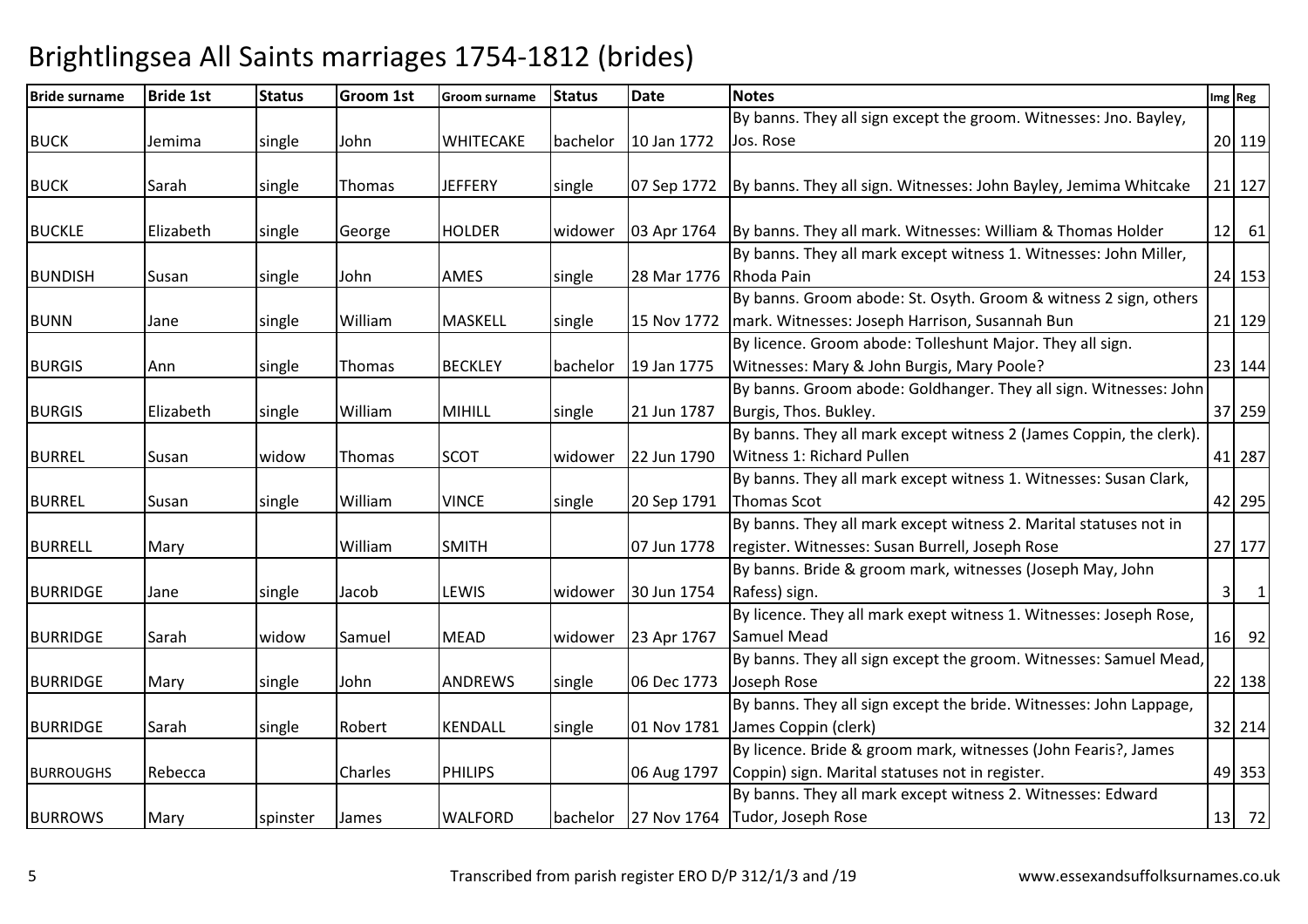| <b>Bride surname</b> | <b>Bride 1st</b> | <b>Status</b> | Groom 1st    | <b>Groom surname</b> | <b>Status</b> | <b>Date</b>                 | <b>Notes</b>                                                                  |                | Img Reg      |
|----------------------|------------------|---------------|--------------|----------------------|---------------|-----------------------------|-------------------------------------------------------------------------------|----------------|--------------|
|                      |                  |               |              |                      |               |                             | By banns. They all mark. Bride's surname given both as Ager and as            |                |              |
| <b>BUSH</b>          | Hannah           | widow         | Stephen      | <b>FROST</b>         | single        | 05 Feb 1756                 | Bush. Witnesses: Thomas Bush, Sarah Coppin                                    |                | $5 \quad 14$ |
|                      |                  |               |              |                      |               |                             |                                                                               |                |              |
| <b>BUTCHER</b>       | Susan            | spinster      | Arthur       | <b>MUNSON</b>        | widower       | 29 Sep 1812                 | By banns. They all sign. Witnesses: John Paine?, Henry Munson                 |                | 71 510       |
|                      |                  |               |              |                      |               |                             |                                                                               |                |              |
| <b>BUTTON</b>        | Elizabeth        | single        | Thomas       | <b>MILLS</b>         | single        |                             | 29 Mar 1798 By banns. They all sign. Witnesses: John Barber, Vivian Davenport |                | 50 359       |
|                      |                  |               |              |                      |               |                             | By licence. Bride abode: Wivenhoe. Groom & witness 2 sign, others             |                |              |
| <b>CADMAN</b>        | Isabella         | widow         | Nathaniel    | <b>MALLETT</b>       | widower       | 14 Sep 1800                 | mark. Witnesses: Lucy Cowel, John Nurse                                       |                | 53 383       |
|                      |                  |               |              |                      |               |                             | By banns. Bride & groom mark, witnesses (Thos Wade, Nathl                     |                |              |
| <b>CAMPAIGN</b>      | Rachel           | widow         | John         | <b>HOBART</b>        | widower       | 24 Mar 1761   Barber) sign. |                                                                               | 9 <sup>1</sup> | 36           |
|                      |                  |               |              |                      |               |                             | By banns. Bride & groom mark, witnesses (W. Stubblefield,                     |                |              |
| CAMPEIGN             | Rachel           | single        | John         | <b>WOODGATE</b>      | widower       | 09 Mar 1758                 | Anthony Tabor) sign.                                                          | $6 \mid$       | 26           |
|                      |                  |               |              |                      |               |                             | By banns. Groom & witness 2 sign, others mark. Witnesses: Robert              |                |              |
| <b>CAMPTEN</b>       | Eleanor          | widow         | <b>Ellis</b> | <b>WARFORD</b>       | widower       | 28 Jul 1766                 | Chandler, Joseph Rose                                                         | 15             | 85           |
|                      |                  |               |              |                      |               |                             | By banns. Groom & witness 1 sign, others mark. Witnesses: John                |                |              |
| <b>CAMPTON</b>       | Eleonora         | single        | John         | <b>CHURCH</b>        | single        | 01 Oct 1779                 | Nourse, Sarah Campton                                                         |                | 29 192       |
|                      |                  |               |              |                      |               |                             | By banns. They all mark except witness 2. Witnesses: Joseph                   |                |              |
| <b>CARNAL</b>        | Sarah            | spinster      | William      | <b>SMYTH</b>         | bachelor      | 01 Nov 1764                 | Harrison, Jos. Rose                                                           | 13             | 70           |
|                      |                  |               |              |                      |               |                             |                                                                               |                |              |
|                      |                  |               |              |                      |               |                             | By banns. Groom abode: Little Bentley. They all mark except                   |                |              |
| <b>CAWSTONE</b>      | Elizabeth        | single        | Samuel       | <b>PURDY</b>         | single        | 05 Jan 1790                 | witness 2 (the clerk). Witnesses: William Purdy, James Coppin                 |                | 41 284       |
|                      |                  |               |              |                      |               |                             | By banns. They all sign except the groom. Witnesses: Adam Polley,             |                |              |
| <b>CHALLINGS</b>     | Elizabeth        | single        | William      | <b>KING</b>          | single        | 14 Nov 1808                 | Ann Wenlock                                                                   |                | 67 488       |
|                      |                  |               |              |                      |               |                             | By banns. Groom & witness 1 (James Letch) mark, others sign.                  |                |              |
| <b>CHAMPION</b>      | Elizabeth        | single        | John         | <b>PEGGS</b>         | bachelor      | 22 Jan 1801                 | Witnesses 2 & 3: Sarah Bawtree, John Holden                                   |                | 54 390       |
|                      |                  |               |              |                      |               |                             | By banns. They all sign except the bride. Witnesses: Ann Stilles?,            |                |              |
| <b>CHAMPION</b>      | Sarah            | spinster      | Thomas       | CAPON                | bachelor      | 11 Jan 1811                 | John Aldous                                                                   |                | 70 508       |
|                      |                  |               |              |                      |               |                             |                                                                               |                |              |
| <b>CHANDLER</b>      | Mary             | spinster      | Isaac        | <b>HARWOOD</b>       | widower       | 07 Jan 1767                 | By banns. They all sign. Witnesses: Thos. Wade, Nathaniel Wenlock             |                | 16 90        |
| <b>CHAPLIN</b>       | Elizabeth        |               | Henry        | <b>BEECROFT</b>      |               | $* * 1812$                  | Banns only - not a marriage. 8, 15, 22 Nov 1812                               |                | 72 515       |
|                      |                  |               |              |                      |               |                             | By banns. They all mark except witness 2. Witnesses: Sarah                    |                |              |
| <b>CHICK</b>         | Sarah            | single        | John         | <b>GODFREY</b>       | single        | 08 Dec 1795                 | Godfrey, James Coppin                                                         |                | 48 341       |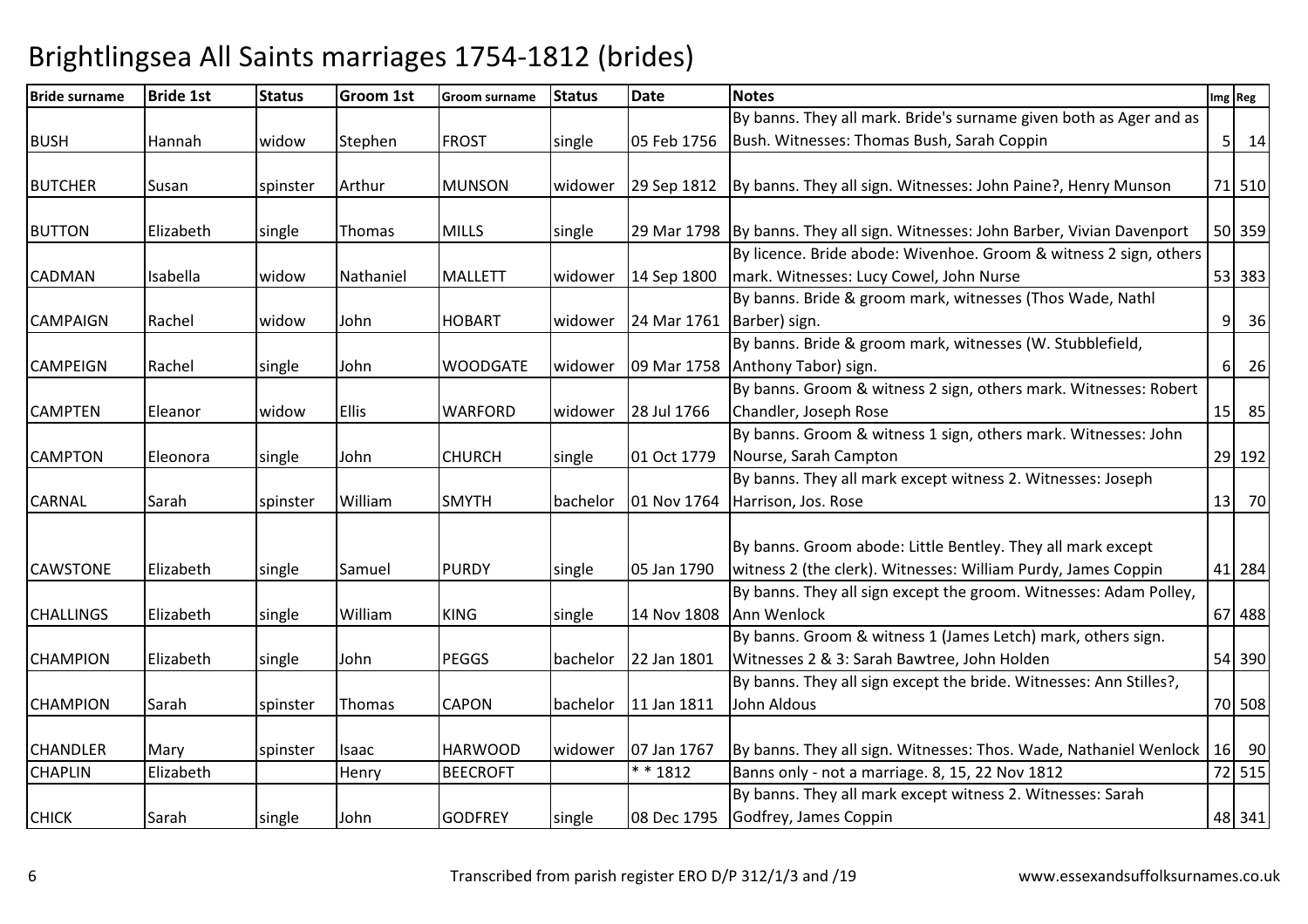| <b>Bride surname</b> | <b>Bride 1st</b> | <b>Status</b> | Groom 1st | <b>Groom surname</b> | <b>Status</b> | <b>Date</b>          | <b>Notes</b>                                                               |                | Img Reg |
|----------------------|------------------|---------------|-----------|----------------------|---------------|----------------------|----------------------------------------------------------------------------|----------------|---------|
|                      |                  |               |           |                      |               |                      | By banns. They all mark except witness 2. Witnesses: John Chick,           |                |         |
| <b>CHICK</b>         | Lucy             | single        | Francis   | <b>ROUSE</b>         | widower       | 23 Jul 1809          | <b>Thomas Nevell</b>                                                       |                | 68 492  |
|                      |                  |               |           |                      |               |                      | By banns. Bride & groom mark, witnesses (Jno Kingsbury, James              |                |         |
| <b>CHIDWICK</b>      | Martha           | single        | James     | <b>WOODLEE</b>       | single        | 07 Jun 1781          | Coppin) sign. Witness 2 is the clerk.                                      |                | 31 210  |
|                      |                  |               |           |                      |               |                      | By banns. They all sign except the bride. Groom is William Tabor           |                |         |
| <b>CHINERY</b>       | Mary             | widow         | William   | <b>TABOR</b>         | single        | 17 Jul 1770          | junior. Witnesses: Ezekiel Blyth, Joseph Rose                              |                | 18 106  |
| <b>CHINERY</b>       | Mary             | single        | Isaac     | <b>DEATH</b>         | single        |                      | 03 Nov 1779 By banns. They all sign. Witnesses: John Rayment, Mary Harwood |                | 29 196  |
|                      |                  |               |           |                      |               |                      | By banns. Bride & groom mark, witnesses (Willm. Harriss, Joseph            |                |         |
| <b>CHISOM</b>        | Rebecca          | single        | William   | <b>HARVEY</b>        | single        | 24 Oct 1774          | Rose) sign.                                                                |                | 23 142  |
|                      |                  |               |           |                      |               |                      | By banns. They all mark except witness 1. Witnesses: Mary Barker,          |                |         |
| <b>CHURCH</b>        | Elizabeth        | single        | Joseph    | <b>FARRINGTON</b>    | bachelor      | 17 Sep 1802          | Sarah Death                                                                |                | 55 399  |
|                      |                  |               |           |                      |               |                      | By banns. Bride & groom mar, witnesses (John Fieldgate, Joseph             |                |         |
| <b>CLARK</b>         | Sarah            |               | Robert    | <b>STANTON</b>       |               | 13 Jul 1784          | Underwood) sign. Marital statuses not in register.                         | $\mathbf{1}$   |         |
|                      |                  |               |           |                      |               |                      | By banns. They all mark groom's marital status not in register.            |                |         |
|                      |                  |               |           |                      |               |                      | Witness 2's mark is his initials. Witnesses: Mary Gibson, Jacob            |                |         |
| <b>CLARK</b>         | Mary             | widow         | John      | <b>NOBLE</b>         |               | 13 Oct 1783          | Turner                                                                     | $\overline{2}$ |         |
|                      |                  |               |           |                      |               |                      | By banns. Groom & witness 2 sign, others mark. Marital statuses            |                |         |
| <b>CLARK</b>         | Mary             |               | David     | <b>GRYMES</b>        |               | 05 Jul 1772          | not in register. Witnesses: John French, Jos Rose                          |                | 20 123  |
|                      |                  |               |           |                      |               |                      | By banns. Groom abode: Coggeshall. Bride & groom mark,                     |                |         |
|                      |                  |               |           |                      |               |                      | witnesses (Susanna Youngs, John *[eo]gg) sign. Witness 2's                 |                |         |
| <b>CLARK</b>         | Elizabeth        |               | John      | <b>THROWER</b>       |               | 07 Feb 1785          | surname smudged.                                                           |                | 34 231  |
|                      |                  |               |           |                      |               |                      | By banns. They all mark except witness 2 (James Coppin, the clerk).        |                |         |
| <b>CLARK</b>         | Ann              | single        | John      | <b>BARBER</b>        | single        | 04 Jul 1790          | Witness 1: Joseph Hodgson                                                  |                | 41 288  |
|                      |                  |               |           |                      |               |                      | By banns. Groom abode: Great Bentley. They all sign except the             |                |         |
| <b>CLARK</b>         | Martha           | single        | Joseph    | <b>OLIVE</b>         | single        | 06 Oct 1795          | bride. Witnesses: Saml. Simons, James Coppin                               |                | 47 337  |
|                      |                  |               |           |                      |               |                      | By banns. They all sign except the groom. Witnesses: Ellen Carr,           |                |         |
| <b>CLARK</b>         | Susan            | single        | Thomas    | <b>SAUNDERS</b>      | single        | 08 Aug 1803          | Nathanie Wenlock                                                           |                | 56 409  |
|                      |                  |               |           |                      |               |                      | By banns. They all mark except witness 2. Witnesses: William Clark,        |                |         |
|                      |                  |               |           |                      |               |                      | John Nurse. Reg number should be 434 but entered wrongly as<br>134.        |                |         |
| <b>CLARK</b>         | Elizabeth        | single        | Daniel    | <b>GARDENER</b>      |               | bachelor 28 Sep 1804 |                                                                            |                | 59 434  |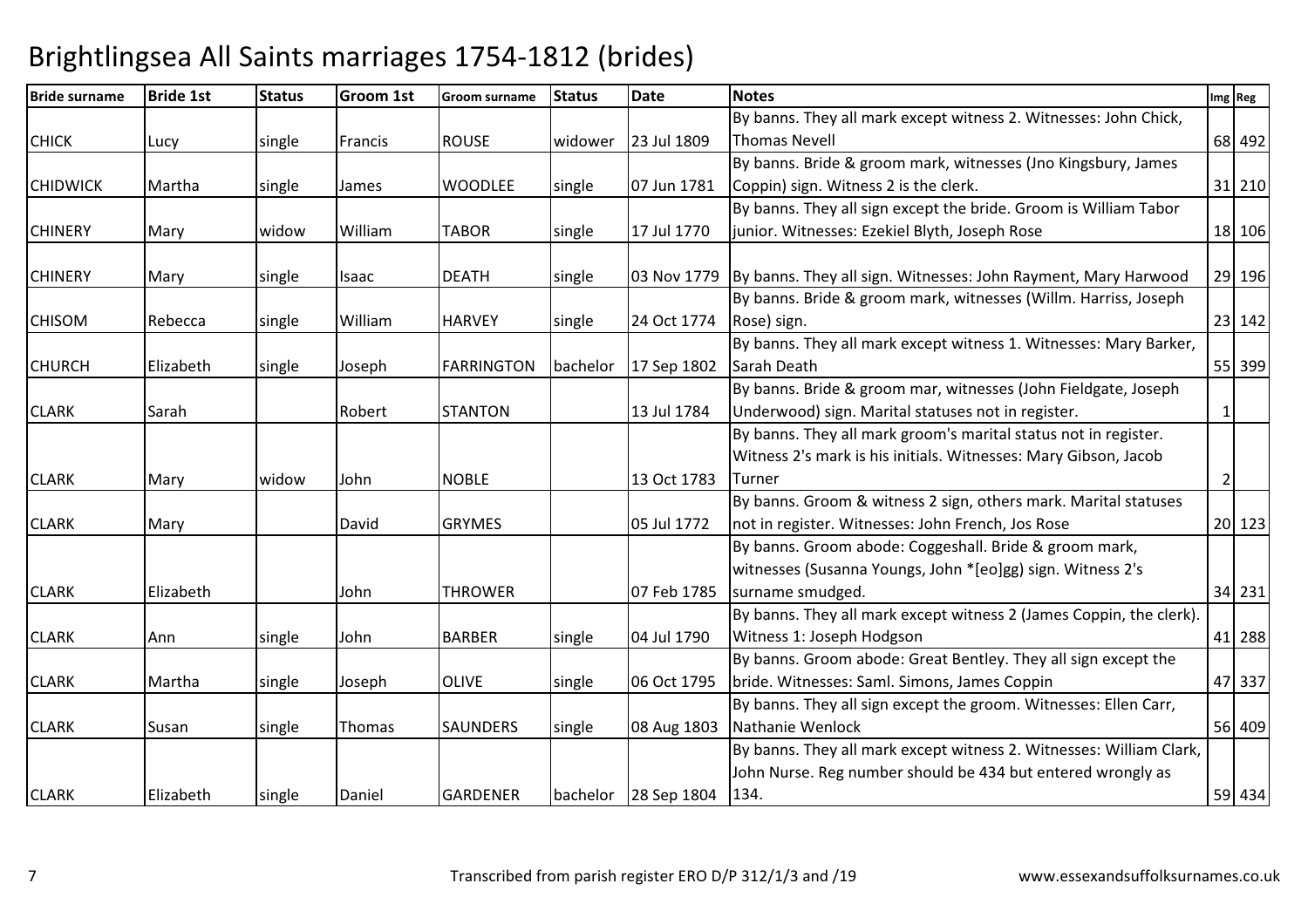| <b>Bride surname</b> | <b>Bride 1st</b> | <b>Status</b> | <b>Groom 1st</b> | Groom surname  | <b>Status</b> | <b>Date</b> | <b>Notes</b>                                                                        |     | Img Reg |
|----------------------|------------------|---------------|------------------|----------------|---------------|-------------|-------------------------------------------------------------------------------------|-----|---------|
|                      |                  |               |                  |                |               |             | By banns. Bride & groom mark, witnesses (Robt. Lufkin, William                      |     |         |
| <b>COLE</b>          | Sarah            | single        | John             | BRE[TL]        | single        | 04 Dec 1779 | Rudling) sign.                                                                      |     | 30 197  |
|                      | Lucy             |               |                  |                |               |             | By banns. Groom abode: Britwell, Oxfordshire. They all sign.                        |     |         |
| <b>COLES</b>         | Mary             | single        | Aylmer           | <b>STOPES</b>  | bachelor      | 02 Mar 1797 | Witnesses: Ann & Anna Amelia Wade                                                   |     | 49 350  |
|                      |                  |               |                  |                |               |             |                                                                                     |     |         |
|                      |                  |               |                  |                |               |             | By banns. Bride & groom mark, witnesses (John Church, James                         |     |         |
| <b>COMPTON</b>       | Sarah            |               | Samuel           | <b>TIZDELL</b> |               |             | 12 Nov 1786 Coppin) sign. Witness 2 is the clerk. Marital statuses not in register. |     | 36 250  |
|                      |                  |               |                  |                |               |             |                                                                                     |     |         |
| <b>COOK</b>          | Mary             | single        | John             | GOWING         | single        |             | 28 Nov 1771 By banns. They all sign. Witnesses: John Bacon, Joseph Rose             |     | 20 117  |
| <b>COOK</b>          | Sarah            | single        | John             | <b>DRAKE</b>   | single        |             | 02 Nov 1781 By banns. They all sign. Witnesses: James Sharp, John Higham            |     | 32 215  |
|                      |                  |               |                  |                |               |             |                                                                                     |     |         |
|                      |                  |               |                  |                |               |             | By licence. Bride abode: Boreham. They all mark except witnesses 1                  |     |         |
| <b>COOK</b>          | Elizabeth        | single        | Samuel           | <b>TURNER</b>  | single        | 01 Jun 1790 | & 2 (Thomas Ruffell, James Coppin). Witness 3: Lucy Bowel.                          |     | 41 286  |
|                      |                  |               |                  |                |               |             |                                                                                     |     |         |
| <b>COPPIN</b>        | Sarah            | single        | Benjamin         | PERRIMAN       | single        | 09 Sep 1759 | By banns. They all mark. Witnesses: Nathaniel & Joseph Everard                      | 7 I | 35      |
|                      |                  |               |                  |                |               |             | By banns. Bride & groom mark, witnesses (Sarah & James Coppin)                      |     |         |
| <b>COPPIN</b>        | Sarah            | single        | Samuel           | SOUTHGATE      | single        | 10 Sep 1792 | sign.                                                                               |     | 43 306  |
|                      |                  |               |                  |                |               |             | By banns. Groom & witness 2 sign, others mark. Witnesses: Samuel                    |     |         |
| <b>COPPIN</b>        | Elizabeth        | single        | Francis          | <b>EAGLE</b>   | single        | 11 Oct 1806 | Seager, John Nurse                                                                  |     | 64 460  |
|                      |                  |               |                  |                |               |             | By banns. They all sign except the bride. Witnesses: Mary Whitfield,                |     |         |
| <b>COPSEY</b>        | Sarah            | spinster      | John             | <b>HUDSON</b>  | widower       | 17 Aug 1768 | Joseph Rose                                                                         |     | 17 101  |
|                      |                  |               |                  |                |               |             | By banns. They all mark except witness 2. Reg number should be                      |     |         |
|                      |                  |               |                  |                |               |             | 423 but has been entered as 123. Witnesses: Samuel Agar, John                       |     |         |
| <b>COPSEY</b>        | Thamar           | single        | Peter            | <b>HILLS</b>   | single        | 02 Feb 1804 | <b>Nurse</b>                                                                        |     | 58 423  |
| <b>COPSEY</b>        | Sarah            | single        | Thomas           | <b>HOLDEN</b>  | single        | 06 Jun 1806 | By banns. They all sign. Witnesses: John Holden, John Nurse                         |     | 63 453  |
|                      |                  |               |                  |                |               |             |                                                                                     |     |         |
| <b>COPSEY</b>        | Elizabeth        | single        | Henry            | LEWES          | single        | 09 Aug 1807 | By banns. They all mark. Witnesses: Thomas Hills, Joseph Brooks                     |     | 65 474  |
|                      |                  |               |                  |                |               |             | By banns. They all mark except witness 2. Witnesses: Thomas                         |     |         |
| <b>COULL</b>         | Mary             | widow         | James            | <b>FORRESS</b> | single        | 12 Apr 1772 | Osbourn, Jos. Rose                                                                  |     | 20 121  |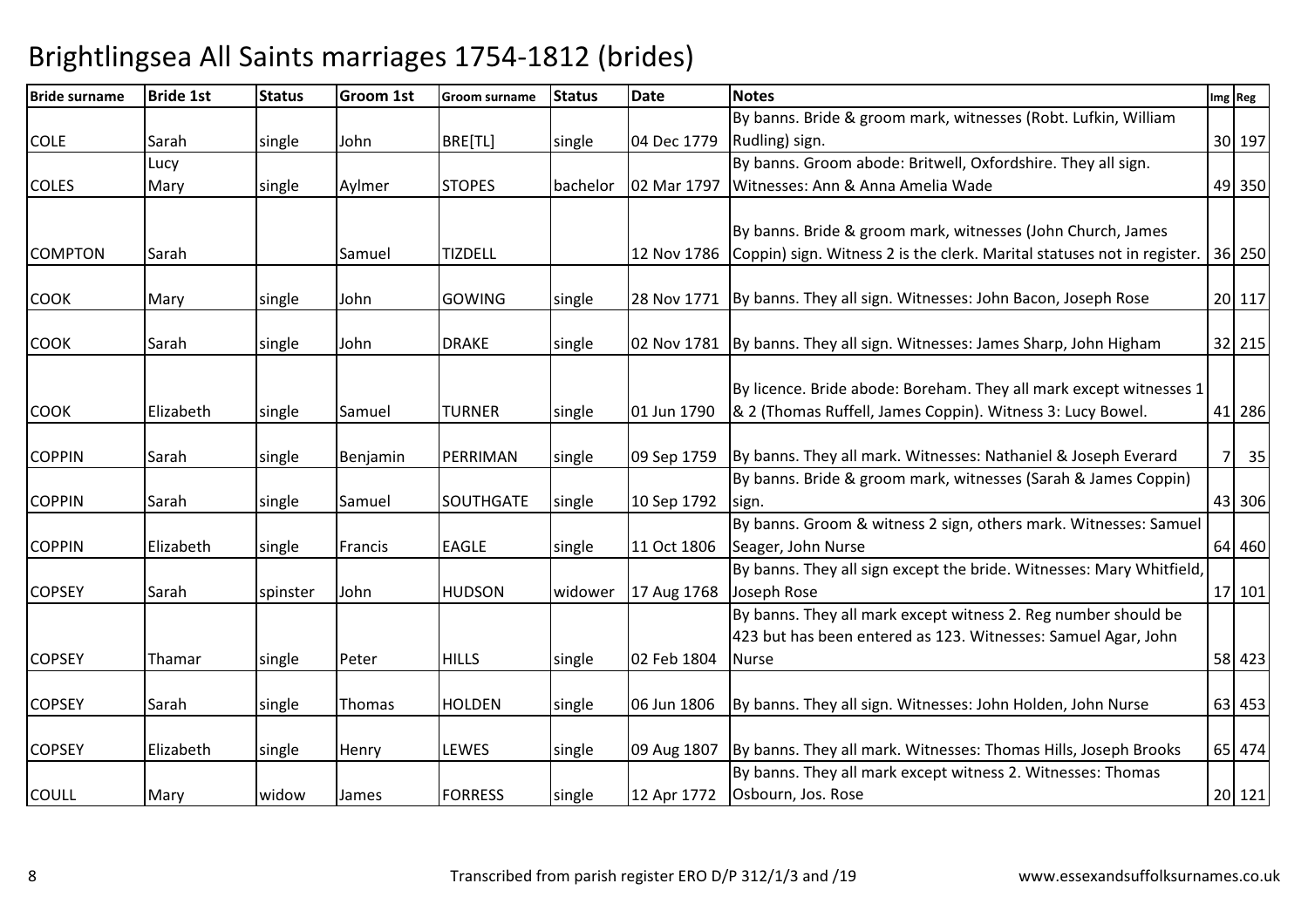| <b>Bride surname</b> | <b>Bride 1st</b> | <b>Status</b> | Groom 1st | <b>Groom surname</b> | <b>Status</b> | <b>Date</b> | <b>Notes</b>                                                        | Img Reg |        |
|----------------------|------------------|---------------|-----------|----------------------|---------------|-------------|---------------------------------------------------------------------|---------|--------|
|                      |                  |               |           |                      |               |             |                                                                     |         |        |
|                      |                  |               |           |                      |               |             | By banns. Bride & groom mark, witnesses (Samuel Mead, Henry?        |         |        |
| <b>CROSS</b>         | Mary             | single        | John      | <b>FRENCH</b>        |               | 12 Sep 1773 | Burridge) sign. Groom's marital status not in register.             |         | 22 134 |
|                      |                  |               |           |                      |               |             | By banns. The groom's surname is Chittuck alias Chitwick. They all  |         |        |
|                      |                  |               |           | CHITTUCK /           |               |             | mark except witness 2 (the clerk). Witnesses: Richard Robinson,     |         |        |
| <b>CROSS</b>         | Lucy             | single        | Henry     | <b>CHITWICK</b>      | single        | 12 Oct 1782 | James Coppin                                                        |         | 33 221 |
|                      |                  |               |           |                      |               |             | By licence. Bride abode: Wivenhoe. They all sign except the bride.  |         |        |
| <b>CROSS</b>         | Sarah            | spinster      | Nathaniel | <b>LITTLEWOOD</b>    | widower       | 29 Dec 1812 | Witnesses: John Woods, Thomas Nevell                                | 72      |        |
|                      |                  |               |           |                      |               |             | Banns only - not a marriage. Read 30 June, 7, 14 July. Bride abode: |         |        |
| <b>CULEY</b>         | Susan            |               | John      | <b>GOYMER</b>        |               | * * 1771    | St. Osyth. Married at St. Osyth.                                    | 19      |        |
|                      |                  |               |           |                      |               |             | By banns. They all mark except witness 2. Marital statuses not in   |         |        |
| <b>CUNDY</b>         | Elizabeth        |               | Francis   | <b>EAGLE</b>         |               | 03 Oct 1792 | register. Witnesses: Richard Chittam, James Coppin                  |         | 44 308 |
|                      |                  |               |           |                      |               |             | By banns. Bride & groom mark, witnesses (James How, Thomas          |         |        |
| <b>DARDY</b>         | Rebecca          | single        | John      | <b>BLIFIELD</b>      | single        | 09 Aug 1812 | Nevell) sign.                                                       |         | 71 518 |
|                      |                  |               |           |                      |               |             | By licence. Bride abode: Wivenhoe. They all sign. Witnesses: Anna   |         |        |
| <b>DAVIS</b>         | Martha           | widow         | William   | <b>SIMONS</b>        | widower       | 20 Nov 1794 | Amelia Wade, Sarah & John Simons                                    |         | 46 330 |
|                      |                  |               |           |                      |               |             | By banns. They all mark except witness 2. Witnesses: Sarah How,     |         |        |
| <b>DAVISS</b>        | Elizabeth        | single        | James     | <b>THOMPSON</b>      | bachelor      | 16 Feb 1801 | John Nurse                                                          |         | 54 391 |
|                      |                  |               |           |                      |               |             | By banns. They all mark except witness 2. Witnesses: Sarah          |         |        |
| <b>DAVY</b>          | Elizabeth        | single        | John      | <b>BRIANT</b>        | single        | 27 Jan 1794 | Howard, Sarah Lufkin                                                |         | 45 323 |
|                      |                  |               |           |                      |               |             |                                                                     |         |        |
|                      |                  |               |           |                      |               |             | By banns. Groom & witness 1 sign, others mark. Marital statuses     |         |        |
| DAY                  | Martha           |               | James     | <b>WENT</b>          |               | 06 Jun 1776 | not in register. Witnesses: Joseph Rose, Joseph Brooks              |         | 24 155 |
|                      |                  |               |           |                      |               |             | By banns. Groom & witness 1 mark, others sign. Witnesses: Joseph    |         |        |
| <b>DAY</b>           | Amy              | single        | James     | <b>BARNS</b>         | single        | 09 Feb 1806 | Barns, John Nurse                                                   |         | 62 457 |
|                      |                  |               |           |                      |               |             | By banns. Bride & groom mark, witnesses (John Deasly, Nathl.        |         |        |
| <b>DAZELEY</b>       | Hellen           | single        | George    | <b>CAMPAIGN</b>      | single        | 23 Nov 1758 | Barber) sign.                                                       | 7       | 33     |
|                      |                  |               |           |                      |               |             | By banns. They all sign except the bride. Marital statuses not in   |         |        |
| <b>DEAKES</b>        | Mary             |               | George    | <b>BUCK</b>          |               | 11 Sep 1783 | register. Witnesses: Elizabeth Mayhew, John Drake                   |         | 33 227 |
|                      |                  |               |           |                      |               |             | By banns. Bride & groom mark, witnesses (Jas. Harriss, Edmund       |         |        |
| <b>DEATH</b>         | Hannah           | single        | John      | <b>BRET</b>          | single        | 28 Sep 1785 | Harwood) sign. Married by the Parish.                               |         | 35 236 |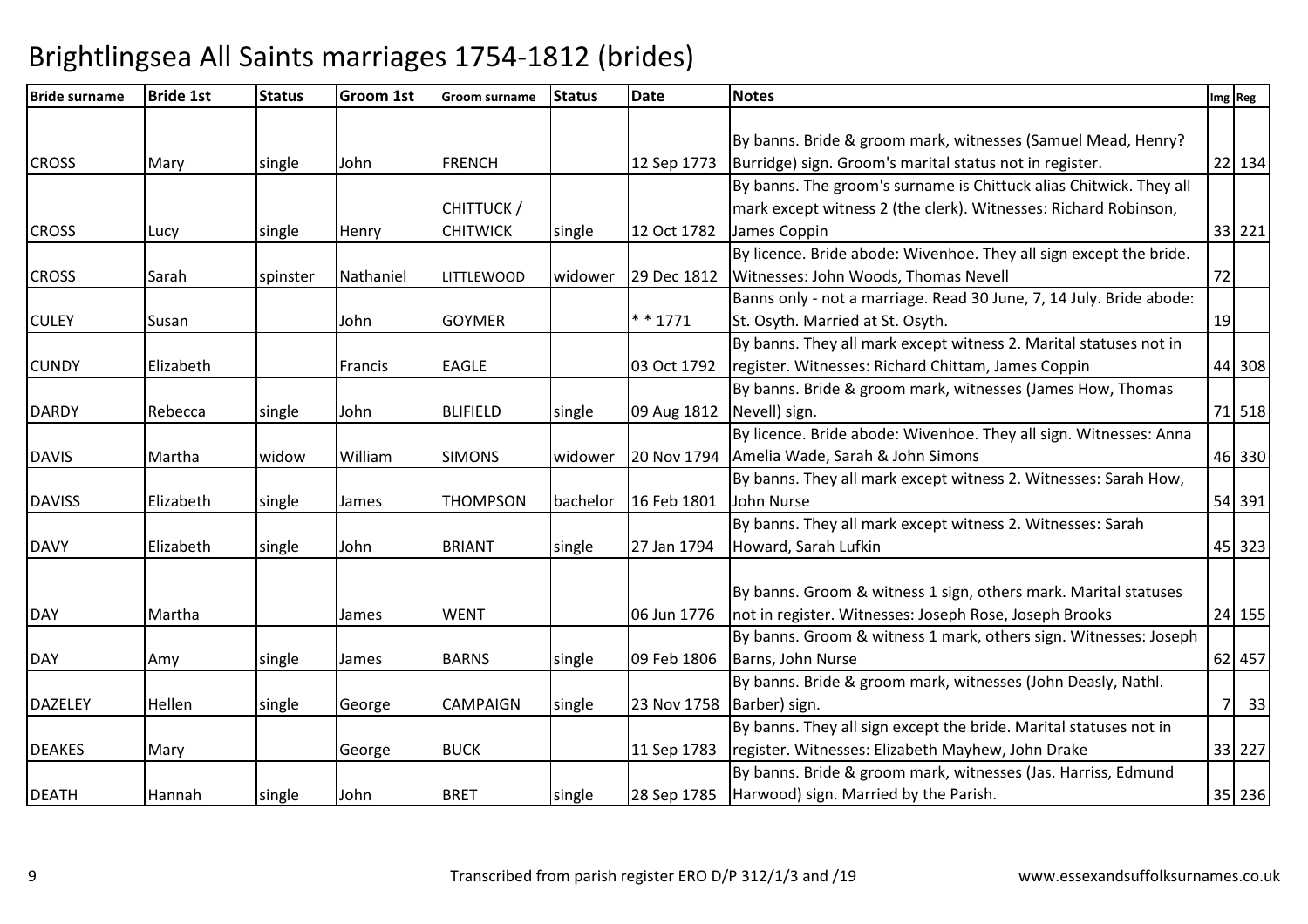| <b>Bride surname</b> | <b>Bride 1st</b> | <b>Status</b> | <b>Groom 1st</b> | <b>Groom surname</b> | <b>Status</b> | <b>Date</b>       | <b>Notes</b>                                                            | Img Reg        |    |
|----------------------|------------------|---------------|------------------|----------------------|---------------|-------------------|-------------------------------------------------------------------------|----------------|----|
|                      |                  |               |                  |                      |               |                   | By banns. Bride & groom mark, witnesses (Leonard Haward, James          |                |    |
| <b>DEATH</b>         | Frances          | single        | Thomas           | <b>CLARK</b>         | single        |                   | 25 May 1786 Coppin) sign. Witness 2 is the clerk.                       | 36 245         |    |
|                      |                  |               |                  |                      |               |                   | By banns. Bride & groom mark, witnesses (P. Wenlock, Isaac Death)       |                |    |
| <b>DEATH</b>         | Mary             | widow         | Richard          | <b>ROBINSON</b>      | single        | 29 Aug 1786       | sign.                                                                   | 36 248         |    |
|                      |                  |               |                  |                      |               |                   | By banns. Groom & witness 1 sign, others mark. Witnesses:               |                |    |
| <b>DEATH</b>         | Mary             | single        | Robert           | <b>DAVEY</b>         | single        | 02 Nov 1800       | Thomas Pinnock, Sarah Simons                                            | 53 387         |    |
|                      |                  |               |                  |                      |               |                   | By licence. Bride & groom mark, witnesses (William Bagley, Thomas       |                |    |
|                      |                  |               |                  |                      |               |                   | Bennett) sign. Reg number should be 438 but has been incorrectly        |                |    |
| <b>DEATH</b>         | Sarah            | single        | Thomas           | <b>HAZLETON</b>      | bachelor      |                   | 09 Nov 1804 entered as 138.                                             | 60 438         |    |
|                      |                  |               |                  |                      |               |                   |                                                                         |                |    |
| <b>DENT</b>          | Elisabeth        | spinster      | Thomas           | <b>WADE</b>          | widower       | 13 Oct 1767       | By banns. They all sign. Witnesses: Jno. Fieldgate, Miles Hobart        | 16 95          |    |
|                      |                  |               |                  |                      |               |                   |                                                                         |                |    |
|                      |                  |               |                  |                      |               |                   | By banns. They all sign. Witnesses: Susan Wolvet, Jonathan Wills.       |                |    |
| <b>DIAPER</b>        | Mary             | single        | Henry            | <b>AMES</b>          | single        | 25 Oct 1803       | Reg number should be 415 but has been entered as 115.                   | 57 415         |    |
|                      |                  |               |                  |                      |               |                   | By banns. They all mark except witness 2. Witnesses: Mary               |                |    |
| <b>DINES</b>         | Lucy             | single        | William          | <b>FROST</b>         | single        | 02 Aug 1796       | Jennings, James Coppin                                                  | 49 348         |    |
|                      |                  |               |                  |                      |               |                   | By banns. They all mark except witness 2. Witnesses: Jacob Lewis,       |                |    |
| <b>DIZNEY</b>        | Mary             | single        | William          | <b>MORSE</b>         | single        | 24 Sep 1764       | Thos. Wade                                                              | $12$ 66        |    |
|                      |                  |               |                  |                      |               |                   | By licence. They all sign. Marital statuses not in register. Witnesses: |                |    |
| <b>DODD</b>          | Mary             |               | Francis          | <b>TUDER</b>         |               | 18 Jul 1776       | John & Rachel Fieldgate                                                 | 25 157         |    |
|                      |                  |               |                  |                      |               |                   | By banns. Bride & groom mark, witnesses sign. Witness 2 is the          |                |    |
| <b>DOLDING</b>       | Elizabeth        | single        | William          | <b>RUDLAND</b>       | single        |                   | 05 May 1789 clerk. Witnesses: Susan Goymer, James Coppin                | 40 279         |    |
|                      |                  |               |                  |                      |               |                   | By banns. Bride & groom mark, witnesses (John Miller, John Young)       |                |    |
| <b>DORRINGTON</b>    | Mary             | single        | William          | <b>HOWS</b>          | single        | 11 May 1773 sign. |                                                                         | 21 131         |    |
|                      |                  |               |                  |                      |               |                   | By licence. They all mark except the groom. Witnesses: Elizabeth        |                |    |
| <b>DOWLING</b>       | Margaret         | single        | James            | <b>ROOT</b>          | single        | 04 Sep 1794       | Rudland, James Letch                                                    | 46 327         |    |
|                      |                  |               |                  |                      |               |                   |                                                                         |                |    |
| <b>DOWNS</b>         | Martha           | single        | William          | <b>THORP</b>         | single        | 29 Jun 1760       | By banns. They all mark. Witnesses: Thomas Scott, John Hobart           | 8 <sup>1</sup> | 31 |
|                      |                  |               |                  |                      |               |                   | By banns. They all mark. Witnesses: Thos. Wolstone, James               |                |    |
| <b>DOWNS</b>         | Mary             | single        | John             | <b>KING</b>          | single        | 20 Dec 1763       | Walford                                                                 | $11$ 57        |    |
|                      |                  |               |                  |                      |               |                   | By banns. They all sign except witness 1. Marital statuses not in       |                |    |
| <b>DRAKE</b>         | Ann              |               | James            | <b>SHARP</b>         |               |                   | 24 Nov 1777   register. Witnesses: John Higham, Joseph Rose             | 27 173         |    |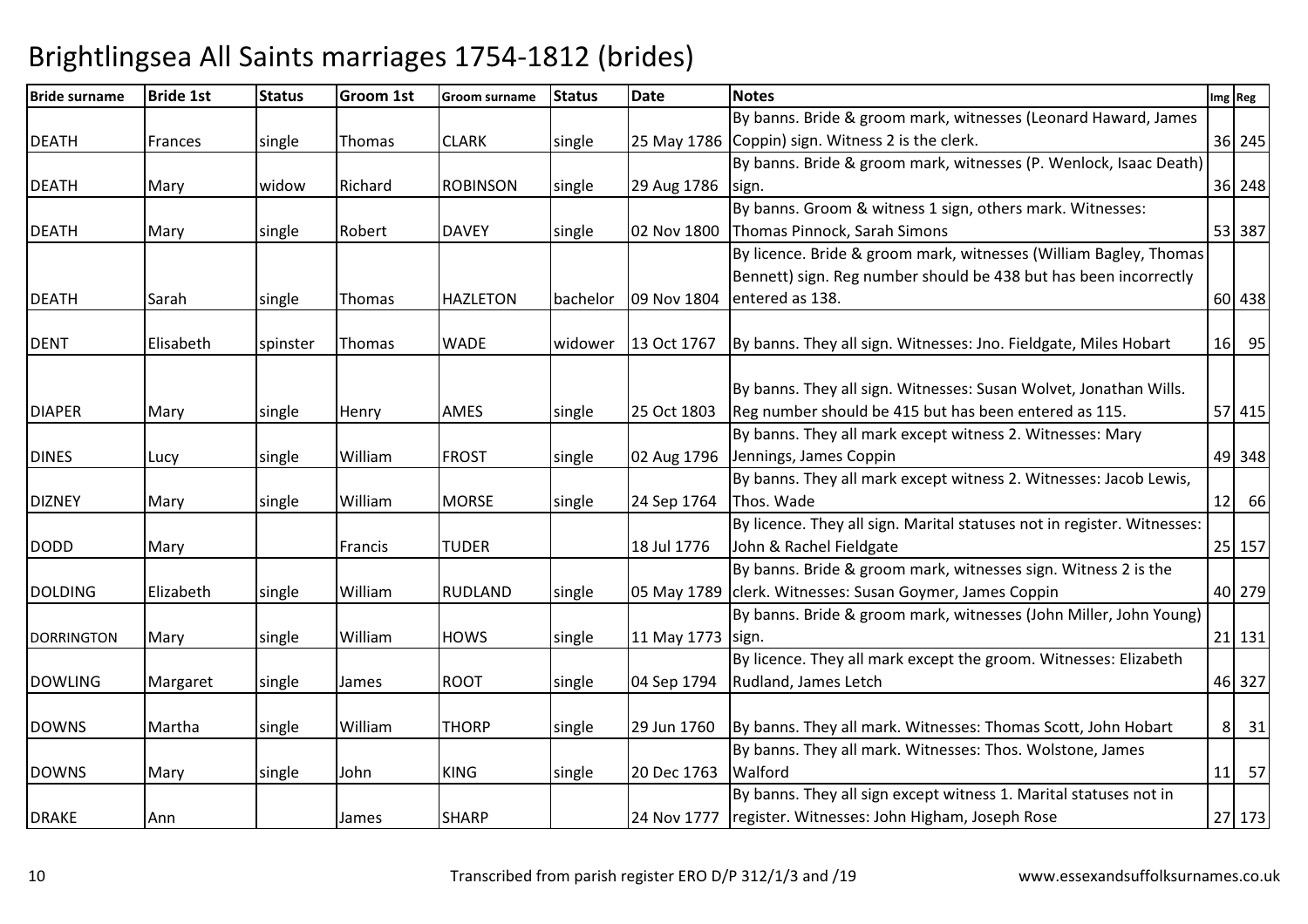| <b>Bride surname</b> | <b>Bride 1st</b> | <b>Status</b> | Groom 1st | <b>Groom surname</b> | <b>Status</b> | <b>Date</b> | <b>Notes</b>                                                                 |          | Img Reg |
|----------------------|------------------|---------------|-----------|----------------------|---------------|-------------|------------------------------------------------------------------------------|----------|---------|
|                      |                  |               |           |                      |               |             | By banns. Groom & witness 1 sign, others mark. Witnesses: Susan              |          |         |
| <b>DRAKE</b>         | Sarah            | single        | John      | <b>ROOT</b>          | single        | 11 Jul 1805 | Woolvett, William Francis                                                    |          | 61 448  |
|                      |                  |               | Abraham   |                      |               |             |                                                                              |          |         |
| <b>DRAKE</b>         | Anne             | single        | Maskell   | <b>AMES</b>          | single        |             | 10 Aug 1811 By banns. They all sign. Witnesses: Harriet Drake, Thomas Nevell |          | 70 514  |
|                      |                  |               |           |                      |               |             | By banns. They all mark except the groom. Witnesses: John &                  |          |         |
|                      |                  |               |           |                      |               |             | Maria Ellis. Reg number should be 116 but incorrectly entered as             |          |         |
| <b>DUNNAGE</b>       | Rose             | widow         | John      | <b>NURSE</b>         | widower       | 11 Nov 1803 | 116.                                                                         |          | 57 416  |
|                      |                  |               |           |                      |               |             | By banns. Groom & witness 2 sign, others mark. Witnesses:                    |          |         |
| <b>DUNNETT</b>       | Elizabeth        | single        | George    | <b>COPPIN</b>        | widower       | 07 Jul 1807 | Elizabeth Eagle, Thomas Nevell                                               |          | 65 471  |
|                      |                  |               |           |                      |               |             | By banns. Bride & groom mark, witnesses (Thos [FT][a ]ley, Joseph            |          |         |
| <b>DUNNINGS</b>      | Ann              | widow         | Thomas    | <b>SCOTT</b>         | widower       | 21 Aug 1763 | Rose) sign.                                                                  |          | $11$ 54 |
|                      |                  |               |           |                      |               |             | By banns. They all mark except witness 1. Witnesses: Thomas                  |          |         |
| <b>DUNNINGS</b>      | Elizabeth        | single        | Daniel    | <b>MIDLANE</b>       | single        | 30 Aug 1812 | Nevell, Christopher Dunnings                                                 |          | 71 519  |
|                      |                  |               |           |                      |               |             | By banns. Groom abode: Great Bentley. They all mark. Witnesses:              |          |         |
| <b>DUNTHORN</b>      | Margaret         | single        | John      | <b>HYAM</b>          | single        | 09 Oct 1757 | John Drake, Mary Coppin                                                      | $6 \mid$ | 22      |
|                      |                  |               | Charles   |                      |               |             |                                                                              |          |         |
| <b>DUNTHORNE</b>     | Hannah           | single        | William   | <b>HEMLSEY</b>       | single        | 20 Sep 1794 | By banns. They all sign. Witnesses: Eliza & R? Dunthorne                     |          | 46 328  |
|                      |                  |               |           |                      |               |             | By banns. They all sign. Witnesses: Thomas Farrington, Hanah?                |          |         |
| <b>DURRANT</b>       | Mary             | single        | Daniel    | <b>GRIGGS</b>        | single        | 17 Jun 1793 | Coppin                                                                       |          | 44 315  |
|                      |                  |               |           |                      |               |             | By banns. Bride & groom mark, witnesses (John Ham, James                     |          |         |
| <b>DURRINGTON</b>    | Catherine        | single        | Joseph    | <b>HALSEY</b>        | single        | 01 Nov 1781 | Coppin) sign. Witness 2 is the clerk.                                        |          | 31 212  |
|                      |                  |               |           |                      |               |             | By banns. Bride & groom mark, witnesses (David Howe, James                   |          |         |
| <b>DURRINGTON</b>    | Sarah            | single        | John      | <b>DINES</b>         | single        | 20 Aug 1786 | Coppin) sign. Witness 2 is the clerk.                                        |          | 36 247  |
|                      |                  |               |           |                      |               |             |                                                                              |          |         |
|                      |                  |               |           |                      |               |             | By banns. Bride abode: Orford, Suffolk. They all mark except                 |          |         |
| EAMMO[NR]SON         | Ann              | single        | Jacob     | <b>BAB</b>           | single        | 16 Nov 1799 | witness 2. Witnesses: William Eammo[nr]son, Wm. Wardley                      |          | 52 372  |
|                      |                  |               |           |                      |               |             | By banns. Groom & witness 2 (the clerk) sign, others mark.                   |          |         |
| <b>EDDY</b>          | Susan            | single        | James     | <b>CHAPLIN</b>       | single        | 05 Jan 1790 | Witnesses: Sarah Hills, James Coppin                                         |          | 41 285  |
|                      |                  |               |           |                      |               |             | By banns. Bride & groom mark, witnesses (Samuel Mead, James                  |          |         |
| <b>EDY</b>           | Sarah            | single        | Jonathan  | <b>HILLS</b>         | single        | 05 Feb 1781 | Coppin) sign. Witness 2 is the clerk.                                        |          | 31 206  |
|                      |                  |               |           |                      |               |             |                                                                              |          |         |
| <b>ELLIS</b>         | Sarah            | single        | William   | <b>ARCHER</b>        | single        |             | 09 Jun 1783   By banns. They all sign. Witnesses: Thomas Ellis, John Boiten  |          | 33 226  |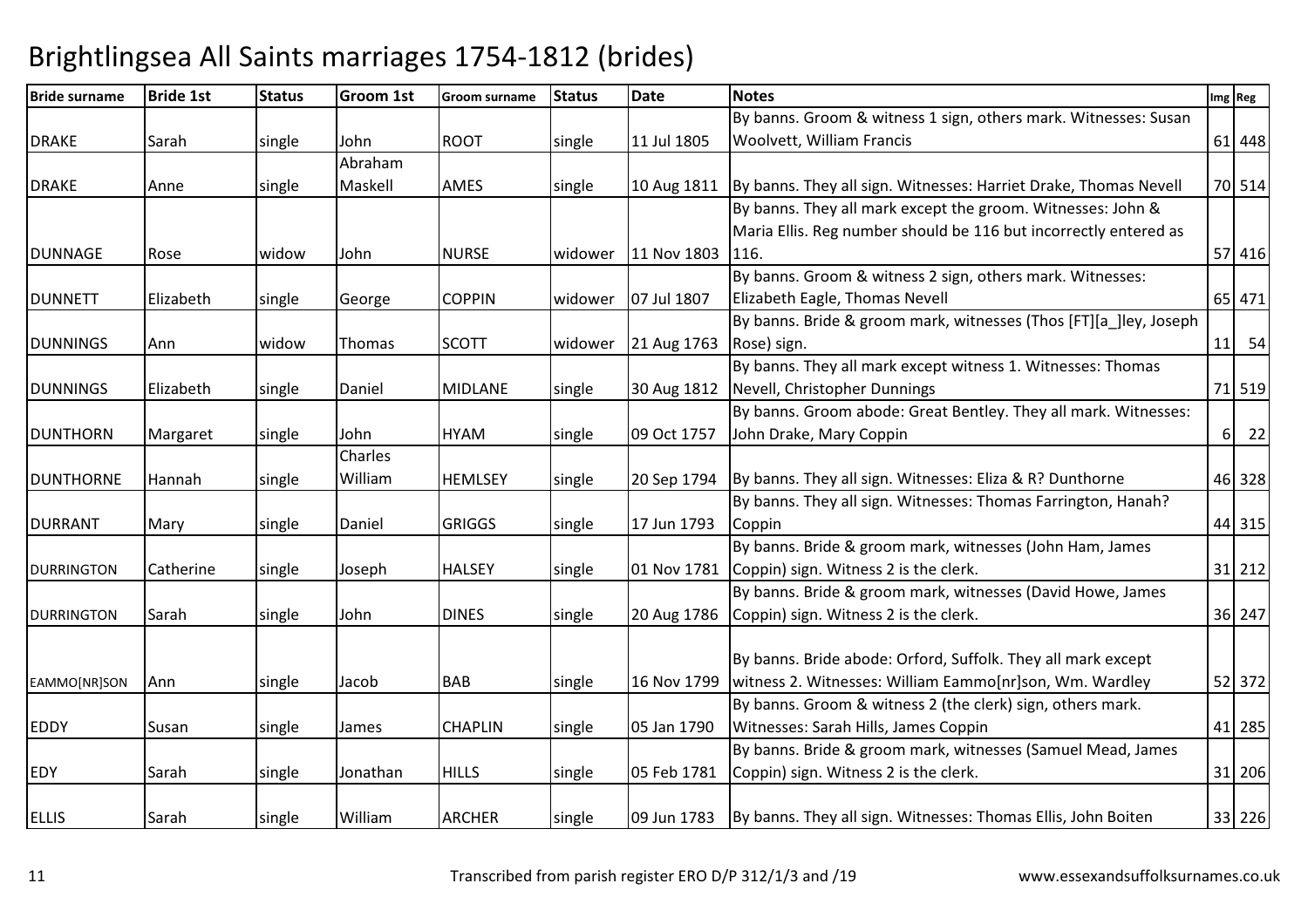| <b>Bride surname</b> | <b>Bride 1st</b> | <b>Status</b>   | <b>Groom 1st</b> | Groom surname     | <b>Status</b> | <b>Date</b> | <b>Notes</b>                                                                                                                         | Img Reg              |
|----------------------|------------------|-----------------|------------------|-------------------|---------------|-------------|--------------------------------------------------------------------------------------------------------------------------------------|----------------------|
|                      |                  |                 |                  |                   |               |             | By banns. They all mark. Witnesses: Manning Lincon, Elizabeth                                                                        |                      |
| <b>ELLIS</b>         | Martha           | single          | Peter            | <b>ANDERSON</b>   | single        | 16 Nov 1802 | Robinson                                                                                                                             | 55 402               |
|                      |                  |                 |                  |                   |               |             | By banns. Bride & groom mark, witnesses (Joseph & Sarah                                                                              |                      |
| <b>ELLISTONE</b>     | Elizabeth        | single          | John             | LEWIS             | single        | 08 Apr 1755 | Ellistone) sign.                                                                                                                     | 10<br>4 <sup>1</sup> |
|                      |                  |                 |                  |                   |               |             | By banns. Groom & witness (John Fieldgate) sign, bride marks. No                                                                     |                      |
| <b>ELY</b>           | Sarah            | single          | John             | <b>POPPS</b>      | widower       | 13 Jul 1773 | second witness.                                                                                                                      | 21 132               |
|                      |                  |                 |                  |                   |               |             |                                                                                                                                      |                      |
|                      |                  |                 |                  |                   |               |             | By licence. Groom abode: Elmstead. They all sign. Groom is a vicar,<br>the Reverend Thomas Warburton. Witnesses: Edwd. Boggess (senr |                      |
|                      |                  |                 |                  |                   |               |             | or junr - hard to tell which), Mill. Fowler.                                                                                         | 37<br>8 <sup>1</sup> |
| <b>EVERARD</b>       | Mary             | <b>spinster</b> | lThomas          | <b>WARBURTON</b>  |               | 20 Sep 1759 |                                                                                                                                      |                      |
|                      |                  |                 |                  |                   |               |             | By banns. They all sign except the bride. Witnesses: John Balcomb,                                                                   |                      |
| <b>EVERETT</b>       | Elizabeth        | single          | John             | <b>FOSTER</b>     | single        | 29 Jun 1800 | John Nurse                                                                                                                           | 53 380               |
| <b>EVERITT</b>       | Sarah            | single          | James            | <b>QUILTER</b>    | single        | 31 Oct 1799 | By banns. They all sign. Witnesses: Elizabeth Root, John Quilter                                                                     | 51 371               |
|                      |                  |                 |                  |                   |               |             | By banns. They all mark except witness 2. Witnesses: Sarah King,                                                                     |                      |
| <b>EVERRET</b>       | Martha           | single          | Edward           | <b>PAYNE</b>      | widower       | 12 Aug 1792 | James Coppin                                                                                                                         | 43 305               |
|                      |                  |                 |                  |                   |               |             | By licence. They all sign except the bride. Witnesses: Samuel                                                                        |                      |
|                      |                  |                 |                  |                   |               |             | Simons, Mary Bockin. Reg number should be 433 but entered                                                                            |                      |
| <b>FARRINGTON</b>    | Martha           | widow           | James            | <b>WELLER</b>     | bachelor      | 25 Sep 1804 | wrongly as 133.                                                                                                                      | 59 433               |
|                      |                  |                 | William          |                   |               |             | By banns. Bride & groom mark, witnesses (John? Conward?, James                                                                       |                      |
| <b>FEN</b>           | Rebekah          | single          | Roberts          | <b>DOOR</b>       | single        | 03 Mar 1794 | Cansdale) sign.                                                                                                                      | 46 324               |
|                      |                  |                 |                  |                   |               |             | By banns. They all sign. Groom's surname Howard in register, but                                                                     |                      |
|                      |                  |                 |                  |                   |               |             | his signature might be Haward. Witnesses: Rosey Harris, Betsey                                                                       |                      |
| <b>FENN</b>          | Sarah            | single          | Leonard          | <b>HOWARD</b>     | single        | 26 Dec 1786 | Tabor                                                                                                                                | 36 251               |
|                      |                  |                 |                  |                   |               |             | By licence. They all sign. Witnesses: Isaac Haward, Susaner                                                                          |                      |
| <b>FENN</b>          | Mary             | single          | Samuel           | <b>BOCKIN</b>     | single        | 09 Jun 1791 | Mayhew, Lucy Ann Harriss                                                                                                             | 42 294               |
|                      |                  |                 |                  |                   |               |             | By banns. They all mark except witness 2. Witnesses: James Laysell,                                                                  |                      |
| <b>FENN</b>          | Martha           | single          | Thomas           | <b>FARRINGTON</b> | single        | 20 Oct 1795 | James Coppin                                                                                                                         | 47 339               |
|                      |                  |                 |                  |                   |               |             | By banns. Groom abode: Nayland. They all sign except the bride.                                                                      |                      |
|                      |                  |                 |                  |                   |               |             | Marital statuses not in register. Witnesses: John Gardener, Mary                                                                     |                      |
| <b>FIELDGATE</b>     | Sarah            |                 | George           | <b>BARKER</b>     |               | 09 Jun 1801 | <b>Barker</b>                                                                                                                        | 54 393               |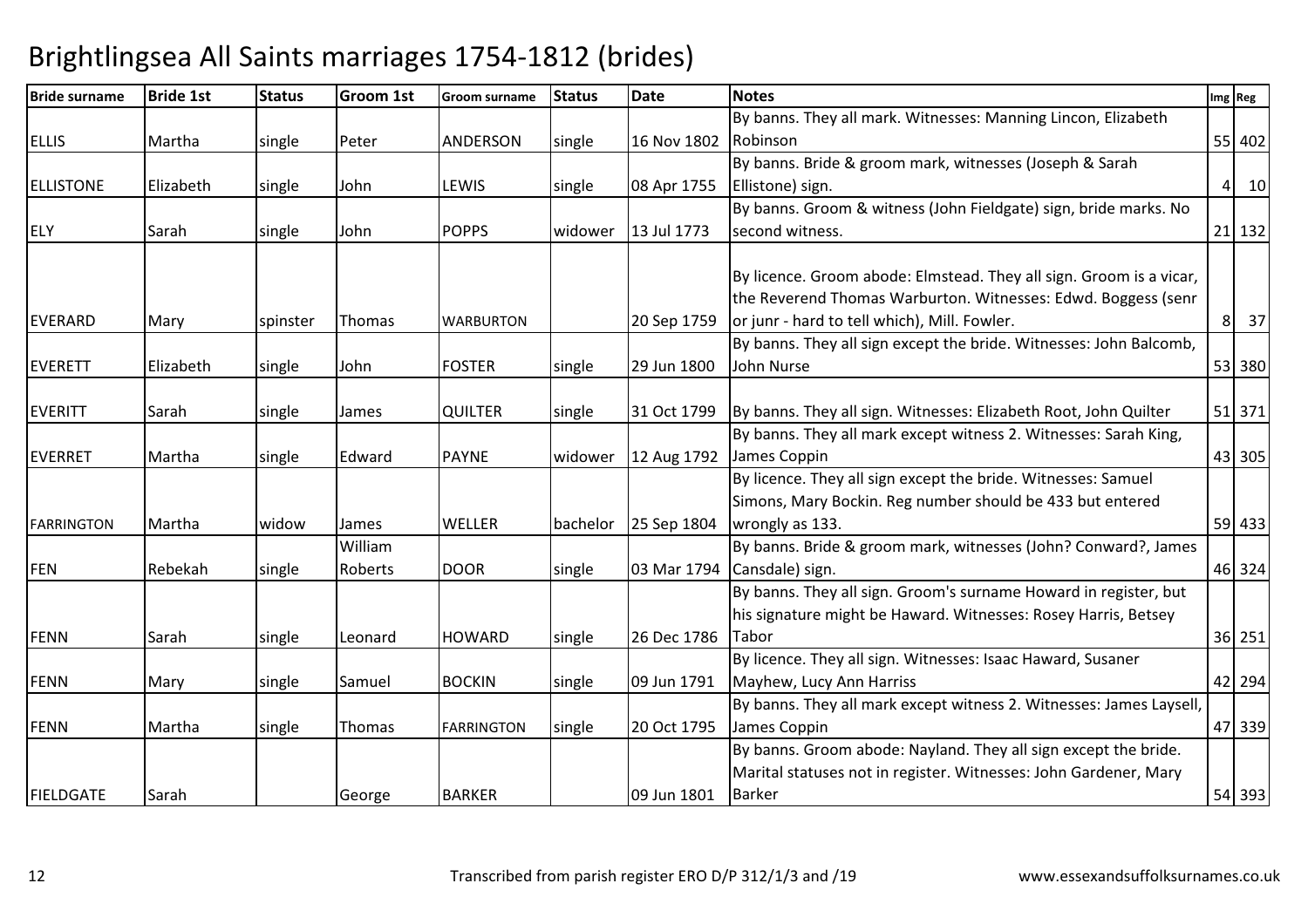| <b>Bride surname</b> | <b>Bride 1st</b> | <b>Status</b> | Groom 1st | <b>Groom surname</b> | <b>Status</b> | <b>Date</b> | <b>Notes</b>                                                                |                | Img Reg |
|----------------------|------------------|---------------|-----------|----------------------|---------------|-------------|-----------------------------------------------------------------------------|----------------|---------|
|                      |                  |               |           |                      |               |             | By banns. They all sign except the bride. Witnesses: Samuel                 |                |         |
| <b>FIELDGATE</b>     | Ann              | single        | Abraham   | <b>MARTIN</b>        | bachelor      | 13 Jul 1801 | <b>Woolvit, Tamar Martin</b>                                                |                | 54 394  |
|                      |                  |               |           |                      |               |             | By banns. They all sign except the bride. Witnesses: Henry Archer,          |                |         |
| <b>FISHER</b>        | Ann              | spinster      | John      | <b>LIST</b>          | bachelor      | 20 Oct 1765 | Joseph Rose                                                                 |                | 14 79   |
|                      |                  |               |           |                      |               |             | By banns. Groom abode: West Mersea. Bride & groom mark,                     |                |         |
|                      |                  |               |           |                      |               |             | witnesses (Samuel Hedgthorn, James Coppin) sign. Witness 2 is the           |                |         |
| <b>FOKES</b>         | Sarah            | single        | Edward    | <b>COOK</b>          | single        | 19 Oct 1787 | clerk.                                                                      |                | 38 265  |
|                      |                  |               |           |                      |               |             |                                                                             |                |         |
| <b>FOSTER</b>        | Janes            | spinster      | Robert    | <b>KNIGHT</b>        | bachelor      |             | 19 Nov 1765   By licence. They all sign. Witnesses: Tamar? Waters, Jos Rose |                | 14 81   |
|                      |                  |               |           |                      |               |             | By banns. Groom & witness 2 (the clerk) sign, others mark.                  |                |         |
| <b>FOSTER</b>        | Mary             | widow         | John      | <b>MARTIN</b>        | widower       | 12 Aug 1785 | Witnesses: James Martin, James Coppin                                       |                | 34 235  |
|                      |                  |               |           |                      |               |             | By banns. Witness: Thomas Nevelle. They all sign except the bride.          |                |         |
| <b>FOSTER</b>        | Elizabeth        | single        | Edmund    | <b>RUDLING</b>       | single        | 04 Apr 1809 | No 2nd witness.                                                             |                | 67 490  |
|                      |                  |               |           |                      |               |             | By banns. Bride & groom mark, witnesses (John Sheepard, James               |                |         |
| <b>FRENCH</b>        | Mary             | single        | William   | <b>FENN</b>          | single        | 30 Oct 1794 | Coppin) sign.                                                               |                | 46 329  |
|                      |                  |               |           |                      |               |             | By banns. Bride & groom mark, witnesses (Wm Dawson, John                    |                |         |
| <b>GARDENER</b>      | Elizabeth        | single        | John      | <b>DAWSON</b>        | single        | 10 Aug 1806 | Nurse) sign.                                                                |                | 63 456  |
|                      |                  |               |           |                      |               |             |                                                                             |                |         |
| <b>GARDINER</b>      | Sarah            | single        | Joseph    | <b>UNDERWOOD</b>     | single        | 20 Jul 1802 | By banns. They all sign. Witnesses: Susanah Wolvet, Abrm. Lufkin            |                | 55 398  |
|                      |                  |               |           |                      |               |             | By banns. They all mark except witness 1. Witnesses: Isaac                  |                |         |
| <b>GARRARD</b>       | Martha           | single        | Mordicai  | <b>SEAMAN</b>        | single        | 09 Oct 1808 | Grimsey, Elizabeth Garrard                                                  |                | 67 486  |
|                      |                  |               |           |                      |               |             | By banns. They all mark except witness 1. Witnesses: George                 |                |         |
| <b>GENERY</b>        | Susan            | single        | Thomas    | <b>WOOLVET</b>       | single        | 04 Feb 1808 | Farrow, Rebecca Wrinch                                                      |                | 66 477  |
| <b>GEORGE</b>        | Mary             | single        | John      | OLDMIXON             | single        | 30 Jul 1787 | By banns. They all sign. Witnesses: S Arnold, Ann Wade                      |                | 38 262  |
|                      |                  |               |           |                      |               |             | By licence. They all sign. Witnesses: William Nicholls, William             |                |         |
| <b>GIBBS</b>         | Judith           | single        | Nathaniel | <b>WENLOCK</b>       | single        | 14 May 1778 | Sherlock, Thos. Wenlock                                                     |                | 27 176  |
|                      |                  |               |           |                      |               |             |                                                                             |                |         |
|                      |                  |               |           |                      |               |             | By banns. Bride & groom mark, witnesses (Elizabeth Mayhew,                  |                |         |
| <b>GIBSON</b>        | Mary             |               | Mark      | <b>NOBLE</b>         |               | 14 Oct 1783 | Susan Kendall) sign. Marital statuses not in register.                      | $\overline{2}$ |         |
|                      |                  |               |           |                      |               |             | By banns. Bride & groom mark, witnesses (Edward Cook, James                 |                |         |
| <b>GILDERS</b>       | Sarah            |               | Charles   | <b>SMITH</b>         |               | 03 Jun 1796 | Coppin) sign. Marital statuses not in register.                             |                | 48 346  |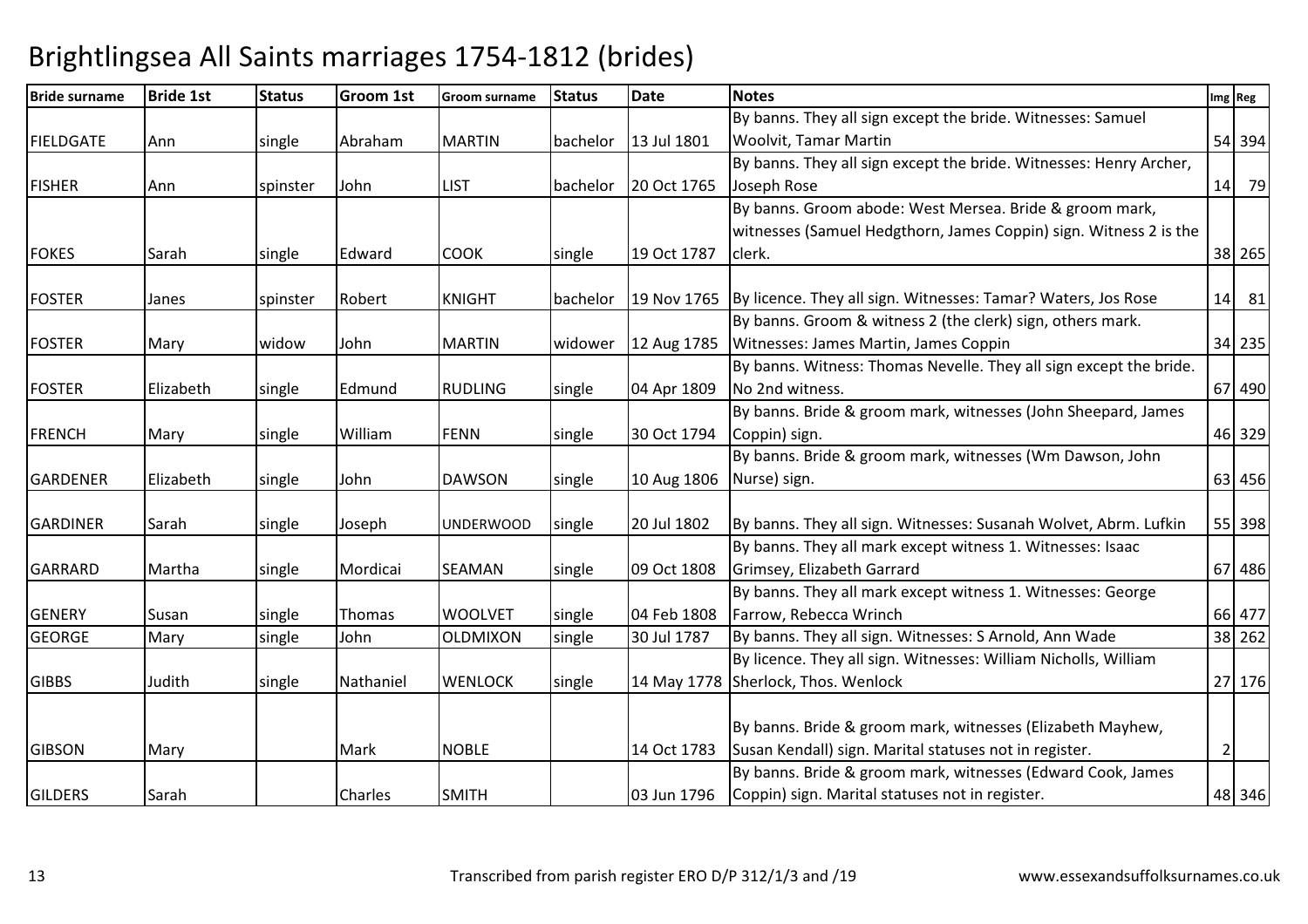| <b>Bride surname</b> | <b>Bride 1st</b> | <b>Status</b> | Groom 1st | <b>Groom surname</b> | <b>Status</b> | <b>Date</b> | <b>Notes</b>                                                           |                         | Img Reg                          |
|----------------------|------------------|---------------|-----------|----------------------|---------------|-------------|------------------------------------------------------------------------|-------------------------|----------------------------------|
|                      |                  |               |           |                      |               |             |                                                                        |                         |                                  |
|                      |                  |               |           |                      |               |             | By banns. Bride & groom mark, witnesses (Samuel Kingsbury, John        |                         |                                  |
| <b>GILDERS</b>       | Elizabeth        |               | Philip    | <b>BUTTON</b>        | bachelor      | 21 Aug 1803 | Nurse) sign. Bride's marital status not in register.                   |                         | 57 411                           |
|                      |                  |               |           |                      |               |             | By banns. They all mark except the bride. Witnesses: Jacob Lewis,      |                         |                                  |
| <b>GILES</b>         | Sarah            | single        | Thomas    | <b>SCOTT</b>         | single        | 26 Sep 1758 | Ann Lamb                                                               |                         | $7 \overline{\smash{\big)}\ 31}$ |
|                      |                  |               |           |                      |               |             | By banns. Bride & groom mark, witnesses (John Kingsbury, Joseph        |                         |                                  |
| <b>GILES</b>         | Rose             | spinster      | Charles   | <b>SMYTH</b>         | bachelor      | 31 Oct 1765 | Rose) sign.                                                            |                         | 14 80                            |
|                      |                  |               |           |                      |               |             | By licence. They all sign except the bride. Witnesses: Tho. Jefferies, |                         |                                  |
| <b>GILES</b>         | Martha           | single        | John      | LAPPAGE              | widower       | 19 Jun 1794 | Sarah Jeffrys                                                          |                         | 46 325                           |
|                      |                  |               |           |                      |               |             | By banns. They all mark except witness 2. Bride's name given as        |                         |                                  |
|                      |                  |               |           |                      |               |             | "Mary Gonneclift", then as "Mary Gonneclift Saymor." Witnesses:        |                         |                                  |
| <b>GONNECLIFT</b>    | Mary             | single        | James     | <b>CHIGNALL</b>      | single        | 21 Apr 1808 | John Chignall, Elizabeth Challings.                                    |                         | 66 479                           |
|                      |                  |               |           |                      |               |             | By banns. They all mark except witness 2. Witnesses: Mary              |                         |                                  |
| <b>GOODCHILD</b>     | Grace            | widow         | Joseph    | <b>CAUSTON</b>       | widower       | 29 Jun 1800 | Underwood, John Nurse                                                  |                         | 52 379                           |
|                      |                  |               |           |                      |               |             | By banns. Groom abode: St. Osyth. Groom & witness 2 mark,              |                         |                                  |
| <b>GOODWIN</b>       | Mary             | single        | Peter     | <b>BANYARD</b>       | single        | 02 Sep 1754 | others sign. Witnesses: John Rafess, Samuel Starling                   | $\overline{\mathbf{3}}$ | $\overline{\mathbf{3}}$          |
|                      |                  |               |           |                      |               |             | By banns. Bride & groom mark, witnesses (William Coul[te], Joseph      |                         |                                  |
| <b>GOODWIN</b>       | Mary             | widow         | John      | <b>FENN</b>          | widower       | 11 Nov 1764 | Rose) sign.                                                            |                         | $13$ 71                          |
|                      |                  |               |           |                      |               |             | By banns. They all sign except witness 1. Witness 2 is the clerk.      |                         |                                  |
| <b>GOWING</b>        | Mary             | widow         | James     | <b>BULLSON</b>       | single        |             | 22 Nov 1785 Witnesses: Thomas Farrah, James Coppin                     |                         | 35 239                           |
|                      |                  |               |           |                      |               |             |                                                                        |                         |                                  |
|                      |                  |               |           |                      |               |             | By banns. They all sign except witness 2. Reg number should be 429     |                         |                                  |
| <b>GOWING</b>        | Mary Ann         | single        | John      | <b>GOOD</b>          | single        | 07 Jun 1804 | but wrongly entered as 129. Witnesses: James Ablitt, Susan Lufkin      |                         | 59 429                           |
|                      |                  |               |           |                      |               |             | By banns. Groom & witness 2 sign, others mark. Witnesses: John         |                         |                                  |
| <b>GOYMER</b>        | Mary             | spinster      | John      | <b>NURSE</b>         | bachelor      | 04 Apr 1771 | Ames, Joseph Rose                                                      |                         | 19 110                           |
|                      |                  |               |           |                      |               |             | By banns. They all sign. Witnesses: Susaner Mayhew, Leonard            |                         |                                  |
| <b>GOYMER</b>        | Susan            | single        | Robert    | <b>PLUMER</b>        | single        | 19 Apr 1792 | Haward                                                                 |                         | 43 301                           |
|                      |                  |               |           |                      |               |             | By banns. Bride & groom mark, witnesses (Wm. Wordley, James            |                         |                                  |
| <b>GREEN</b>         | Elizabeth        | single        | Wiliam    | <b>FOSTER</b>        | single        | 13 Feb 1788 | Coppin) sign. Witness 2 is the clerk.                                  |                         | 39 270                           |
|                      |                  |               |           |                      |               |             | By banns. They all mark except witness 1. Witnesses: John Nurse,       |                         |                                  |
| <b>GREEN</b>         | Mary             | widow         | Thomas    | SHEARMAN             | single        | 14 Jul 1799 | <b>William How</b>                                                     |                         | 51 369                           |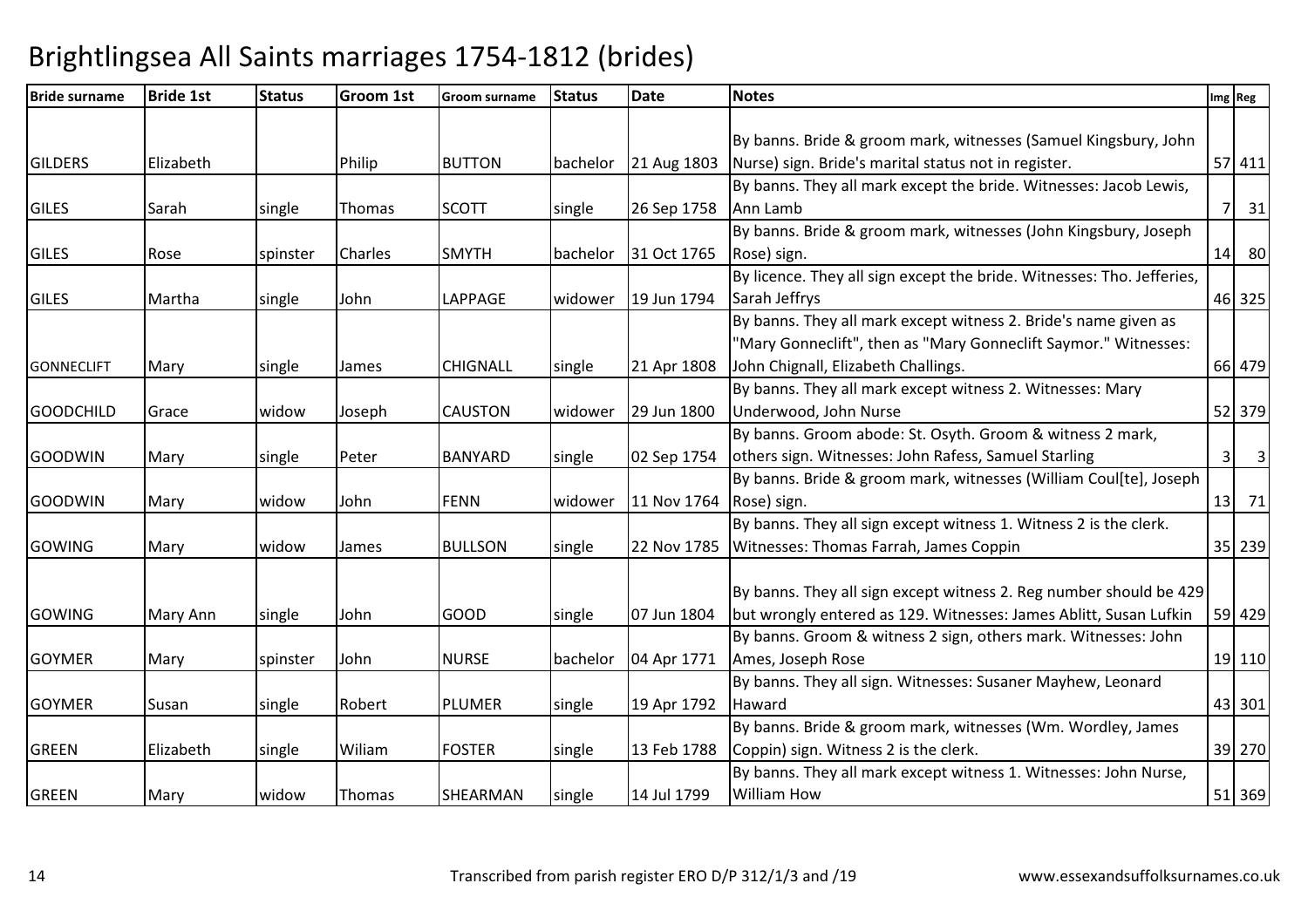| <b>Bride surname</b> | <b>Bride 1st</b> | <b>Status</b> | Groom 1st | <b>Groom surname</b> | <b>Status</b> | <b>Date</b> | <b>Notes</b>                                                         |                | Img Reg |
|----------------------|------------------|---------------|-----------|----------------------|---------------|-------------|----------------------------------------------------------------------|----------------|---------|
|                      |                  |               |           |                      |               |             | By banns. Groom & witness 1 sign, others mark. Witnesses: John       |                |         |
| <b>GREEN</b>         | Susan            | single        | William   | <b>JAMES</b>         | single        |             | 09 Mar 1806 Nurse, Elizabeth Hills                                   |                | 63 451  |
|                      |                  |               |           |                      |               |             | By banns. They all sign except the bride. Marital statuses not in    |                |         |
| <b>GRIMES</b>        | Mary             |               | William   | SHEEPARD             |               | 20 Jul 1779 | register. Witnesses: Lucy Buck, Robt. Chandler                       |                | 28 188  |
|                      |                  |               |           |                      |               |             |                                                                      |                |         |
|                      |                  |               |           |                      |               |             | By banns. They all sign except the groom. Bride's marital status not |                |         |
|                      |                  |               |           |                      |               |             | in register. Reg number shold be 424 but wrongly entered as 124.     |                |         |
| <b>GROSE</b>         | Sarah            |               | Joseph    | <b>WOOLVET</b>       | single        | 07 Feb 1804 | Witnesses: Abrm. Lufkin, Susan Woolvet                               |                | 58 424  |
|                      |                  |               |           |                      |               |             | By banns. They all mark except witness 2. Witnesses: Susan Tabor,    |                |         |
| <b>GUDDEL</b>        | Sarah            | single        | Henry     | <b>MANN</b>          | single        | 13 Nov 1775 | Joseph Rose                                                          |                | 24 150  |
|                      |                  |               |           |                      |               |             | By banns. They all mark except witness 2 (Joseph Rose). Witness 1    |                |         |
| <b>GUNFIELD</b>      | Mary             | single        | John      | <b>MIDDLETON</b>     | single        | 14 Apr 1765 | (George Harvey) marks with an H.                                     |                | 14 75   |
|                      |                  |               |           |                      |               |             | By licence. Bride & witness 2 (the clerk) sign, others mark.         |                |         |
| HA[Z_]ELL            | Elizabeth        | widow         | Ambrose   | <b>DEATH</b>         | single        | 07 Dec 1781 | Witnesses: Mary Death, James Coppin                                  |                | 32 218  |
|                      |                  |               |           |                      |               |             | By banns. They all mark except witness 2. Witnesses: Ann Gunn,       |                |         |
| <b>HALL</b>          | Ann              | widow         | William   | <b>BAKER</b>         | widower       | 09 Dec 1765 | Joseph Rose                                                          |                | $15$ 82 |
| <b>HARBIN</b>        | Hannah           | single        | Thomas    | <b>MAPLES</b>        | single        | 08 Feb 1756 | By banns. They all mark. Witnesses: John Hobart, John Neal           | 5 <sup>1</sup> | 15      |
|                      |                  |               |           |                      |               |             | By licence. Bride abode: East Mersea. Bride & groom mark,            |                |         |
| <b>HARE</b>          | Sarah            | single        | John      | <b>FENN</b>          | widower       | 22 Aug 1756 | witnesses (Jno. Spurden, Jonathan Bennett) sign.                     |                | 5<br>17 |
|                      |                  |               |           |                      |               |             | By banns. Groom & witness 1 mark, others sign. Witnesses: Samuel     |                |         |
| <b>HARE</b>          | Mary             | widow         | Robert    | <b>SHELVER</b>       | single        | 27 Sep 1764 | Meed, Joseph Rose                                                    |                | $13$ 67 |
|                      |                  |               |           |                      |               |             | By banns. They all sign except the bride. Witnesses: John Almond,    |                |         |
| <b>HARMONY</b>       | Mary             | single        | Joseph    | <b>ROSE</b>          | single        | 11 Dec 1756 | John Hobart                                                          |                | 5 19    |
|                      |                  |               |           |                      |               |             | By banns. They all mark except witness 1. Witnesses: Joseph &        |                |         |
| <b>HARMONY</b>       | Mary             | spinster      | John      | <b>ANNIS</b>         | single        | 05 Aug 1764 | <b>Mary Rose</b>                                                     |                | $12$ 62 |
|                      |                  |               |           |                      |               |             | By banns. They all sign except the bride. Witnesses: Thos Wade,      |                |         |
| <b>HARRIS</b>        | Abigail          | widow         | William   | <b>SHEPHERD</b>      | widower       | 04 Jul 1763 | Joseph Rose                                                          |                | $11$ 52 |
|                      |                  |               |           |                      |               |             | By banns. They all mark except witness 2. Witnesses: John            |                |         |
| <b>HARRIS</b>        | Ann              | single        | John      | <b>CATCHPOLE</b>     | single        | 02 Jul 1775 | Goodchild, Joseph Rose                                               |                | 23 147  |
|                      |                  |               |           |                      |               |             | By banns. They all mark except witness 2. Marital statuses not in    |                |         |
| <b>HARRIS</b>        | Hannah           |               | Samuel    | <b>WOODS</b>         |               | 30 Jan 1777 | register. Witnesses: James Ives, Anthony Lewis                       |                | 26 165  |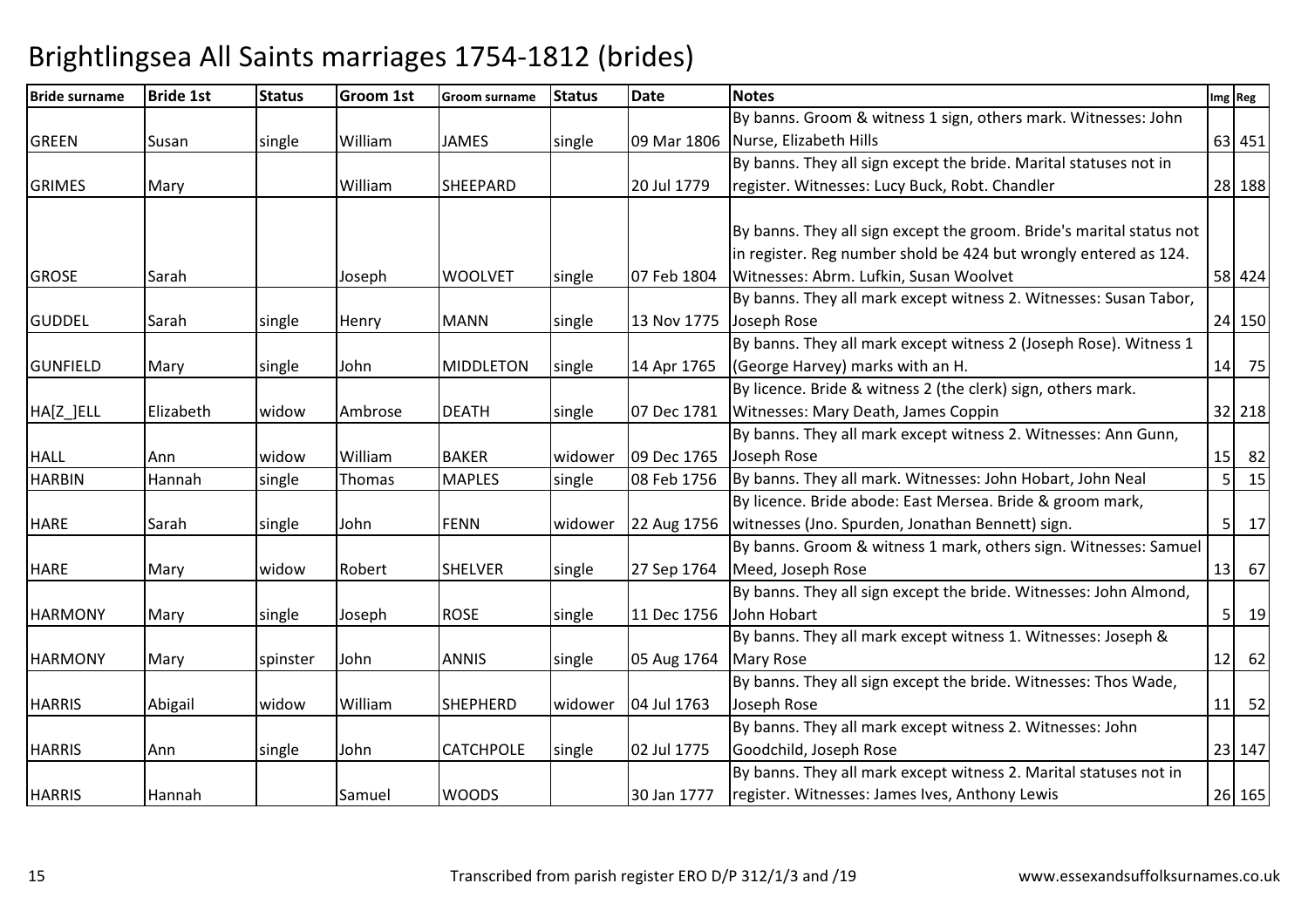| <b>Bride surname</b> | <b>Bride 1st</b> | <b>Status</b> | Groom 1st   | <b>Groom surname</b> | <b>Status</b> | <b>Date</b>          | <b>Notes</b>                                                                                                                                                                                            |         | Img Reg         |
|----------------------|------------------|---------------|-------------|----------------------|---------------|----------------------|---------------------------------------------------------------------------------------------------------------------------------------------------------------------------------------------------------|---------|-----------------|
| <b>HARRISON</b>      | Mary             | spinster      | Robert      | <b>GOODCHILD</b>     | bachelor      |                      | 05 Dec 1768 By banns. They all sign. Witnesses: Mary Fensley, Joseph Rose                                                                                                                               |         | 17 103          |
|                      |                  |               |             |                      |               |                      | By banns. They all sign except the bride. Witnesses: John Fenn,                                                                                                                                         |         |                 |
| <b>HARRISS</b>       | Sarah            | single        | George      | <b>FENN</b>          | single        | 01 Nov 1757          | <b>William Harriss</b>                                                                                                                                                                                  |         | 6 24            |
|                      |                  |               |             |                      |               |                      | By licence. Groom abode: Thorrington. They all sign. Witnesses:                                                                                                                                         |         |                 |
| <b>HARRISS</b>       | Martha           | single        | John        | <b>WELLER</b>        | single        | 29 Apr 1773          | John Cook, Lucy Browning                                                                                                                                                                                |         | 21 130          |
|                      |                  |               |             |                      |               |                      |                                                                                                                                                                                                         |         |                 |
|                      |                  |               |             |                      |               |                      | By licence. Groom abode: All Hallows, Lombard St. Groom's<br>signature doesn't appear to be the same as "Dorling" (as written in<br>the register) but his signature is hard to decipher. They all sign. |         |                 |
| <b>HARRISS</b>       | Lucy Ann         | spinster      | James       | <b>DORLING</b>       | bachelor      | 14 Mar 1799          | Witnesses: Jas. & Jno. Harriss, Hester & John Carter                                                                                                                                                    |         | 51 365          |
| <b>HARRISS</b>       | Elizabeth        | single        | George      | <b>RAMPLING</b>      | bachelor      | 04 Oct 1803          | By banns. They all mark except witness 1. Witnesses: John Harris,<br>Elizabeth Bacon                                                                                                                    |         | 57 414          |
| <b>HARRISS</b>       | Mary Ann         | spinster      | Joseph John | <b>RICHARDSON</b>    |               | 24 Sep 1808          | By licence. Groom abode: St. Bride's, Middlesex. They all sign.<br>Groom's marital status not in register. Witnesses: James Wright, A.<br>E. Tabor                                                      |         | 66 482          |
|                      |                  |               |             |                      |               |                      | By banns. Groom & witness 1 sign, others mark. Witnesses: John                                                                                                                                          |         |                 |
| <b>HARSOM</b>        | Mary             | single        | Nathaniel   | <b>HARVEY</b>        | single        | 17 Nov 1754          | Rafess, Thomas Brown                                                                                                                                                                                    | $\vert$ | $5\phantom{.0}$ |
| <b>HARSOM</b>        | Hannah           | single        | John        | <b>KIRK</b>          | single        | 23 Oct 1757          | By banns. They all mark except witness 2. Witnesses: John Hobart,<br>Thomas Topley                                                                                                                      |         | 6 23            |
| <b>HART</b>          | Elizabeth        |               | James       | <b>BARRELL</b>       |               | 18 Nov 1777          | By banns. They all sign. Marital statuses not in register. Witnesses:<br>Ann & Sarah Hart                                                                                                               |         | 26 172          |
|                      | Ann              |               |             |                      |               |                      | By banns. They all sign. The groom is Anthony Tabor jnr. Witnesses:                                                                                                                                     |         |                 |
| <b>HART</b>          | Elizabeth        | single        | Anthony     | <b>TABOR</b>         | single        | 04 Sep 1780          | Jno. Simons, Robert, Susannah & Esther Tabor                                                                                                                                                            |         | 30 201          |
|                      |                  |               |             |                      |               |                      | By licence. They all sign except the bride. Witnesses: John                                                                                                                                             |         |                 |
| <b>HART</b>          | Sarah            | single        | Robert      | <b>BARRINGTON</b>    | bachelor      | 22 Feb 1781          | Fieldgate, Ann Tabor                                                                                                                                                                                    |         | 31 208          |
|                      |                  |               |             |                      |               |                      | By banns. Groom & witness 1 mark, others sign. Witnesses: Samuel                                                                                                                                        |         |                 |
| <b>HARVEY</b>        | Sarah            | single        | Samuel      | <b>MEAD</b>          | single        | 21 Feb 1764          | Mead, Joseph Rose                                                                                                                                                                                       |         | 12 59           |
|                      |                  |               |             |                      |               |                      | By banns. They all mark except witness 2. Witnesses: Hannah                                                                                                                                             |         |                 |
| <b>HARVEY</b>        | Mary             | spinster      | Joseph      | <b>HARRISON</b>      | bachelor      | 03 Jan 1765          | Griggs, Jos. Rose                                                                                                                                                                                       |         | $13$ 73         |
|                      |                  |               |             |                      |               |                      | By banns. Groom abode: Wivenhoe. They all sign except the bride.                                                                                                                                        |         |                 |
| <b>HARVEY</b>        | Ann              | spinster      | Thomas      | <b>CLEMENTS</b>      |               | bachelor 19 Oct 1765 | Witnesses: Thos Angier, Nathaniel Wenlock                                                                                                                                                               |         | 14 79           |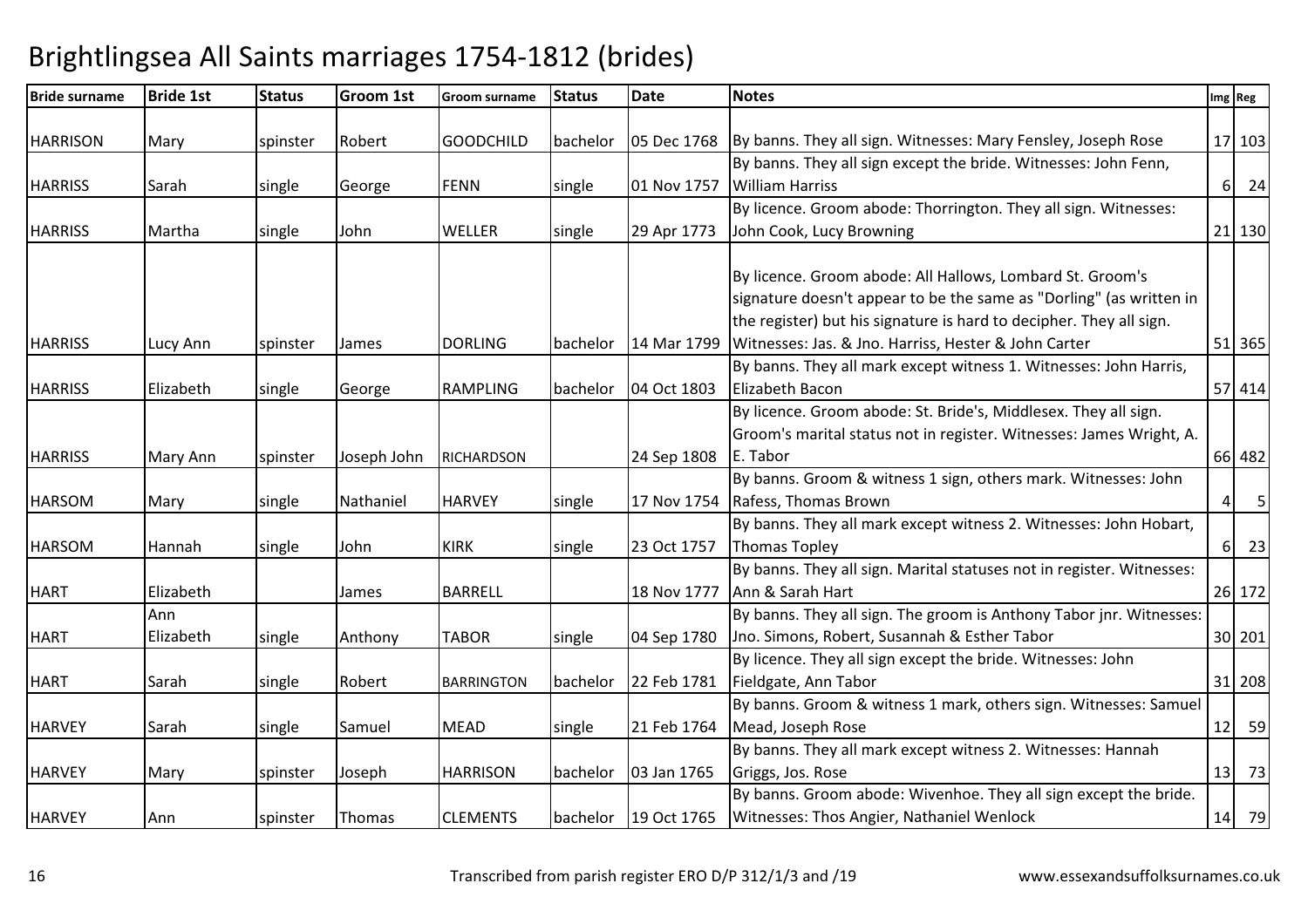| <b>Bride surname</b> | <b>Bride 1st</b> | <b>Status</b> | <b>Groom 1st</b> | <b>Groom surname</b> | <b>Status</b> | <b>Date</b> | <b>Notes</b>                                                                 | Img Reg |   |        |
|----------------------|------------------|---------------|------------------|----------------------|---------------|-------------|------------------------------------------------------------------------------|---------|---|--------|
|                      |                  |               |                  |                      |               |             | By banns. Groom abode: St. Botolph's, Colchester. Bride & groom              |         |   |        |
|                      |                  |               |                  |                      |               |             | mark, witnesses (John Jolly, James Coppin) sign. Witness 2 is the            |         |   |        |
| <b>HARVEY</b>        | Mary             | single        | John             | <b>KNOPP</b>         | single        | 21 Jun 1787 | clerk.                                                                       |         |   | 38 260 |
|                      |                  |               |                  |                      |               |             | By banns. Bride & groom mark, witnesses (John Lappage, John                  |         |   |        |
|                      |                  |               |                  |                      |               |             | Nurse) sign. Reg number should be 417 but has been incorrectly               |         |   |        |
| <b>HARVEY</b>        | Martha           | widow         | Daniel           | GILL                 | single        | 14 Dec 1803 | entered as 117.                                                              |         |   | 57 417 |
|                      |                  |               |                  |                      |               |             | By banns. Groom abode: East Mersea. Bride & groom mark,                      |         |   |        |
|                      |                  |               |                  |                      |               |             | witnesses (Thos Wade, Joseph Rose) sign. Year is given as 1764 but           |         |   |        |
| <b>HARWOOD</b>       | Mary             | spinster      | John             | <b>HEAD</b>          | widower       | 22 Jan 1765 | appears amongst 1765 so is presumably a mistake.                             | 13      |   | 74     |
| <b>HARWOOD</b>       | Mary             |               | John             | <b>BROOME</b>        |               | $* * 1770$  | Banns only - not a marriage. Published 27 May, 3, 10 June 1770               | 18      |   |        |
|                      | Elizabeth        |               |                  |                      |               |             |                                                                              |         |   |        |
| <b>HARWOOD</b>       | Shipman          | single        | James            | <b>WELLER</b>        | single        | 15 Jun 1779 | By licence. They all sign. Witnesses: Charles Adams, Mary Harwood   28   187 |         |   |        |
|                      |                  |               |                  |                      |               |             | By licence. They all sign. Groom's abode St. Botolph's - possibly            |         |   |        |
|                      |                  |               |                  |                      |               |             | Colchester though not stated. Witnesses: Mary & Phil. Newton, Jas.           |         |   |        |
| <b>HARWOOD</b>       | Mary             | single        | Samuel           | <b>BLOMFIELD</b>     | single        | 18 Jan 1787 | Weller                                                                       |         |   | 37 252 |
|                      |                  |               |                  |                      |               |             |                                                                              |         |   |        |
|                      |                  |               |                  |                      |               |             | By banns. They all sign. Witnesses: Eliz. Challings, Thos. Angier. Reg       |         |   |        |
| <b>HARWOOD</b>       | Mary             | single        | Adam             | <b>POLLEY</b>        | widower       | 07 Apr 1804 | number should be 427 but wrongly entered as 127.                             |         |   | 59 427 |
|                      |                  |               |                  |                      |               |             | By banns. Bride & groom mark, witnesses (John List, Joseph Rose)             |         |   |        |
| <b>HATTON</b>        | Hannah           | widow         | John             | <b>SHEPPARD</b>      | bachelor      | 15 Jun 1769 | sign.                                                                        |         |   | 18 105 |
| <b>HATTON</b>        | Susannah         | single        | William          | <b>TODD</b>          | single        | $* * 1770$  | Banns only - not a marriage. Published 12, 19, 26 Aug 1770                   | 18      |   |        |
|                      |                  |               |                  |                      |               |             | By banns. Groom & witness 1 mark, others sign. Witnesses: Jacob              |         |   |        |
| <b>HAWARD</b>        | Mary             | single        | William          | <b>RIVERS</b>        | single        | 24 Sep 1764 | Lewis, Thos. Wade                                                            | 12      |   | 65     |
|                      |                  |               |                  |                      |               |             | By banns. Groom & witness 1 sign, others mark. Witnesses: Isaac              |         |   |        |
| <b>HAYWARD</b>       | Sarah            | single        | Peter            | <b>BURRIDGE</b>      | single        | 06 Oct 1755 | Harwood, John Chandler                                                       |         |   | $4$ 11 |
| <b>HAYWARD</b>       | Hannah           | single        | John             | <b>ELLIS</b>         | single        | 24 Sep 1758 | By banns. They all mark. Witnesses: Simon Smith, John Hobart                 |         | 7 | 30     |
|                      |                  |               |                  |                      |               |             | By banns. They all sign except the groom. Witnesses: Thomas                  |         |   |        |
| <b>HAZELL</b>        | Ann              | single        | John             | <b>GRIGGS</b>        | single        | 04 Dec 1792 | Farrington, Elizabeth Ruse                                                   |         |   | 44 310 |
|                      |                  |               |                  |                      |               |             | By banns. They all sign. Witnesses: George Heffer, David Dewsley,            |         |   |        |
| <b>HEFFER</b>        | Frances          | single        | Joseph           | <b>BURNHAM</b>       | single        | 04 Jul 1786 | Sarah Knight, Susanner Mayhew                                                |         |   | 36 246 |
|                      |                  |               |                  |                      |               |             |                                                                              |         |   |        |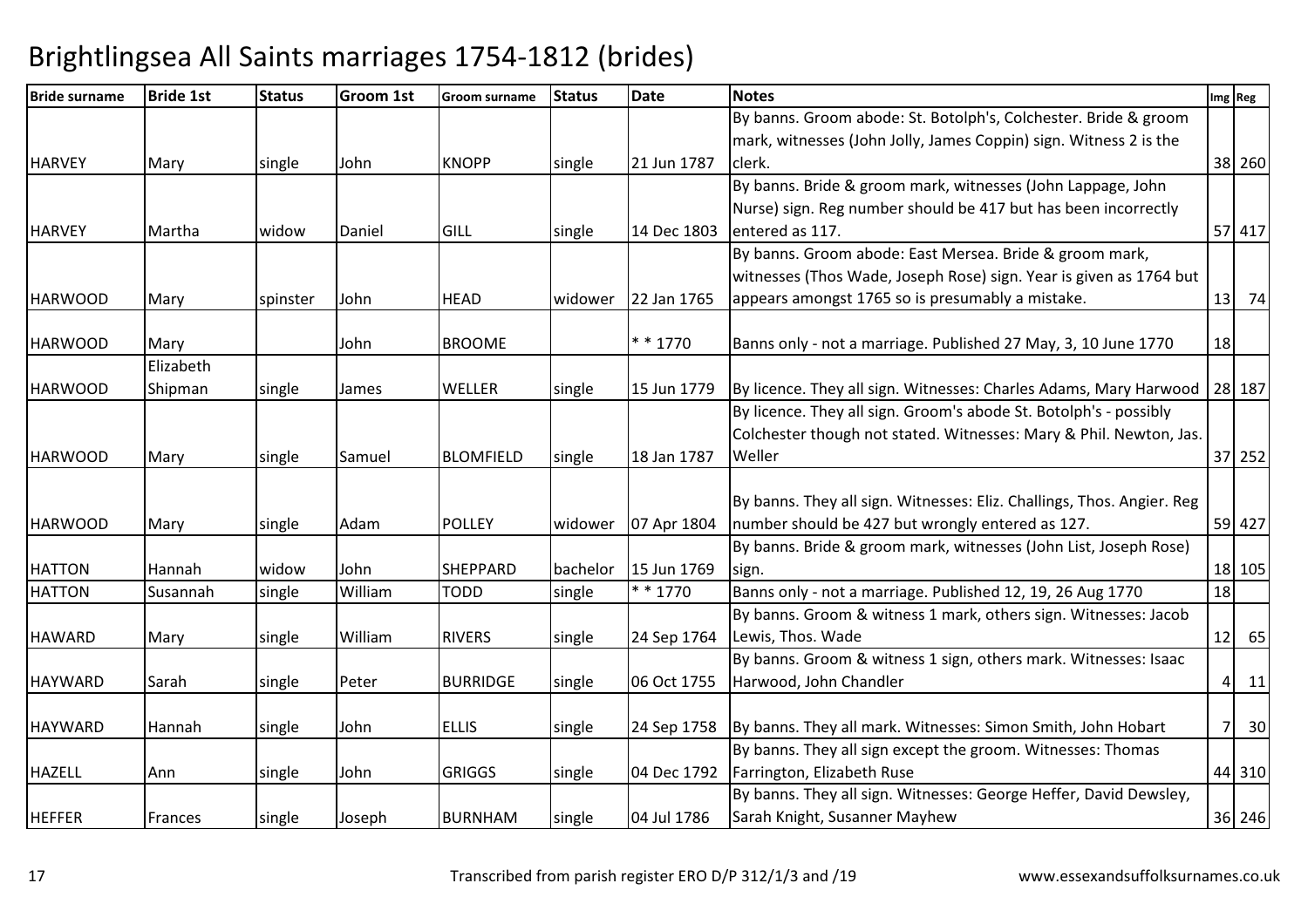| <b>Bride surname</b> | <b>Bride 1st</b> | <b>Status</b> | Groom 1st | <b>Groom surname</b> | <b>Status</b> | <b>Date</b> | <b>Notes</b>                                                               |          | Img Reg              |
|----------------------|------------------|---------------|-----------|----------------------|---------------|-------------|----------------------------------------------------------------------------|----------|----------------------|
|                      |                  |               |           |                      |               |             | By banns. They all sign except the bride. Witnesses: Phebe                 |          |                      |
| <b>HEFFER</b>        | Anne             | widow         | Samuel    | <b>BACON</b>         | widower       | 26 Nov 1810 | Wenlock, George Coppin                                                     |          | 69 505               |
|                      |                  |               |           |                      |               |             |                                                                            |          |                      |
| <b>HEMSTEAD</b>      | Ann              | widow         | John      | <b>HEFFER</b>        | widower       | 21 Feb 1788 | By banns. They all sign. Witnesses: Thomas Taylor, Elizabeth Brooks 39 271 |          |                      |
|                      |                  |               |           |                      |               |             | By banns. They all mark except witness 1. Witnesses: Thomas                |          |                      |
| <b>HIGBEE</b>        | Sarah            | spinster      | John      | <b>WARREN</b>        | bachelor      | 30 Sep 1810 | Nevelle, Joseph Kettle                                                     |          | 69 502               |
|                      |                  |               |           |                      |               |             | By banns. Bride & groom mark, witnesses (Sam. Simons, Elizth.              |          |                      |
| <b>HIGBY</b>         | Mary             | single        | Stephen   | <b>PITTICK</b>       | single        | 06 Oct 1795 | Woods) sign.                                                               |          | 47 338               |
|                      |                  |               |           |                      |               |             | By banns. Bride & groom mark, witnesses (Mary Millis?, Jos. Rose)          |          |                      |
| <b>HILL</b>          | Mary             | widow         | Gregory   | <b>MEDCALF</b>       | single        | 19 Nov 1774 | sign.                                                                      |          | 23 143               |
|                      |                  |               |           |                      |               |             | By licence. Bride abode: St. Mary's, Colchester. Bride & groom             |          |                      |
| <b>HILLS</b>         | Mary             |               | John      | <b>JENNINGS</b>      | single        | 01 Aug 1807 | mark, witnesses (Robert West, John Hills) sign.                            |          | 65 473               |
|                      |                  |               |           |                      |               |             | By banns. They all sign except the groom. Witnesses: Mary Willis,          |          |                      |
| <b>HILLS</b>         | Elizabeth        | spinster      | James     | <b>HARVEY</b>        | bachelor      | 31 Oct 1810 | Thomas Nevelle                                                             |          | 69 504               |
|                      |                  |               |           |                      |               |             | By licence. Groom & witness 1 sign, others mark. Witnesses: Jos.           |          |                      |
| <b>HOBART</b>        | Sarah            | single        | John      | MILLER               | widower       | 12 Aug 1760 | Cresey, Mary Perriman                                                      | $8 \mid$ | 32                   |
|                      |                  |               |           |                      |               |             | By banns. They all sign the bride. Witnesses: Samuel Parson?,              |          |                      |
| <b>HOBART</b>        | Rachel           | spinster      | John      | <b>FIELDGATE</b>     | bachelor      | 16 Dec 1766 | Elizabeth Dent                                                             |          | 15 89                |
|                      |                  |               |           |                      |               |             | By banns. They all mark except witness 2. Witnesses: Benjamin              |          |                      |
| <b>HODSON</b>        | Rachel           | widow         | Samuel    | <b>ROULING</b>       | single        |             | 13 Mar 1796   Orams, James Coppin                                          |          | 48 343               |
|                      |                  |               |           |                      |               |             |                                                                            |          |                      |
|                      |                  |               |           |                      |               |             | By banns. They all mark except witness 1 (James Coppin, the clerk).        |          |                      |
| <b>HOLDIER</b>       | Elizabeth        |               | Thomas    | <b>CAUSTON</b>       | single        | 07 Dec 1784 | Witness 2: Erasmus Wade. Bride's marital status not in register.           |          | 34 229               |
|                      |                  |               |           |                      |               |             | By banns. They all mark except witness 2. Witnesses: John Peggs,           |          |                      |
| <b>HOLDIER</b>       | Susannah         | single        | Thomas    | <b>BRUCE</b>         | single        | 30 Sep 1799 | Elizabeth Champion                                                         |          | 51 370               |
|                      |                  |               |           |                      |               |             | By banns. They all mark except witness 2. Witnesses: John Drake,           |          |                      |
| <b>HOPKINS</b>       | Mary             | widow         | William   | <b>RICHARDSON</b>    | widower       | 18 Mar 1764 | Joseph Rose                                                                |          | 12 60                |
|                      |                  |               |           |                      |               |             |                                                                            |          |                      |
| <b>HORN</b>          | Mary             | widow         | Thomas    | RICHMOND             | widower       | 18 Sep 1759 | By banns. They all mark. Witnesses: John Hobart, Thomas Holder             |          | 7 <sup>1</sup><br>36 |
|                      |                  |               |           |                      |               |             | By banns. They all sign. Witnesses: Elizabeth Champion, James              |          |                      |
| <b>HOUGHTON</b>      | Sarah            | widow         | John      | <b>BARBER</b>        | bachelor      | 02 Dec 1798 | Leech                                                                      |          | 50 363               |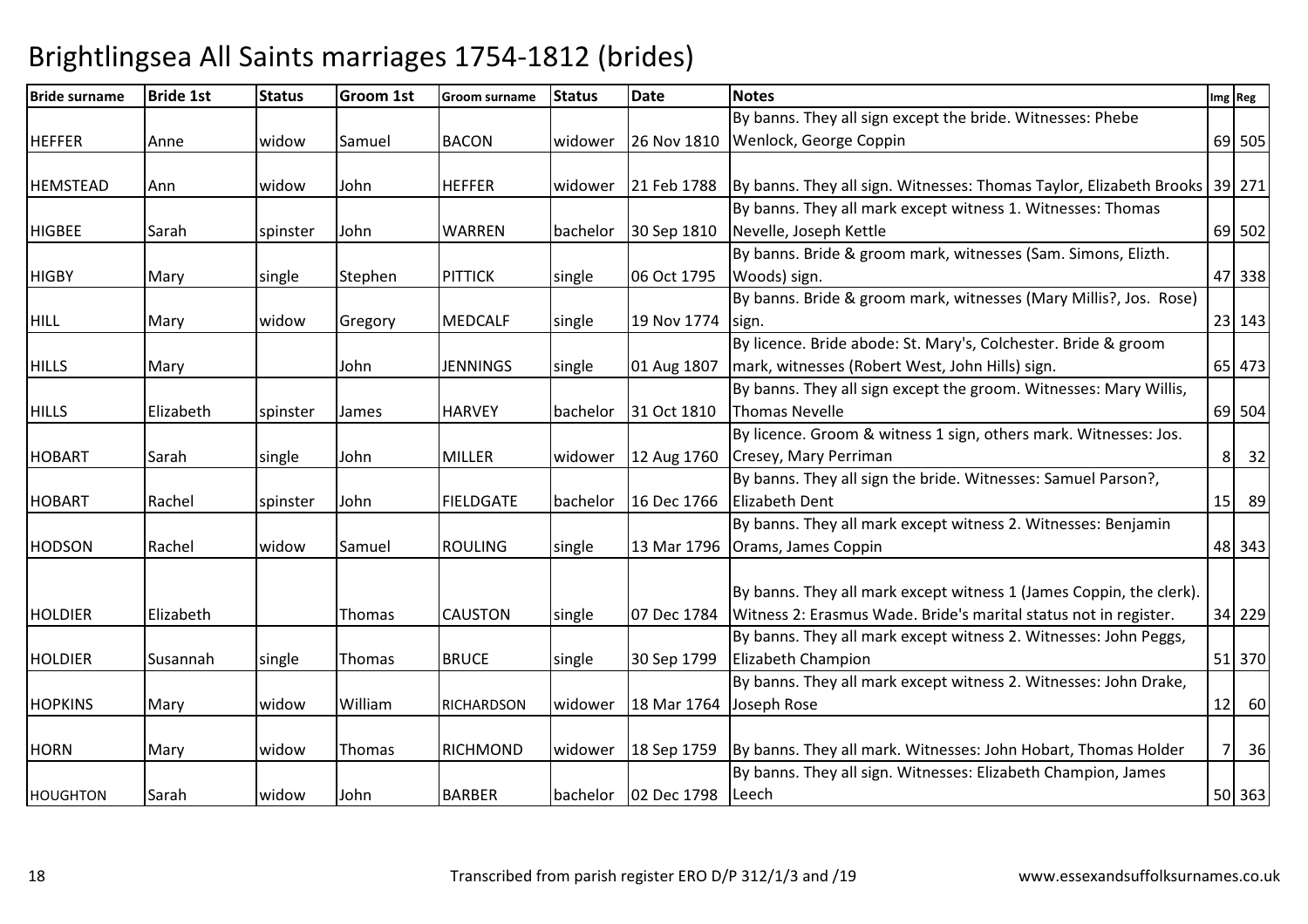| <b>Bride surname</b> | <b>Bride 1st</b> | <b>Status</b> | <b>Groom 1st</b> | <b>Groom surname</b> | <b>Status</b> | <b>Date</b> | <b>Notes</b>                                                         | Img Reg  |
|----------------------|------------------|---------------|------------------|----------------------|---------------|-------------|----------------------------------------------------------------------|----------|
|                      |                  |               |                  |                      |               |             | By banns. They all sign except the bride. Witnesses: Ann Wenlock,    |          |
| <b>HOUGHTON</b>      | Lucy             | single        | John             | <b>DEATH</b>         | single        | 04 Aug 1811 | <b>Thomas Nevell</b>                                                 | 70 513   |
|                      |                  |               |                  |                      |               |             | By banns. Bride & groom mark, witnesses sign. Witnesses: S. M.,      |          |
| <b>HOWARD</b>        | Laetitia         | single        | Joseph           | <b>BROOKS</b>        | single        | 25 Jan 1787 | James Coppin (clerk)                                                 | 37 255   |
|                      |                  |               |                  |                      |               |             | By banns. They all mark except the groom. Witnesses: William &       |          |
| <b>HOWARD</b>        | Laetitia         | single        | James            | ROOT                 | single        | 30 Oct 1787 | Susanna Winterflood                                                  | 38 266   |
|                      |                  |               |                  |                      |               |             | By banns. Bride & groom mark, witnesses (Anna Amelia Wade,           |          |
| <b>HOWARD</b>        | Sarah            | single        | Edward           | <b>CHAMBERS</b>      | single        | 29 Sep 1795 | Granmon? Wade) sign.                                                 | 47 336   |
|                      |                  |               |                  |                      |               |             | By banns. They all mark except witness 2. Witnesses: Robert Thorp,   |          |
|                      |                  |               |                  |                      |               |             | John Nurse. Reg number should be 436 but entered wrongly as          |          |
| <b>HOWARD</b>        | Susan            | widow         | William          | <b>HILLS</b>         | widower       | 16 Oct 1804 | 136.                                                                 | 60 436   |
|                      |                  |               |                  |                      |               |             | By banns. They all mark except witness 2. Witnesses: Joseph          |          |
| <b>HUDSON</b>        | Ann              | single        | John             | <b>BOLTON</b>        | bachelor      | 21 Aug 1803 | Causton, John Nurse                                                  | 57 412   |
|                      |                  |               |                  |                      |               |             | By banns. They all mark except witness 1. Witnesses: Thomas          |          |
| <b>HUM</b>           | Martha           | spinster      | John             | <b>COPSEY</b>        | bachelor      | 15 Nov 1809 | Nevelle, Peter Hills                                                 | 68 494   |
|                      |                  |               |                  |                      |               |             | By banns. Bride & groom mark, witnesses (Robert Hunt, Mary Ann       |          |
| <b>HUNT</b>          | Elizabeth        | spinster      | James            | <b>PURDY</b>         | bachelor      | 09 Oct 1812 | Cole) sign.                                                          | 71 511   |
|                      |                  |               |                  |                      |               |             | By licence. Bride abode: St. Mary's, Colchester. They all sign. The  |          |
|                      |                  |               |                  |                      |               |             | groom is Revd William Wade A B clerk. Witnesses: Thos. & W.          |          |
| <b>HURLOCK</b>       | Ann              | widow         | William          | <b>WADE</b>          | widower       | 07 Jun 1785 | Adams, Ann Cook Fowler                                               | 34 233   |
|                      |                  |               |                  |                      |               |             |                                                                      |          |
|                      |                  |               |                  |                      |               |             | By banns. They all sign except the bride. Witness 1 is neither James |          |
| <b>INGAT</b>         | Sarah            | single        | Thomas           | <b>SAUNDERS</b>      | single        | 05 Sep 1773 | or Jane, but 'Jame' Went. Witness 2: Elizabeth Went                  | $22$ 133 |
|                      |                  |               |                  |                      |               |             | By banns. They all sign except the bride. Witnesses: John Balcomb,   |          |
| <b>INMAN</b>         | Mary             | single        | William          | <b>BALCOMB</b>       | single        | 25 Feb 1800 | John Nurse                                                           | 52 378   |
|                      |                  |               |                  |                      |               |             | By banns. Groom & witness 2 sign, others mark. Witnesses: Joseph     |          |
| <b>IRON</b>          | Mary             | widow         | John             | <b>CHURCH</b>        | widower       | 24 Apr 1803 | Farrington, John Nurse                                               | 56 404   |
|                      |                  |               |                  |                      |               |             | By banns. They all mark. Reg number should be 419 but has been       |          |
| <b>IVES</b>          | Susan            | single        | Thomas           | <b>BRUCE</b>         | widower       | 26 Dec 1803 | entered as 119. Witnesses: John & Rachel Ives                        | 58 419   |
|                      |                  |               |                  |                      |               |             | By banns. Groom & witness 1 sign, others mark. Witnesses: Phebe      |          |
| <b>IVES</b>          | Rachel           | single        | John             | <b>NURSE</b>         | single        | 09 Nov 1806 | Wenlock, John Ives                                                   | 64 463   |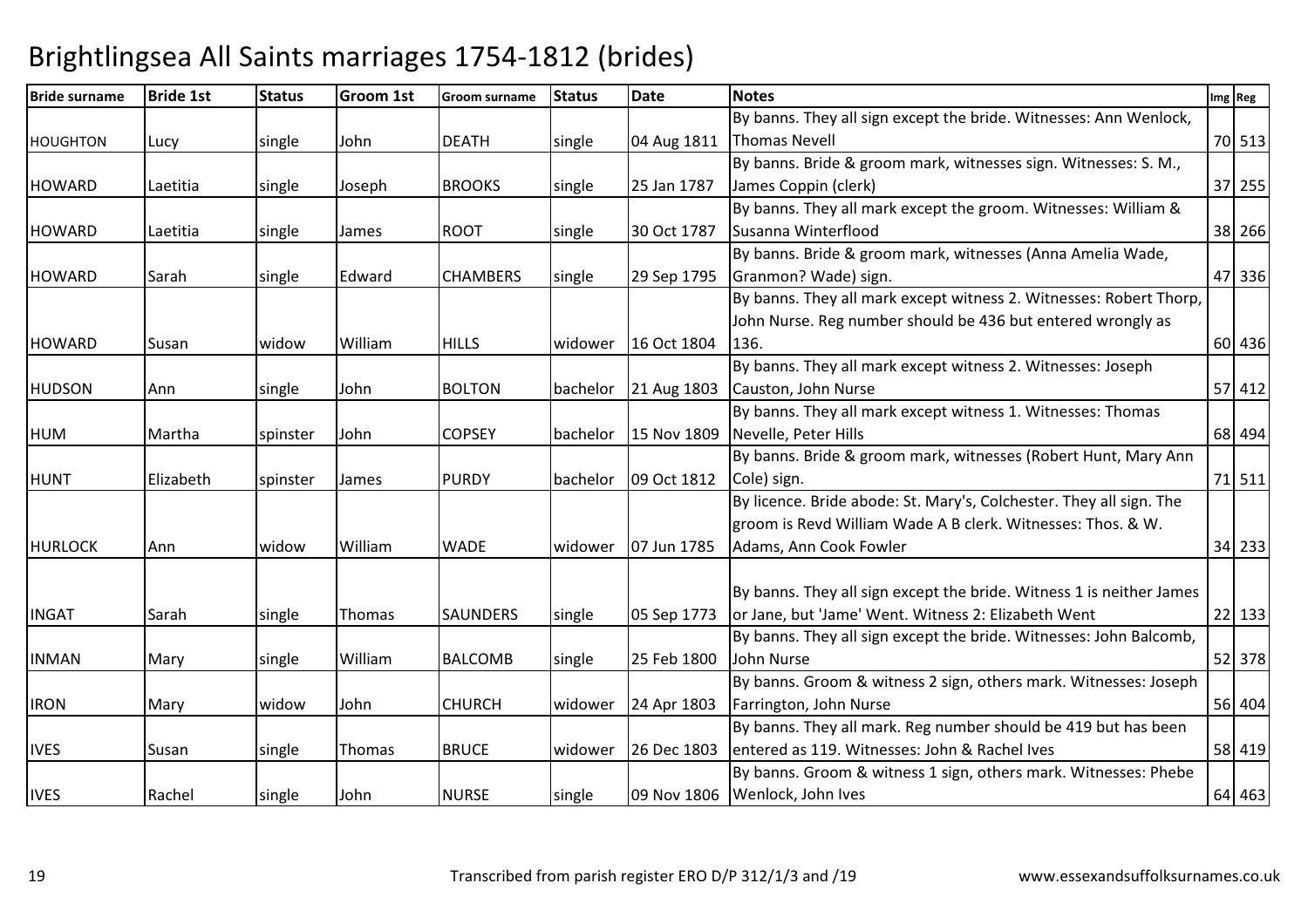| <b>Bride surname</b> | <b>Bride 1st</b> | <b>Status</b> | Groom 1st | <b>Groom surname</b> | <b>Status</b> | <b>Date</b> | <b>Notes</b>                                                                                                                                          |           | Img Reg        |
|----------------------|------------------|---------------|-----------|----------------------|---------------|-------------|-------------------------------------------------------------------------------------------------------------------------------------------------------|-----------|----------------|
| <b>JACKSON</b>       | Christian        | single        | Jerom     | <b>SEATER</b>        | bachelor      |             | 03 Dec 1799 By licence. They all sign. Witnesses: Graeme Spence, Peter Seater                                                                         |           | 52 374         |
| <b>JACOB</b>         | Ann              | single        | John      | <b>ROOT</b>          | single        | 22 Feb 1781 | By licence. They all sign. Witnesses: Thos. & Margaret Jacob                                                                                          |           | 31 207         |
| <b>JARVIS</b>        | Mary             | widow         | Edmund    | <b>HARWOOD</b>       | widower       | 12 Jan 1755 | By banns. They all sign except witness 1. Groom is Edmund<br>Harwood jnr. Witnesses: John King, John Rafes.                                           | $\vert$   | $\overline{7}$ |
| <b>JEFFERIES</b>     | Elizabeth        | widow         | Matthew   | <b>TABOR</b>         | widower       | 22 Dec 1803 | By banns. They all sign. Witnesses: John Tabor, John Nurse. Reg<br>number should be 418 but has been entered as 118.                                  |           | 57 418         |
| <b>JESSOP</b>        | Mary             |               | John      | <b>MIDDLETON</b>     |               |             | By banns. They all mark. Marital statuses not in register. Witnesses:<br>16 Mar 1778 Robert Howard, William Winterflood                               |           | 27 175         |
| <b>JESSOP</b>        | Sarah            | single        | Thomas    | <b>NEVELL</b>        | single        | 18 Aug 1795 | By banns. Groom abode: Thorrington. They all sign except the bride<br>and witness 2 (Sarah Tisdell). Witnesses 1 & 3: Elizabeth Root,<br>Joseph Bloss |           | 47 335         |
| <b>JESSOP</b>        | Mary             | single        | William   | <b>LEVERICK</b>      | single        | 01 Nov 1795 | By banns. Groom & witness 2 sign, others mark. Witnesses: James<br>Laysel, James Coppin                                                               |           | 48 340         |
| <b>JOHNSON</b>       | Mary             | single        | William   | <b>SHEPHERD</b>      | single        | 13 Jan 1756 | By banns. They all sign except witness 1. Witnesses: John Starling,<br>Joseph Hearn                                                                   |           | $5 \quad 13$   |
| <b>JOLLY</b>         | Martha           | spinster      | John      | <b>BLITH</b>         | bachelor      | 26 Jul 1766 | By licence. They all sign. Witnesses: Thos Angier, Joseph Rose                                                                                        |           | $15$ 84        |
| <b>KENDALL</b>       | Ann              | single        | John      | <b>DRAKE</b>         | single        | 02 Aug 1754 | By banns. They all sign except the groom. Witnesses: Wm Inman,<br>John Rafess                                                                         | $\vert$ 3 | $\overline{2}$ |
| KENDALL              | Susan            | single        | George    | <b>BUCK</b>          | single        | 29 Dec 1784 | By banns. They all sign except witness 1, who marks with his<br>initials. Witnesses: Samuel Martin, Sarah Jeffreys                                    |           | 34 230         |
| <b>KERREY</b>        | Ann              | single        | Moses     | <b>BROWN</b>         | widower       | 28 Dec 1760 | By banns. They all mark except witness 1. Witnesses: William Coult,<br>John Hobart                                                                    |           | 8 34           |
| <b>KERSEY</b>        | Elizabeth        | single        | John      | <b>TODD</b>          | single        | 21 Nov 1797 | By banns. They all sign except the bride. Witnesses: Susaner King,<br>Leonard Haward                                                                  |           | 50 357         |
| <b>KING</b>          | Mary             |               | James     | <b>IVES</b>          |               | 20 Sep 1778 | By banns. Bride & groom mark, witnesses (Christopher Dunnings,<br>Ann Hart) sign. Marital statuses not in register.                                   |           | 27 179         |
| <b>KING</b>          | Mary             | single        | Isaac     | <b>HOLDEN</b>        | single        |             | 20 Aug 1797 By banns. They all sign. Witnesses: Samuel Bockin, Robert Sainty                                                                          |           | 49 354         |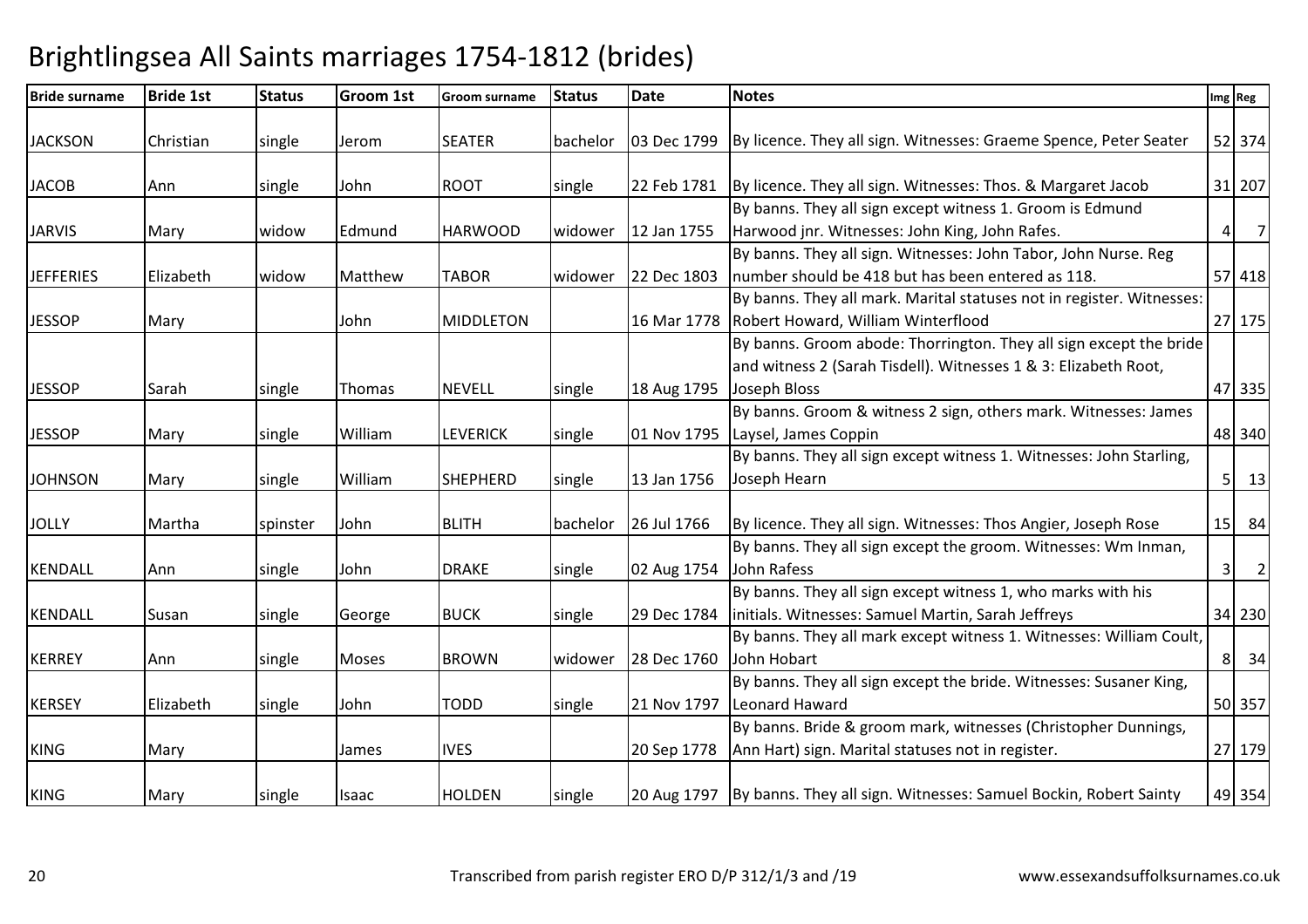| <b>Bride surname</b> | <b>Bride 1st</b> | <b>Status</b> | Groom 1st   | <b>Groom surname</b> | <b>Status</b> | <b>Date</b>            | <b>Notes</b>                                                            |                | Img Reg |
|----------------------|------------------|---------------|-------------|----------------------|---------------|------------------------|-------------------------------------------------------------------------|----------------|---------|
|                      |                  |               |             |                      |               |                        | By banns. Groom & witness 2 sign, others mark. Witnesses: John          |                |         |
| <b>KING</b>          | Lucy             | single        | John        | <b>MIDDLETON</b>     | widower       | 04 Mar 1803            | Thompson, John Nurse                                                    |                | 56 403  |
|                      |                  |               |             |                      |               |                        |                                                                         |                |         |
|                      |                  |               |             |                      |               |                        | By licence. Groom abode: Great Clacton. They all sign. Witnesses:       |                |         |
| <b>KINGSBURY</b>     | Sarah            | single        | John        | <b>HOWARD</b>        | single        | 04 Apr 1791            | Mary Howard, Susaner Mayhew, Thomas Kingsbury                           |                | 42 293  |
|                      |                  |               |             |                      |               |                        | By banns. Bride & groom mark, witnesses (Daniel & Mary Griggs)          |                |         |
| <b>KIRCHHOFFER</b>   | Louisa           | single        | John        | <b>DURRENT</b>       | single        | 10 Aug 1800            | sign.                                                                   |                | 53 382  |
|                      |                  |               |             |                      |               |                        | By licence. They all sign except the groom. Witnesses: John King,       |                |         |
| <b>KNIGHTS</b>       | Sarah            | single        | James       | LAYSEL               | single        | 04 Jan 1791            | Susaner Mayhew, Mary Lappage                                            |                | 41 291  |
|                      |                  |               |             |                      |               |                        | By banns. Groom & witness 2 sign, others mark. Witnesses:               |                |         |
| <b>KURCHY</b>        | Naomi            |               | William     | <b>RICHARDSON</b>    |               | 10 Oct 1777            | Elizabeth Clark, William Wade                                           |                | 26 169  |
|                      |                  |               |             |                      |               |                        | By banns. Witnesses: Elizabeth Lappage, S. M. Not clear what            |                |         |
| <b>LAPPAGE</b>       | Mary             | single        | Joseph      | BURNHAM              | single        | 20 Dec 1792            | names witness 2's initials stand for.                                   |                | 44 311  |
|                      |                  |               | Thomas      |                      |               |                        | By licence. They all sign. Marital statuses not in register. Witnesses: |                |         |
| <b>LAPPAGE</b>       | Elizabeth        |               | <b>Buck</b> | <b>JEFFERIES</b>     |               | 24 Jun 1794            | Susan Bayley, Chas. Adams                                               |                | 46 326  |
|                      |                  |               |             |                      |               |                        |                                                                         |                |         |
| <b>LAST</b>          | Mary             | widow         | Nathaniel   | <b>MIDDLETON</b>     | single        | 13 Jun 1758            | By banns. They all mark. Witnesses: John Hobart, Edward Tudor           | 7 <sup>1</sup> | 29      |
|                      |                  |               |             |                      |               |                        | By banns. Bride & groom mark, witnesses (Nathaniel Middleton,           |                |         |
| <b>LAST</b>          | Elizabeth        | single        | James       | <b>SMITH</b>         | single        | 20 Dec 1763            | Joseph Rose) sign.                                                      |                | $11$ 58 |
|                      |                  |               |             |                      |               |                        | By banns. Groom abode: Thorpe-le-Soken. They all sign except the        |                |         |
| <b>LAST</b>          | Mary             | spinster      | James       | <b>MUSSETT</b>       | bachelor      | 28 Jul 1766            | bride.                                                                  |                | 15 86   |
| LAY                  | Unice            |               | William     | <b>COOK</b>          |               | * * 1812               | Banns only - not a marriage. Read 18, 25 Oct, 1 Nov 1812.               |                | 72 513  |
|                      |                  |               |             |                      |               |                        | By banns. Groom and witness 2 (James Coppin, clerk) sign, others        |                |         |
| LAYSEL               | Susannah         | widow         | John        | <b>BUCKELL</b>       | widower       | 09 Apr 1780            | mark. Witness 1: John Dunnings.                                         |                | 30 199  |
|                      |                  |               |             |                      |               |                        | By banns. They alll sign except the bride. Witnesses: Thomas            |                |         |
| LAYSELL              | Charlotte        | single        | William     | <b>LEVERICK</b>      | single        | 20 Nov 1787            | Taylor, James Coppin (clerk).                                           |                | 39 269  |
|                      |                  |               | Charles     |                      |               |                        | By licence. They all sign. Reg number incorrectly given as 450.         |                |         |
| LAYSELL              | Lucy             | widow         | William     | <b>HEMSLEY</b>       | widower       | 06 Mar 1806            | witnesses: Martin Gage Vince, John Nurse                                |                | 62 450  |
|                      |                  |               |             |                      |               |                        | By banns. They all mark except witness 3 (John Nurse). Witnesses 1      |                |         |
| <b>LEVERICK</b>      | Mary             | widow         | John        | <b>ORMAN</b>         | widower       | 22 Sep 1803            | & 2: James & Mary Alexander                                             |                | 57 413  |
|                      |                  |               |             |                      |               |                        | By banns. They all mark except witness 2. Witnesses: John King,         |                |         |
| LEWIN                | Judith           | widow         | John        | <b>RALPH</b>         |               | widower $ 15$ Sep 1767 | Joseph Rose                                                             |                | $16$ 94 |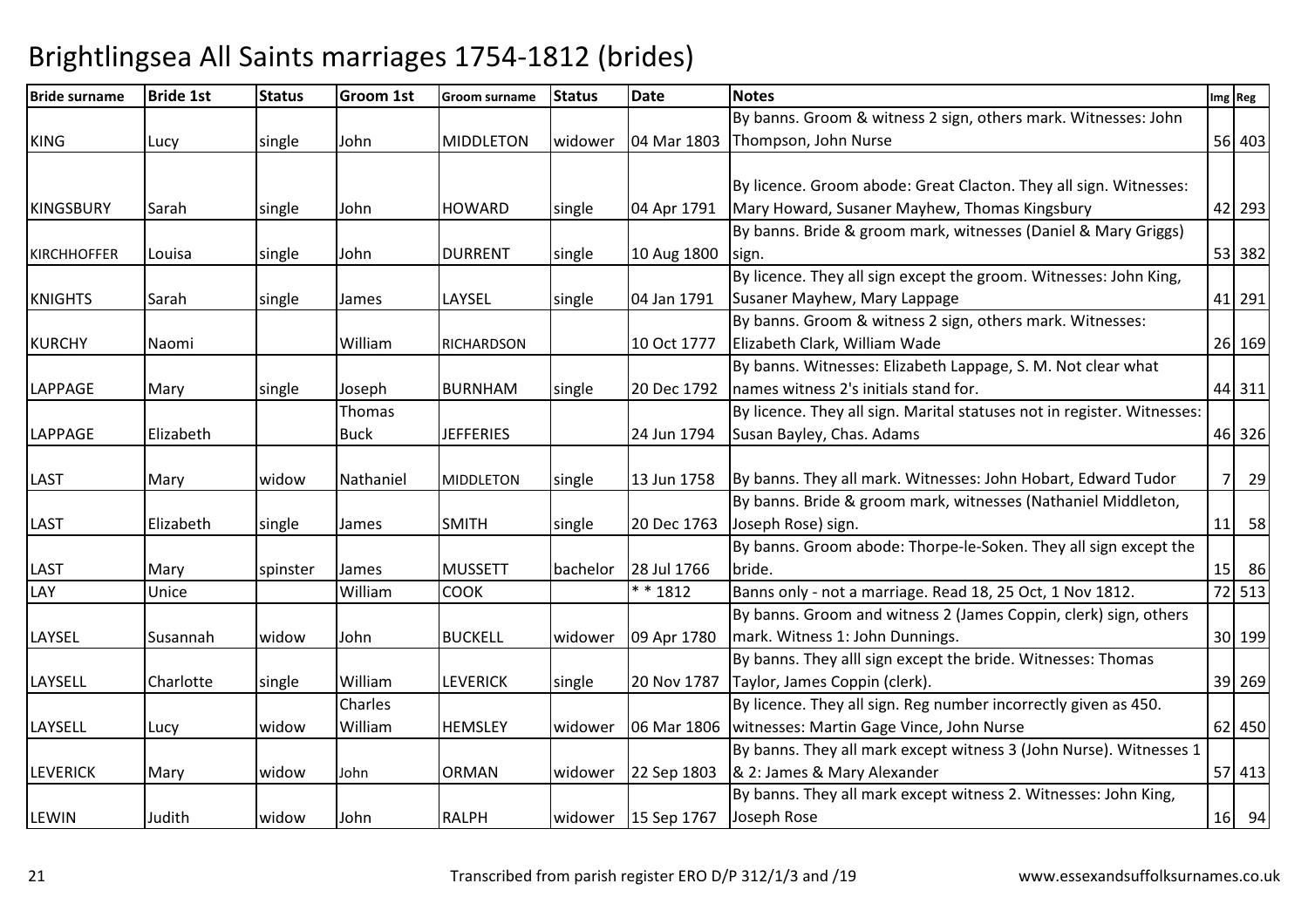| <b>Bride surname</b> | <b>Bride 1st</b> | <b>Status</b> | Groom 1st | <b>Groom surname</b> | <b>Status</b> | <b>Date</b> | <b>Notes</b>                                                      | Img Reg |
|----------------------|------------------|---------------|-----------|----------------------|---------------|-------------|-------------------------------------------------------------------|---------|
|                      |                  |               |           |                      |               |             | By banns. Groom & witness 2 mark, others sign. Witnesses:         |         |
| <b>LEWIS</b>         | Elizabeth        | spinster      | John      | <b>ROUGHT</b>        | single        | 03 Dec 1761 | Thomas Walle, John Hobart                                         | 9<br>38 |
|                      |                  |               |           |                      |               |             | By banns. Groom & witness 2 sign, others mark. Witnesses: George  |         |
| <b>LEWIS</b>         | Mary             | widow         | John      | <b>BOOTHMAN</b>      | widower       | 15 Sep 1766 | Millar, Joseph Rose                                               | 15 87   |
|                      |                  |               |           |                      |               |             |                                                                   |         |
|                      |                  |               |           |                      |               |             | By banns. Groom & witness 2 mark, others sign. Marital statuses   |         |
| <b>LEWIS</b>         | Jane             |               | Samuel    | <b>ROOT</b>          |               | 17 Dec 1778 | not in register. Witnesses: Joseph Rose, Jacob Lews               | 28 183  |
|                      |                  |               |           |                      |               |             |                                                                   |         |
|                      |                  |               |           |                      |               |             | By banns. Bride & groom mark, witnesses (Samuel Parsons?, Sarah   |         |
| <b>LEWS</b>          | Sarah            |               | Joseph    | <b>BARNS</b>         |               | 08 Sep 1777 | Parson) sign. Marital statuses not in register.                   | 26 167  |
|                      |                  |               |           |                      |               |             | By banns. Bride & groom mark, witness (John Fieldgate) signs. No  |         |
| <b>LIGHT</b>         | Sarah            | single        | William   | <b>HARVEY</b>        | single        | 16 Jan 1776 | second witness.                                                   | 24 152  |
|                      |                  |               |           |                      |               |             | By banns. Bride & groom mark, witnesses (Robert Godfrey, Thomas   |         |
| <b>LISTER</b>        | Martha           | widow         | Benjamin  | <b>LADAMS</b>        | single        | 06 Jun 1811 | Nevell) sign.                                                     | 70 512  |
|                      |                  |               |           |                      |               |             | By banns. They all mark except witness 1. Witnesses: Thomas       |         |
| <b>LOCK</b>          | Martha           | single        | William   | <b>DAVIS</b>         | single        | 01 Oct 1809 | Nevelle, John Davis                                               | 68 493  |
|                      |                  |               |           |                      |               |             | By banns. Bride abode: Great Bentley. They all sign except the    |         |
| LONG                 | Elizabeth        | single        | Thomas    | <b>WRIGHT</b>        | single        | 07 Oct 1798 | bride. Witnesses: Saml. Wright, Susan Ames                        | 50 362  |
|                      |                  |               |           |                      |               |             | By banns. They all mark except witness 2. Witnesses: John Moore,  |         |
| <b>LUFKIN</b>        | Elizabeth        | single        | George    | <b>RUFFELLS</b>      | single        | 28 Sep 1807 | Sam. Mund                                                         | 66 475  |
| <b>LUFKIN</b>        | Susanna          | spinster      | John      | <b>ROOT</b>          | bachelor      | 24 Dec 1810 | By banns. They all sign. Witnesses: Mahala Aldous, Abram. Lufkin  | 69 506  |
|                      |                  |               |           |                      |               |             | By banns. Groom & witness 1 mark, others sign. Witnesses: Samuel  |         |
| <b>MAKEROW</b>       | Elizabeth        | single        | John      | <b>FRENCH</b>        | single        | 13 Sep 1779 | Martin, Joseph Rose                                               | 29 191  |
|                      |                  |               |           |                      |               |             | By banns. They all mark except witness 2. Witnesses: Maria        |         |
| <b>MANN</b>          | Mary             | single        | John      | <b>SAWYER</b>        | single        | 19 Nov 1805 | Butcher, John Nurse                                               | 62 454  |
|                      |                  |               |           |                      |               |             | By banns. Bride & groom mark, witnesses (Thos. Jaggard, James     |         |
| <b>MANNING</b>       | Mary             | single        | Edward    | <b>APPLEBY</b>       | widower       | 05 Feb 1786 | Coppin) sign. Witness 2 is the clerk.                             | 35 241  |
|                      |                  |               |           |                      |               |             | By banns. Groom abode: Thorrington. Bride & groom mark,           |         |
|                      |                  |               |           |                      |               |             | witnesses (Elizabeth Brooks, James Coppin) sign. Witness 2 is the |         |
| <b>MARKAM</b>        | Elizabeth        | single        | John      | <b>HEARN</b>         | single        | 02 Oct 1788 | clerk.                                                            | 39 272  |
|                      |                  |               |           |                      |               |             |                                                                   |         |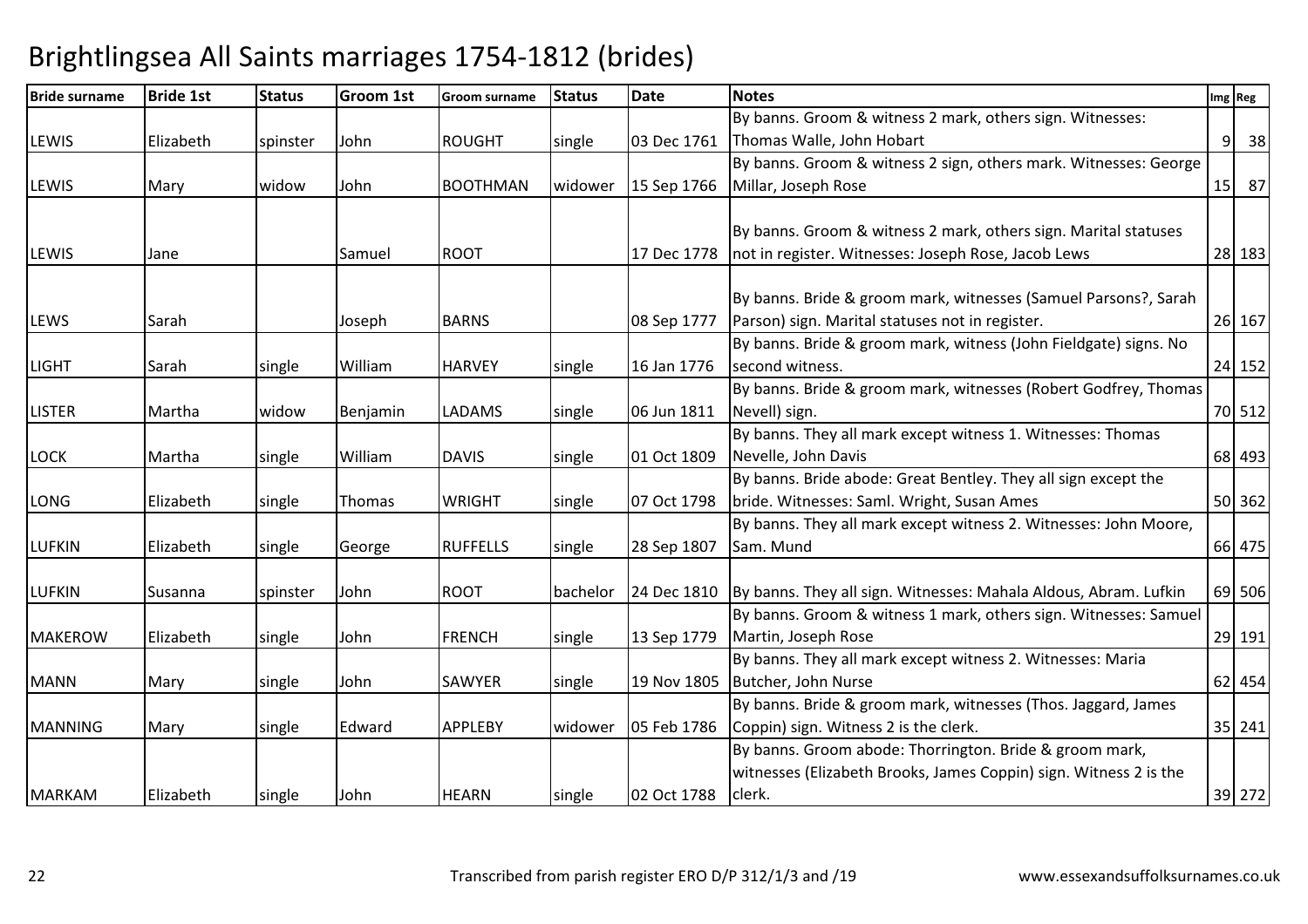| <b>Bride surname</b> | <b>Bride 1st</b> | <b>Status</b> | <b>Groom 1st</b> | <b>Groom surname</b> | <b>Status</b> | <b>Date</b> | <b>Notes</b>                                                          |   | Img Reg |
|----------------------|------------------|---------------|------------------|----------------------|---------------|-------------|-----------------------------------------------------------------------|---|---------|
|                      |                  |               |                  |                      |               |             | By banns. Bride & groom mark, witnesses (Nathaniel Wenlock,           |   |         |
| <b>MARTIN</b>        | Mary             | spinster      | Henry            | <b>JESUP</b>         | bachelor      | 13 Jan 1766 | Joseph Rose) sign.                                                    |   | 15 83   |
|                      |                  |               |                  |                      |               |             | By banns. They all sign. Marital statuses not in register. Witnesses: |   |         |
| <b>MARTIN</b>        | Tamar            |               | Alexander        | <b>JESSEMAN</b>      |               | 19 Jul 1805 | W & M Sawyer.                                                         |   | 61 449  |
|                      |                  |               |                  |                      |               |             |                                                                       |   |         |
|                      |                  |               |                  |                      |               |             | By banns. Groom abode: St. Osyth. No one marks or signs, no           |   |         |
| <b>MASKALL</b>       | Sarah            | single        | William          | <b>BARKER</b>        | single        | 21 Oct 1802 | witnesses. Is this in fact a record of the banns having been called?  |   | 55 400  |
|                      |                  |               |                  |                      |               |             | By licence. They all sign except the bride. Witnesses: Susanna        |   |         |
| <b>MASKELL</b>       | Susan            | spinster      | Robert           | <b>LUFKIN</b>        | widower       | 05 Jun 1810 | Lufkin, Abm. Lufkin senior.                                           |   | 69 499  |
|                      |                  |               |                  |                      |               |             | By banns. They all sign. Witnesses: Frances Heffer, Susannar          |   |         |
| <b>MAYHEW</b>        | Elizabet         | single        | James            | <b>ALDOUS</b>        | single        | 20 Apr 1786 | Mayhew                                                                |   | 35 243  |
|                      |                  |               |                  |                      |               |             | By banns. They all sign. Witnesses: Joseph Burnham, Susaner           |   |         |
| <b>MAYHEW</b>        | Sarah            | single        | John             | <b>ANIS</b>          | single        | 29 Dec 1789 | Mayhew                                                                |   | 40 283  |
|                      |                  |               |                  |                      |               |             | By banns. They all sign. The bride appears to be the witness who      |   |         |
|                      |                  |               |                  |                      |               |             | usually spells her first name "Susaner." Witnesses: Elizabeth         |   |         |
| <b>MAYHEW</b>        | Susan            | single        | John             | <b>KING</b>          | single        | 28 Jun 1792 | Whiley, Mary King                                                     |   | 43 304  |
| <b>MAYHEW</b>        | Lucy             | single        | James            | <b>FIELDGATE</b>     | single        | 19 Feb 1805 | By banns. They all sign. Witnesses: John Annis, Mahalath Aldus        |   | 60 442  |
|                      |                  |               |                  |                      |               |             | By licence. Bride & groom mark, witnesses (Wm. Simons, Jno.           |   |         |
| <b>MAYS</b>          | Ann              | widow         | John             | <b>ORMAN</b>         | widower       | 01 Mar 1791 | Richardson) sign. Married by the Parish.                              |   | 42 292  |
|                      |                  |               |                  |                      |               |             | By banns. Bride abode: St. Osyth. They all sign except the bride.     |   |         |
| <b>MAYS</b>          | Judith           | single        | George           | <b>DEATH</b>         | single        | 16 Oct 1805 | Witnesses: Maria Death, John Nurse                                    |   | 62 452  |
|                      |                  |               |                  |                      |               |             | By banns. They all sign except the bride. Witnesses: Elizabeth        |   |         |
| <b>MEAD</b>          | Susannah         | widow         | John             | <b>GARDINER</b>      | widower       |             | 10 May 1780   Burgis, James Coppin (clerk)                            |   | 30 200  |
|                      |                  |               |                  |                      |               |             | By banns. Bride & groom mark, witnesses (John Noble, Mary King)       |   |         |
| <b>MEAD</b>          | Mary             | single        | John             | LAMBATH              | single        | 03 Sep 1793 | sign.                                                                 |   | 45 318  |
|                      |                  |               |                  |                      |               |             | By banns. They all sign except the bride. Witnesses: John Gooddall,   |   |         |
| <b>MEADOWS</b>       | Elizabeth        | spinster      | John             | <b>HEFFER</b>        | single        | 07 Jun 1762 | George Heffer                                                         | 9 | 40      |
|                      |                  |               |                  |                      |               |             | By banns. They all mark except witness 1. Witnesses: Joseph Rose,     |   |         |
| <b>MIDDLETON</b>     | Sarah            | single        | Thomas           | <b>OSBORN</b>        | single        | 03 Dec 1767 | Elisabeth Wilson                                                      |   | 16 96   |
|                      |                  |               |                  |                      |               |             | By licence. Groom abode: St. Margaret's, Westminster. They all        |   |         |
| <b>MILLER</b>        | Elizabeth        | spinster      | David            | <b>JORDAN</b>        | single        |             | 15 Aug 1764   sign. Witnesses: Thos. Turner, Edmd. Hale               |   | $12$ 63 |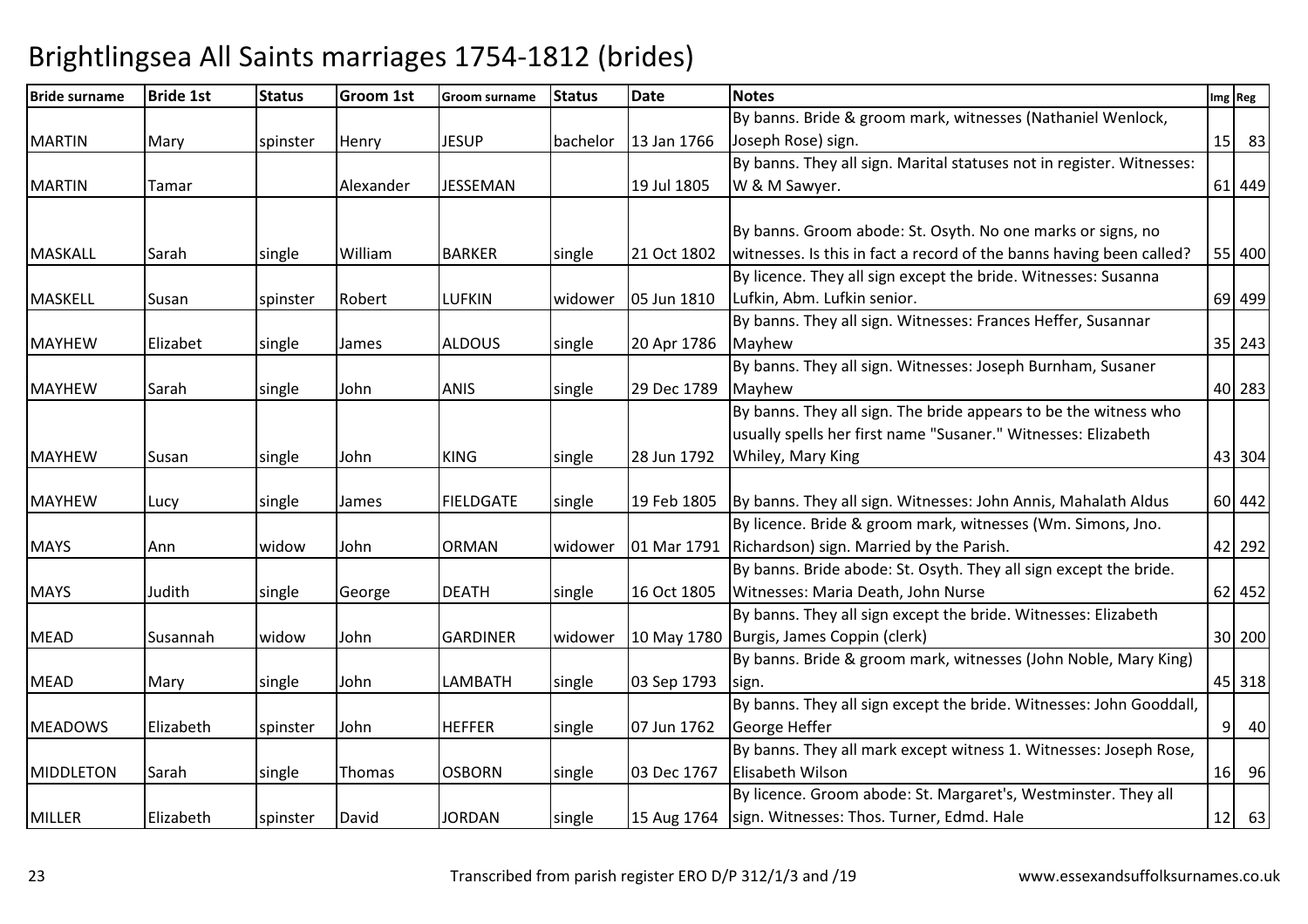| <b>Bride surname</b> | <b>Bride 1st</b> | <b>Status</b> | <b>Groom 1st</b> | <b>Groom surname</b> | <b>Status</b> | <b>Date</b> | <b>Notes</b>                                                                | Img Reg              |
|----------------------|------------------|---------------|------------------|----------------------|---------------|-------------|-----------------------------------------------------------------------------|----------------------|
|                      |                  |               |                  |                      |               |             | By licence. Groom abode: St. Osyth. They all sign. Witnesses:               |                      |
| <b>MILLER</b>        | Mary             | spinster      | Edward           | <b>MOSELEY</b>       | bachelor      |             | 09 May 1771 William Garwoods, Richd Miller                                  | 19 111               |
|                      |                  |               |                  |                      |               |             | By licence. They all sign. Witnesses: Rachel Miller, Susanna Stow,          |                      |
| <b>MILLER</b>        | Sarah            |               | Jonathan         | <b>STOW</b>          |               | 28 Nov 1776 | Jas. Harriss                                                                | 25 164               |
|                      |                  |               |                  |                      |               |             | By banns. They all sign except the bride. Witnesses: John Cockerell,        |                      |
| <b>MILLER</b>        | Elizabeth        | single        | John             | <b>NURSE</b>         | widower       | 25 Oct 1779 | Joseph Rose                                                                 | 29 194               |
|                      |                  |               |                  |                      |               |             | By banns. Groom abode: Harwich. They all sign except the groom.             |                      |
| <b>MILLER</b>        | Rachel           | single        | Richard          | <b>RUDLING</b>       | single        | 18 Jan 1781 | Witnesses: Esther Tabor, Elizabeth Mayhew                                   | 30 204               |
|                      |                  |               |                  |                      |               |             | By banns. Bride & groom mark, witnesses (Ed. Appelbe, John                  |                      |
| <b>MILLS</b>         | Maria            | single        | John             | <b>BUTCHER</b>       | bachelor      | 24 Jan 1805 | Nurse) sign.                                                                | 60 441               |
|                      |                  |               |                  |                      |               |             | By banns. They all sign. Witnesses: William Abbott, Elizabeth               |                      |
| <b>MORRIS</b>        | Susannah         | widow         | Henry            | <b>VINCET</b>        | single        | 19 Aug 1771 | Reynolds                                                                    | 19 113               |
| <b>MOSELEY</b>       | Amelia           | spinster      | Philip           | <b>SAINTY</b>        | widower       |             | 05 May 1796 By licence. They all sign. Witnesses: Sarah & John King         | 48 344               |
|                      |                  |               |                  |                      |               |             | By banns. Bride & groom mark, witnesses (Joseph Rose, John                  |                      |
| <b>MUNT</b>          | Ann              | spinster      | Thomas           | <b>FARRINGTON</b>    | widower       | 21 Jan 1768 | Pegrum) sign.                                                               | $17$ 98              |
|                      |                  |               |                  |                      |               |             | By banns. They all mark except witness 2. Marital statuses not in           |                      |
| <b>MUNT</b>          | Judith           |               | William          | <b>BIRD</b>          |               | 09 Sep 1771 | register. Witnesses: Thomas Farrington, Joseph Rose                         | 19 114               |
|                      |                  |               |                  |                      |               |             | By banns. Groom abode: St. Osyth. Groom & witness 1 sign, others            |                      |
| <b>MUNT</b>          | Susan            | single        | James            | <b>COE</b>           | single        | 24 Mar 1807 | mark. Witnesses: William Maskell, Mary Munson                               | 65 467               |
|                      |                  |               |                  |                      |               |             |                                                                             |                      |
| <b>NICE</b>          | Rachel           | spinster      | John             | <b>RIVERS</b>        | single        |             | 17 Nov 1761   By banns. They all mark. Witnesses: John Ellinot, John Hobart | 9 <sup>1</sup><br>37 |
|                      |                  |               |                  |                      |               |             | By banns. Bride abode: Great Clacton. They all sign. Witnesses:             |                      |
| <b>NICE</b>          | Eleanor          | single        | William          | <b>WORDLEY</b>       | single        | 02 May 1793 | John King, Ann Feedam                                                       | 44 314               |
|                      |                  |               |                  |                      |               |             | By banns. They all mark except witness 2. Reg number should be              |                      |
|                      |                  |               |                  |                      |               |             | 421 but has been entered as 121. Witnesses: Hannah Barns, John              |                      |
| <b>NICKOLDS</b>      | Hannah           | single        | James            | <b>ABBOT</b>         | single        | 12 Jan 1804 | <b>Nurse</b>                                                                | 58 421               |
|                      |                  |               |                  |                      |               |             | By banns. They all sign except witness 1. Witnesses: John King, Jos.        |                      |
| <b>NUNN</b>          | Sarah            | widow         | Edmund           | <b>HARWOOD</b>       | widower       | 20 Sep 1773 | Rose                                                                        | $22$ 135             |
|                      |                  |               |                  |                      |               |             | By banns. Groom & witness 2 mark, others sign. Witnesses:                   |                      |
| <b>NUNN</b>          | Catherine        | single        | Joseph           | <b>TRANHAM</b>       | single        | 29 Oct 1802 | Elizabeth Nunn, Thomas Bacon                                                | 55 401               |
|                      |                  |               |                  |                      |               |             | By banns. They all sign except witness 1. Witnesses: Joseph                 |                      |
| <b>NUNN</b>          | Elizabeth        | single        | Thomas           | <b>GOSLING</b>       | single        |             | 10 Nov 1807 Tranham, Thomas Neville                                         | 66 476               |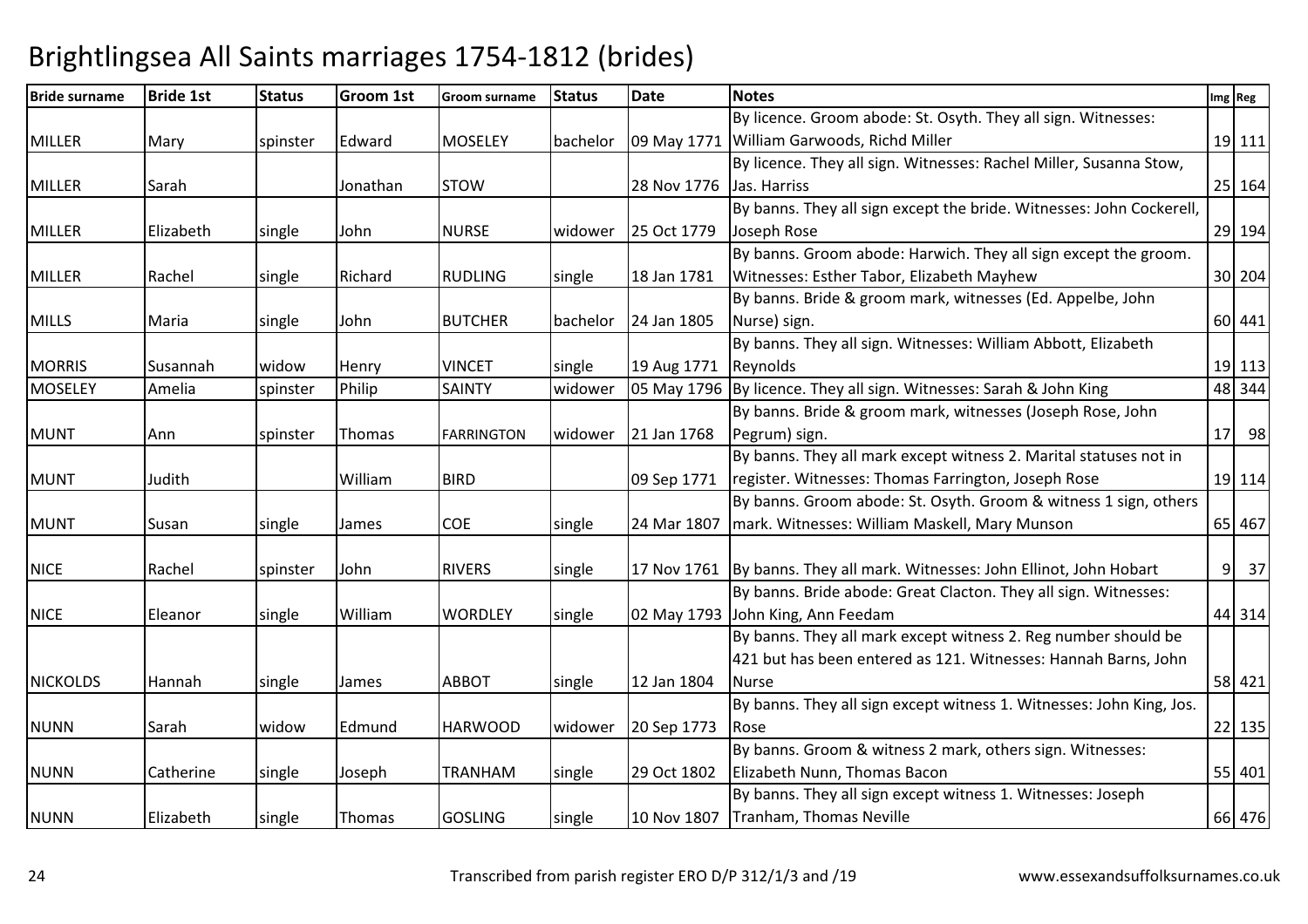| <b>Bride surname</b> | <b>Bride 1st</b> | <b>Status</b> | <b>Groom 1st</b> | Groom surname   | <b>Status</b> | <b>Date</b> | <b>Notes</b>                                                                  |                | Img Reg        |
|----------------------|------------------|---------------|------------------|-----------------|---------------|-------------|-------------------------------------------------------------------------------|----------------|----------------|
|                      |                  |               |                  |                 |               |             | By banns. They all sign except the bride. Witnesses: John Church,             |                |                |
| <b>NURSE</b>         | Rose             | widow         | Thomas           | <b>NEVELL</b>   | widower       | 21 Dec 1809 | James Brown                                                                   |                | 68 497         |
|                      |                  |               |                  |                 |               |             | By banns. Groom & witness 2 sign, others mark. Witnesses: Robert              |                |                |
| <b>OLIVE</b>         | Elizabeth        | spinster      | Henry            | <b>WHITE</b>    | single        | 01 Apr 1755 | Goodchild, John Rafess                                                        | $\vert$        | $\overline{9}$ |
|                      |                  |               |                  |                 |               |             | By banns. They all mark. Witnesses: John Hobart, Thomas                       |                |                |
| <b>OLIVE</b>         | Hannah           | single        | Thomas           | <b>HOLDER</b>   | single        | 24 Feb 1760 | Richmond                                                                      | 8 <sup>1</sup> | 39             |
|                      |                  |               |                  |                 |               |             | By banns. They all mark except witness 2. Marital statuses not in             |                |                |
| <b>ORRIS</b>         | Elizabeth        |               | Samuel           | <b>MARTIN</b>   |               | 05 Oct 1771 | register. Witnesses: Robert Orris, Sarah Winter                               |                | 19 115         |
| <b>OSBORN</b>        | Mary             | single        | Daniel           | <b>SHELVER</b>  | single        | 12 Oct 1762 | By banns. They all mark. Witnesses: Richd Cuttell, John Hobart                |                | $10$ 43        |
|                      |                  |               |                  |                 |               |             | By banns. They all mark except witness 2. Marital statuses not in             |                |                |
| <b>OSBORN</b>        | Ann              |               | Isaac            | <b>WHITMAND</b> |               | 21 Oct 1776 | register. Witnesses: Daniell Peek, Jos. Rose                                  |                | 25 163         |
|                      |                  |               |                  |                 |               |             | By banns. They all mark except witness 2. Witnesses: John Orman,              |                |                |
| <b>OSBORN</b>        | Martha           | single        | Barnard          | <b>LISTER</b>   | bachelor      | 08 Sep 1805 | John Nurse                                                                    |                | 62 451         |
|                      |                  |               |                  |                 |               |             | By banns. They all mark except witness 2. Witnesses: Thomas                   |                |                |
| <b>OSBOURN</b>       | Mary             | single        | Henry            | <b>CLARK</b>    | single        | 21 Nov 1773 | Osbourn, Jos. Rose                                                            |                | 22 137         |
|                      |                  |               |                  |                 |               |             | By banns. They all mark except witness 2. Marital statuses not in             |                |                |
| <b>OSBOURN</b>       | Hannah           |               | Daniell          | <b>PEEK</b>     |               | 29 Sep 1777 | register. Witnesses: Thomas Osbourn, Jos. Rose                                |                | 26 168         |
|                      |                  |               |                  |                 |               |             | By banns. Bride & groom mark, witnesses (Mary Tudor, James                    |                |                |
| <b>OSBOURN</b>       | Sarah            | single        | Robert           | <b>GODFRY</b>   | single        | 03 Oct 1786 | Coppin) sign. Witness 2 is the clerk.                                         |                | 36 249         |
|                      |                  |               |                  |                 |               |             | By banns. They all sign except the groom. Witnesses: John Rafess,             |                |                |
| <b>PAIN</b>          | Sarah            | single        | Joshua           | <b>NUNN</b>     | single        | 25 Dec 1754 | Joseph Rose                                                                   | $\vert$        | $6 \mid$       |
|                      |                  |               |                  |                 |               |             | By banns. Groom abode: Frating. Groom & witness 2 (the clerk)                 |                |                |
| <b>PARDY</b>         | Hannah           | single        | John             | <b>ANDREWS</b>  | single        | 18 Nov 1787 | sign, others mark. Witnesses: William Pardy, James Coppin                     |                | 39 268         |
|                      |                  |               |                  |                 |               |             | By banns. They all mark except witness 2. Witnesses: Edward                   |                |                |
| <b>PARKER</b>        | Mary             | single        | Christopher      | <b>DUNNINGS</b> | widower       | 19 Nov 1797 | Martin, James Coppin                                                          |                | 50 356         |
|                      |                  |               |                  |                 |               |             | By banns. They all sign except the groom. Witnesses: John Shepard,            |                |                |
| <b>PARKER</b>        | Elizabeth        | spinster      | James            | <b>GOODING</b>  | bachelor      |             | 13 May 1810 Thomas Nevell                                                     |                | 68 498         |
|                      |                  |               |                  |                 |               |             |                                                                               |                |                |
|                      |                  |               |                  |                 |               |             | By licence. Bride & groom mark, witnesses (Solomon Richardson,                |                |                |
| <b>PARSONS</b>       | Susan            | spinster      | Joseph           | <b>WOOLVET</b>  |               |             | 02 May 1776 Jeremiah Rushbrook) sign. Groom's marital status not in register. |                | 24 154         |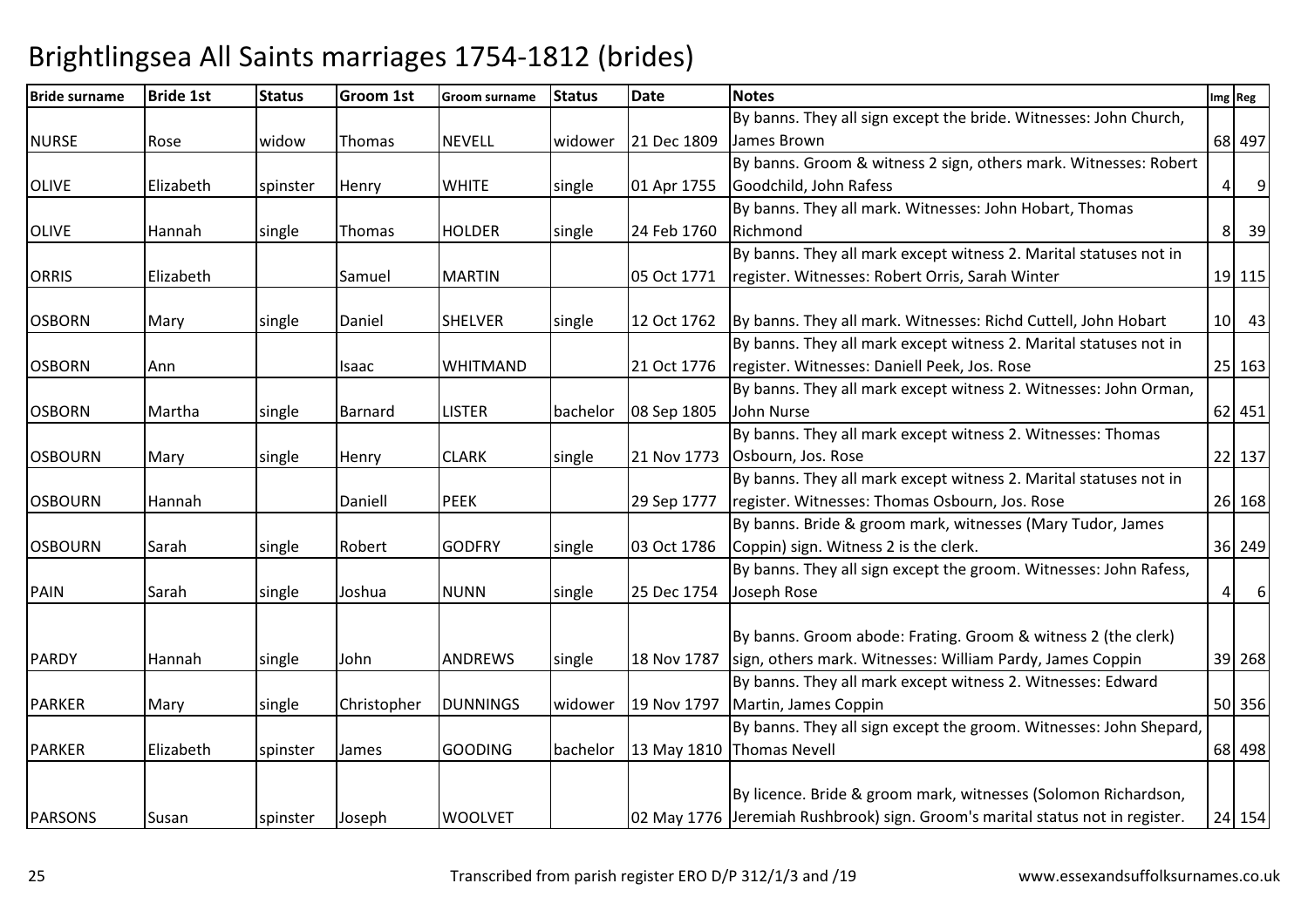| <b>Bride surname</b> | <b>Bride 1st</b> | <b>Status</b> | Groom 1st | <b>Groom surname</b> | <b>Status</b> | <b>Date</b> | <b>Notes</b>                                                        | Img Reg |        |
|----------------------|------------------|---------------|-----------|----------------------|---------------|-------------|---------------------------------------------------------------------|---------|--------|
|                      |                  |               |           |                      |               |             |                                                                     |         |        |
|                      |                  |               |           |                      |               |             | By banns. Bride & witness 1 sign, others mark. Marital statuses not |         |        |
| <b>PARSONS</b>       | Sarah            |               | John      | LAPPAGE              |               | 27 Oct 1777 | in register. Witnesses: George? Youngs, Elizabeth Parsons           |         | 26 170 |
|                      |                  |               |           |                      |               |             | By banns. Bride & groom mark, witnesses (Sarah Fisher, John         |         |        |
| <b>PEAR</b>          | Mary             | single        | John      | <b>TRANHAM</b>       | single        | 06 Jul 1800 | Nurse) sign.                                                        |         | 53 381 |
|                      |                  |               |           |                      |               |             | By banns. Bride & groom mark, witnesses (John Buckell, Joseph       |         |        |
| <b>PEGGS</b>         | Mary             |               | Thomas    | <b>HOLDER</b>        |               | 24 Jun 1776 | Rose) sign. Marital statuses not in register.                       |         | 24 156 |
|                      |                  |               |           |                      |               |             | By banns. They all mark except witness 1. Witnesses: John           |         |        |
| <b>PEGGS</b>         | Jemima           | single        | James     | <b>LETCH</b>         | single        | 20 Nov 1792 | Sheepard, Mary Bawtree                                              |         | 44 309 |
|                      |                  |               |           |                      |               |             | By banns. Groom & witness 1 sign, others mark. Witnesses:           |         |        |
| <b>PEGGS</b>         | Elizabeth        | single        | John      | <b>ELLIS</b>         | single        | 24 Jun 1799 | Susannah Pirkis, James Letch                                        |         | 51 368 |
|                      |                  |               |           |                      |               |             | By banns. They all sign except the groom. Witnesses: S. M., James   |         |        |
| PETTINGALE           | Sarah            | single        | William   | <b>BOND</b>          | widower       | 25 Jan 1787 | Coppin (clerk)                                                      |         | 37 254 |
|                      |                  |               |           |                      |               |             | By banns. They all sign except the bride. Witnesses: Mary Bundock,  |         |        |
| <b>PEWTER</b>        | Sarah            | single        | John      | <b>SIMONS</b>        | single        | 26 May 1811 | <b>Thomas Nevelle</b>                                               |         | 70 509 |
|                      |                  |               |           |                      |               |             | By banns. They all sign except the groom. Witnesses: Samuel         |         |        |
| <b>PIRKIS</b>        | Susan            | single        | William   | <b>FARRINGTON</b>    | single        | 18 Nov 1800 | Bockin, John Nurse                                                  |         | 54 388 |
|                      |                  |               |           |                      |               |             | By banns. Groom & witness 2 sign, others mark. Witnesses: Joseph    |         |        |
| <b>PITCHER</b>       | Mary             | single        | John      | <b>FIELDGATE</b>     | single        | 21 Jun 1789 | Wolvet, Susaner Mayhew                                              |         | 40 280 |
|                      |                  |               |           |                      |               |             | By banns. Bride & groom mark, witnesses (J Pitchford, James         |         |        |
| <b>PITCHFORD</b>     | Elizabeth        | single        | William   | <b>PURDY</b>         | single        | 25 Oct 1781 | Coppin) sign. Witness 2 is the clerk.                               |         | 31 211 |
|                      |                  |               |           |                      |               |             | By banns. Bride & groom mark, witnesses (John Copsey, Elisabeth     |         |        |
| <b>PITCHFORD</b>     | Elizabeth        | single        | James     | <b>WOODLEE</b>       | widower       | 21 Apr 1783 | Trannam) sign.                                                      |         | 33 224 |
| <b>PITTOCK</b>       | Mary             |               | Thos.     | <b>WADE</b>          |               | $* * 1812$  | Banns only - not a marriage. Read 29 Nov, 1 & 6 Dec 1812            |         | 72 519 |
|                      |                  |               |           |                      |               |             | By banns. Bride & groom mark, witnesses (Ambrose Death, Joseph      |         |        |
| PLUM                 | Mary             | single        | Samuel    | <b>DURRINGTON</b>    | single        | 15 Feb 1763 | Rose) sign.                                                         |         | 10 45  |
|                      |                  |               |           |                      |               |             | By banns. They all sign except witness 1. Witness 2 is the clerk.   |         |        |
| <b>POOLEY</b>        | Susannah         | single        | David     | SADLER               | single        | 30 Sep 1785 | Witnesses: Samuel Abott, James Coppin                               |         | 35 238 |
|                      |                  |               |           |                      |               |             | By licence. Bride abode: North Yarmouth. Bride & groom mark,        |         |        |
| <b>PORTWRIGHT</b>    | Lydia            | single        | Morris    | <b>JONES</b>         | single        | 05 Sep 1787 | witnesses (Willm. Ringe, Thomas Gledhill) sign.                     |         | 38 263 |
|                      |                  |               |           |                      |               |             | By licence. Bride abode: Woodbridge, Suffolk. They all sign.        |         |        |
| <b>POWELL</b>        | Jane             | spinster      | Francis   | <b>ROBINSON</b>      | bachelor      | 12 Apr 1807 | Witnesses: Thos. Colson, James Aldous                               |         | 65 468 |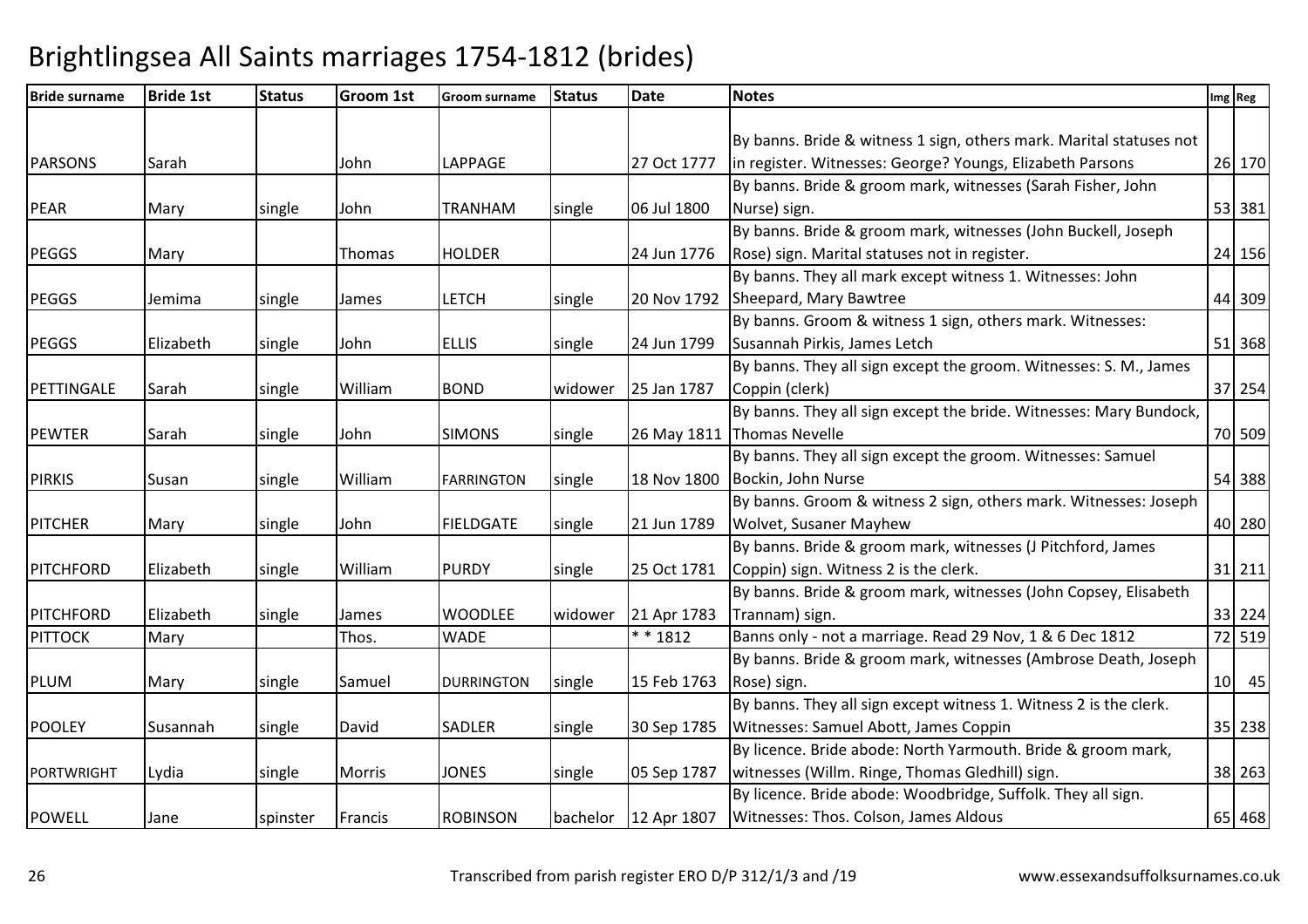| <b>Bride surname</b> | <b>Bride 1st</b> | <b>Status</b> | <b>Groom 1st</b> | <b>Groom surname</b> | <b>Status</b> | <b>Date</b> | <b>Notes</b>                                                                              | Img Reg |          |        |
|----------------------|------------------|---------------|------------------|----------------------|---------------|-------------|-------------------------------------------------------------------------------------------|---------|----------|--------|
|                      |                  |               |                  |                      |               |             | By licence. Groom abode: Little Bentley. Bride & groom mark,                              |         |          |        |
| PRIGG                | Mary             | single        | George           | <b>HOLDER</b>        | single        | 22 Jun 1763 | witnesses (Tho Kingsbury, Joseph Rose) sign.                                              | 11      |          | 51     |
|                      |                  |               |                  |                      |               |             | By banns. Bride & groom mark, witnesses (Thomas Nevell, John                              |         |          |        |
| <b>PUDNEY</b>        | Mary             | spinster      | William          | <b>THEOBALD</b>      | widower       | 22 Nov 1809 | Smith) sign.                                                                              |         |          | 68 496 |
|                      |                  |               |                  |                      |               |             | By banns. Bride & groom mark, witnesses (James Rawling, Joseph                            |         |          |        |
| <b>PUGSLEY</b>       | Margaret         |               | Philip           | <b>RAWLING</b>       |               | 22 Jun 1778 | Rose) sign. Marital statuses not in register.                                             |         |          | 27 178 |
|                      |                  |               |                  |                      |               |             | By banns. They all sign except the bride. Groom's surname spelt                           |         |          |        |
|                      |                  |               |                  |                      |               |             | Raymond in register, but he signs Rayment. Witnesses: Jno.                                |         |          |        |
| <b>PULLEN</b>        | Sally            | spinster      | John             | <b>RAYMENT</b>       | bachelor      |             | 11 May 1768 Fieldgate, Joseph Rose                                                        |         |          | 17 100 |
|                      |                  |               |                  |                      |               |             | By banns. Groom & witness 2 sign, others mark. Witnesses:                                 |         |          |        |
| <b>PULLEN</b>        | Mary             | single        | John             | <b>DUNNINGS</b>      | single        | 03 Oct 1773 | Thomas Scot, Joseph Rose                                                                  |         |          | 22 136 |
|                      |                  |               |                  |                      |               |             | By banns. They all sign except the bride. Witnesses: Mary Taylor,                         |         |          |        |
| <b>RALPH</b>         | Elizabeth        | single        | John             | <b>CAPON</b>         | bachelor      | 26 Apr 1803 | John Holden                                                                               |         |          | 56 405 |
|                      |                  |               |                  |                      |               |             | By banns. Bride & groom mark, witnesses sign. Witnesses: Anna                             |         |          |        |
| <b>RAMPLIN</b>       | Hannah           | widow         | James            | <b>SMITH</b>         | widower       | 12 Jan 1795 | Amelia Wade, William Wade jnr.                                                            |         |          | 46 331 |
|                      |                  |               |                  |                      |               |             | By licence. Groom abode: Wivenhoe. They all sign. Bride signs                             |         |          |        |
|                      |                  |               |                  |                      |               |             | 'Raymond" but her surname is spelt "Rayment" in the register.                             |         |          |        |
| RAYMOND              | Sarah            | widow         | William          | <b>HARLOW</b>        | widower       | 24 Jul 1803 | Witnesses: Samuel Simons, Edward Sage.                                                    |         |          | 56 408 |
|                      |                  |               |                  |                      |               |             | By banns. Bride & groom mark, witnesses (Willm Darby, Joseph                              |         |          |        |
| <b>READ</b>          | Katharine        | widow         | Edward           | <b>TUDOR</b>         | widower       | 07 Aug 1763 | Rose) sign.                                                                               | 11      |          | 53     |
|                      |                  |               |                  |                      |               |             | By banns. They all sign except the bride. Witnesses: Wm. Sheepard,                        |         |          |        |
| <b>RICHARDSON</b>    | Mary             | single        | John             | <b>HILL</b>          | single        | 01 Apr 1757 | <b>Saley Dod</b>                                                                          |         | $6 \mid$ | 21     |
|                      |                  |               |                  |                      |               |             | By licence. Bride & groom mark, witnesses (Anth. Tabor, Jas.                              |         |          |        |
|                      |                  |               |                  |                      |               |             | Harriss) sign. Marital statuses not in register. Witness 1 is the                         |         |          |        |
| <b>RICHARDSON</b>    | Mary             |               | Joseph           | <b>UNDERWOOD</b>     |               | 12 Oct 1776 | overseer.                                                                                 |         |          | 25 161 |
|                      |                  |               |                  |                      |               |             | By banns. They all sign except the bride. Witnesses: James Coppin                         |         |          |        |
|                      |                  |               |                  |                      |               |             | (clerk), William Richardson. Groom signs surname Ruffell but spelt                        |         |          |        |
| <b>RICHARDSON</b>    | Elizabeth        | single        | Thomas           | <b>RUFFELL</b>       | single        | 05 Dec 1783 | Ruffles in register.                                                                      |         |          | 33 228 |
|                      |                  |               |                  |                      |               |             |                                                                                           |         |          |        |
| <b>RICHARDSON</b>    | Susannah         | widow         | James            | <b>BOND</b>          |               |             | widower   16 Aug 1803   By licence. They all sign. Witnesses: Elizth. Browne, Sarah Tabor |         |          | 56 410 |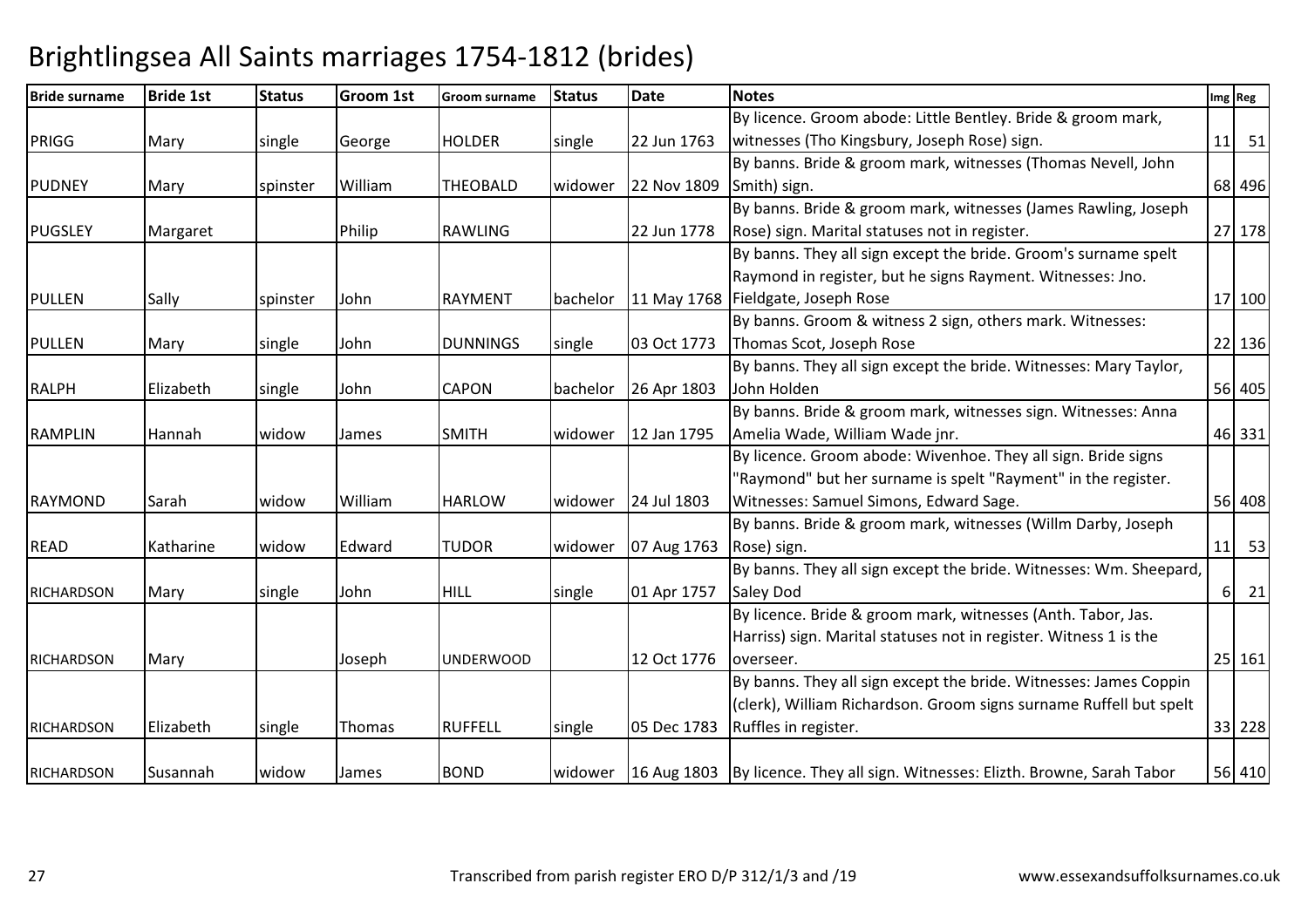| <b>Bride surname</b> | <b>Bride 1st</b> | <b>Status</b> | <b>Groom 1st</b> | <b>Groom surname</b> | <b>Status</b> | <b>Date</b>           | <b>Notes</b>                                                        |                 | Img Reg |
|----------------------|------------------|---------------|------------------|----------------------|---------------|-----------------------|---------------------------------------------------------------------|-----------------|---------|
|                      |                  |               |                  |                      |               |                       | By banns. They all mark except witness 1. Witnesses: Thoams         |                 |         |
|                      |                  |               |                  |                      |               |                       | Nevell, Susan Barton. Month given as March, but banns were read     |                 |         |
| <b>RICHARDSON</b>    | Sarah            | widow         | Joseph           | <b>BARTON</b>        | widower       |                       | 01 Mar 1811   17, 24 & 31 March - should be April?                  |                 | 70 511  |
|                      |                  |               |                  |                      |               |                       | By banns. Bride & groom mark, witnesses (Elizabeth Mills, John      |                 |         |
| RICHMOND             | Elizabeth        |               | John             | <b>IVES</b>          | single        | 01 Aug 1805           | Nurse) sign. Bride's marital status not in register.                |                 | 61 450  |
|                      |                  |               |                  |                      |               |                       | By banns. Bride & groom mark, witnesses (Joseph Rose, John          |                 |         |
| <b>ROBINSON</b>      | Rhoda            | single        | Edward           | <b>PAYNE</b>         | single        | 29 Oct 1775           | Ames) sign.                                                         |                 | 24 149  |
|                      |                  |               |                  |                      |               |                       | By banns. Groom & witness 2 sign, others mark. Witnesses: Sarah     |                 |         |
| <b>ROBINSON</b>      | Jane             | widow         | John             | <b>CLARKE</b>        | single        | 17 Jun 1792           | Curtis, James Coppin                                                |                 | 43 303  |
|                      |                  |               |                  |                      |               |                       | By banns. Bride & groom mark, witnesses (Samuel Bockin, James       |                 |         |
| <b>ROBINSON</b>      | Mary             | widow         | John             | <b>DAVY</b>          | widower       | 11 Dec 1796           | Coppin) sign.                                                       |                 | 49 349  |
|                      |                  |               |                  |                      |               |                       | By banns. They all sign except the bride. Witnesses: Wm. Jackson,   |                 |         |
| <b>ROBINSON</b>      | Martha           | single        | Samuel           | <b>FROST</b>         | single        | 20 Jun 1799           | Elizabeth Champion                                                  |                 | 51 367  |
|                      |                  |               |                  |                      |               |                       | By banns. They all mark except witness 2. witnesses: Sarah Finch,   |                 |         |
| <b>ROBINSON</b>      | Elizabeth        | single        | William          | <b>MITTSON</b>       | single        | 03 Jun 1803           | James Tabor.                                                        |                 | 56 407  |
|                      |                  |               |                  |                      |               |                       | By banns. Bride & groom mark, witnesses (John Nurse, Wm Randle)     |                 |         |
| <b>ROBINSON</b>      | Mary             | single        | Samuel           | <b>JACOB</b>         | single        | 20 Jun 1805           | sign.                                                               |                 | 61 446  |
|                      |                  |               |                  |                      |               |                       |                                                                     |                 |         |
| <b>ROOK</b>          | Mary             | single        | John             | <b>FLOWER</b>        | widower       | 12 Jan 1761           | By banns. They all mark. Witnesses: Paul Inget, Mary Perriman       | 9               | 35      |
|                      |                  |               |                  |                      |               |                       | By licence. They all sign except witness 1. Witnesses: John Flower, |                 |         |
| <b>ROOK</b>          | Frances          | single        | William          | <b>PEARSON</b>       | bachelor      | 24 May 1763 Thos Wade |                                                                     | 10 <sup>1</sup> | 48      |
|                      |                  |               |                  |                      |               |                       |                                                                     |                 |         |
|                      |                  |               |                  |                      |               |                       | By banns. Witnesses: Jane Root, James Coppin (clerk). They all sign |                 |         |
| <b>ROOT</b>          | Mary             | single        | Richard          | <b>RUDLING</b>       | widower       | 08 Feb 1785           | except the groom, who marks with the letter R.                      |                 | 34 232  |
|                      | Elizabeth        |               |                  |                      |               |                       | By banns. They all sign. Witnesses: John Almond, Ann Rott, Mary     |                 |         |
| <b>ROOT</b>          | Ann              | single        | Robert           | <b>WORDLEY</b>       | bachelor      | 11 Mar 1801           | <b>Ann Harriss</b>                                                  |                 | 54 392  |
|                      |                  |               |                  |                      |               |                       | By banns. Groom abode: St. Mary's Rotherhithe. They all sign.       |                 |         |
| <b>ROOT</b>          | Ann              | single        | James            | <b>SMITH</b>         | bachelor      |                       | 31 May 1803 Witnesses: Robt. & Mary Ann Harriss                     |                 | 56 406  |
|                      |                  |               |                  |                      |               |                       | By banns. Bride & groom mark, witnesses (Mary Ouding, John          |                 |         |
|                      |                  |               |                  |                      |               |                       | Nurse) sign. Reg number should be 425 but has been wrongly          |                 |         |
| <b>ROOT</b>          | Jane             | widow         | Joseph           | <b>BARNS</b>         |               |                       | widower   14 Feb 1804   entered as 125.                             |                 | 58 425  |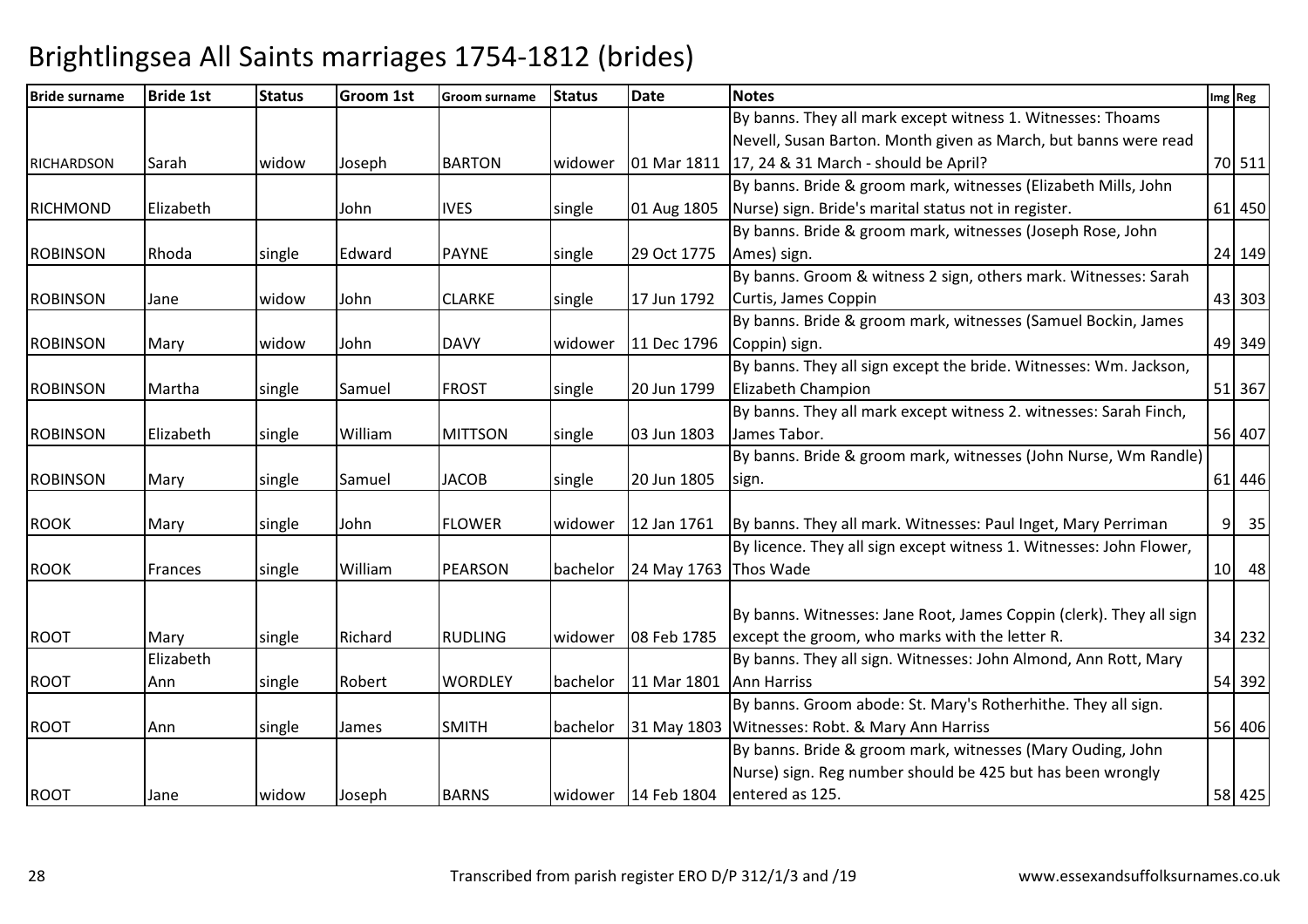| <b>Bride surname</b> | <b>Bride 1st</b> | <b>Status</b> | Groom 1st | Groom surname    | <b>Status</b> | <b>Date</b>               | <b>Notes</b>                                                         |                | Img Reg |
|----------------------|------------------|---------------|-----------|------------------|---------------|---------------------------|----------------------------------------------------------------------|----------------|---------|
|                      |                  |               |           |                  |               |                           | By banns. They all sign except the bride. Witnesses: John Lappage,   |                |         |
| <b>ROOT</b>          | Jane             | single        | John      | <b>HOLDEN</b>    | single        | 22 Apr 1809               | Susanna Lufkin                                                       |                | 68 491  |
|                      |                  |               |           |                  |               |                           | By banns. Bride & groom mark, witnesses (Ann Wade, Joseph Rose)      |                |         |
| <b>ROSE</b>          | Mary             |               | John      | <b>UNDERWOOD</b> |               |                           | 09 Nov 1778 sign. Marital statuses not in register.                  |                | 28 181  |
|                      |                  |               |           |                  |               |                           | By banns. Bride & groom mark, witnesses (Joseph Rose, James          |                |         |
| <b>ROSE</b>          | Sarah            | single        | Jeffery   | <b>CARTER</b>    | single        | 22 Mar 1787               | Coppin) sign. Witness 2 is the clerk.                                |                | 37 257  |
|                      |                  |               |           |                  |               |                           |                                                                      |                |         |
|                      |                  |               |           |                  |               |                           | By banns. Bride & groom mark, witnesses (William Wade, James         |                |         |
| <b>ROSE</b>          | Ann              | single        | William   | <b>GOLDACRE</b>  | single        | 03 Nov 1787               | Coppin) sign. Witness 1 is William Wade jnr. Witness 2 is the clerk. |                | 38 267  |
|                      |                  |               |           |                  |               |                           | By banns. Groom & witness 1 mark, others sign. Witnesses: John       |                |         |
| <b>ROUGHT</b>        | Elizabeth        | widow         | Thomas    | <b>WOLSTONE</b>  | single        | 20 Sep 1763               | King, Mary Youngs                                                    |                | $11$ 55 |
|                      |                  |               |           |                  |               |                           | By banns. Bride and groom mark, witnesses (Jasper Waters, Nathl.     |                |         |
| <b>RUDKIN</b>        | Ann              | single        | James     | <b>BARBER</b>    | widower       | 13 May 1760 Barber) sign. |                                                                      | 8 <sup>1</sup> | 30      |
|                      |                  |               |           |                  |               |                           | By licence. Groom abode: Harwich. They all sign. Witnesses: Saml     |                |         |
| <b>RUDLING</b>       | Elizabeth        | single        | James     | <b>STARK</b>     | bachelor      | 14 Jan 1796               | Blomfield, John Bishop                                               |                | 48 342  |
|                      |                  |               |           |                  |               |                           | By banns. They all sign except the bride. Witnesses: John King,      |                |         |
| <b>RUDLING</b>       | Mary             | single        | Robert    | <b>SAINTY</b>    | single        | 03 Oct 1797               | <b>Elisabeth Stark</b>                                               |                | 49 355  |
|                      |                  |               |           |                  |               |                           | By banns. They all sign except witness 1. Witnesses: Esther          |                |         |
| <b>RUDLING</b>       | Sally            | single        | Edward    | LEVERETT         | widower       | 11 Mar 1805               | Wenlock, John Nurse                                                  |                | 61 444  |
|                      |                  |               |           |                  |               |                           | By banns. They all sign. Witnesses: Abraham & Susanna Lufkin, Sally  |                |         |
| <b>RUDLING</b>       | Anna             | single        | Robert    | <b>HENDERSON</b> | widower       | 07 Jul 1807               | Leverick                                                             |                | 65 470  |
|                      |                  |               |           |                  |               |                           |                                                                      |                |         |
|                      |                  |               |           |                  |               |                           | By banns. They all sign except the groom. Bride's marital status not |                |         |
| <b>RUFFELLS</b>      | Elizabeth        |               | Robert    | <b>BOND</b>      | single        | 25 Dec 1806               | in register. Witnesses: Phebe Wenlock, Thomas Ruffells               |                | 64 466  |
|                      |                  |               |           |                  |               |                           | By banns. They all sign except the bride. Witnesses: Sarah Cook,     |                |         |
|                      |                  |               |           |                  |               |                           | John Appleby. Out of place - appears amongst November                |                |         |
| <b>SADLER</b>        | Martha           | single        | John      | <b>TOOK</b>      | single        | 08 May 1781               | marriages.                                                           |                | 32 213  |
|                      |                  |               |           |                  |               |                           | By banns. They all sign except witness 1 (William Jennings). Witness |                |         |
| <b>SADLER</b>        | Mary             | single        | James     | <b>DRURY</b>     | single        |                           | 13 Nov 1781 2 (James Coppin) is the clerk.                           |                | 32 216  |
|                      |                  |               |           |                  |               |                           | By licence. Bride & groom mark, witnesses (Edmund Harwood, Jas.      |                |         |
| <b>SALLOWS</b>       | Ann              | single        | Thomas    | <b>BROWN</b>     | single        |                           | 28 Sep 1785   Harris) sign. Married by the Parish.                   |                | 35 237  |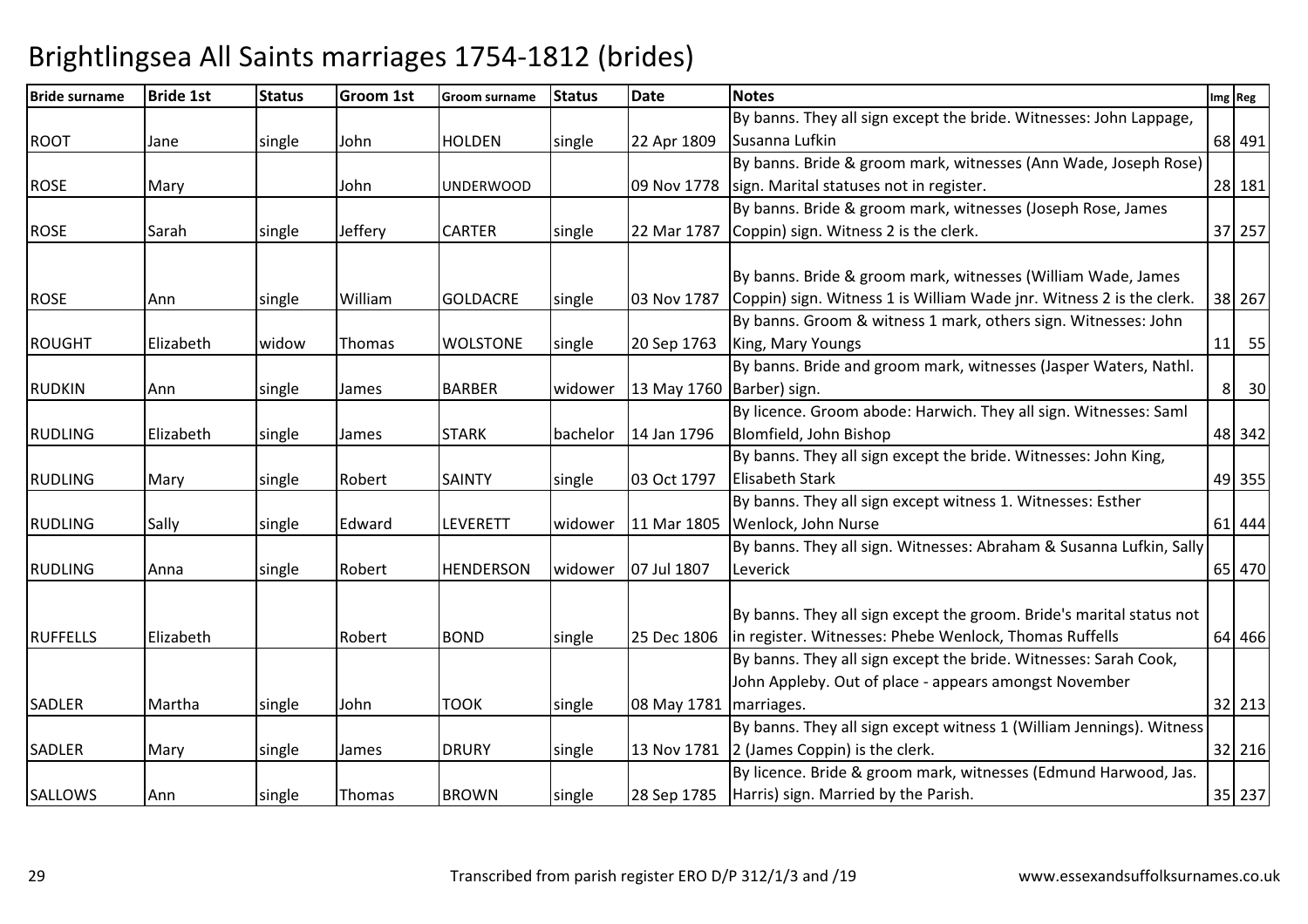| <b>Bride surname</b> | <b>Bride 1st</b> | <b>Status</b> | Groom 1st | <b>Groom surname</b> | <b>Status</b> | <b>Date</b> | <b>Notes</b>                                                        |                | Img Reg        |
|----------------------|------------------|---------------|-----------|----------------------|---------------|-------------|---------------------------------------------------------------------|----------------|----------------|
|                      |                  |               |           |                      |               |             | By banns. They all sign except the groom. Witnesses: Simon Smith,   |                |                |
| <b>SALMON</b>        | Sarah            | single        | William   | <b>GALE</b>          | single        | 23 Feb 1755 | Mary Colman?                                                        | 4 <sup>1</sup> | 8 <sup>8</sup> |
|                      |                  |               |           |                      |               |             |                                                                     |                |                |
|                      |                  |               |           |                      |               |             | By licence. Bride abode: St. Peter's, Colchester. They all sign.    |                |                |
|                      |                  |               | William   |                      |               |             | Groom is The Revd. William Henry Wade, Clerk A. B. Both witnesses   |                |                |
| SANDELL              | Anne             | single        | Henry     | <b>WADE</b>          | single        | 21 Apr 1772 | (John Bowry, Chris. Tennant) are also clerks (ie. Clergy)           |                | 20 122         |
|                      |                  |               |           |                      |               |             | By banns. Bride & groom mark, witnesses (John Fieldgate, Lilley     |                |                |
| <b>SANSOM</b>        | Sarah            | single        | Thomas    | <b>WILLET</b>        | widower       | 26 Dec 1790 | Pretty) sign.                                                       |                | 41 290         |
|                      |                  |               |           |                      |               |             | By banns. They all mark except witness 2. Bride's name given as     |                |                |
|                      | Mary             |               |           |                      |               |             | "Mary Gonneclift", then as "Mary Gonneclift Saymor." Witnesses:     |                |                |
| <b>SAYMOR</b>        | Gonneclift       | single        | James     | <b>CHIGNALL</b>      | single        | 21 Apr 1808 | John Chignall, Elizabeth Challings.                                 |                | 66 479         |
|                      |                  |               |           |                      |               |             | By banns. Bride & groom mark, witnesses (John Marten, Susanna       |                |                |
| <b>SCOLDING</b>      | Mary             | spinster      | William   | <b>ABBOTT</b>        | bachelor      | 07 Oct 1763 | Martin) sign.                                                       |                | 11 56          |
|                      |                  |               |           |                      |               |             | By licence. Groom abode: Great Clacton. They all sign. Witnesses:   |                |                |
| <b>SCOTT</b>         | Martha           | spinster      | Martin    | <b>COCK</b>          | bachelor      | 07 Aug 1770 | Wm Scott, John Frostick                                             |                | 18 107         |
|                      |                  |               |           |                      |               |             | By licence. Groom abode: Ardleigh. They all sign. Witnesses: Wm     |                |                |
| <b>SCOTT</b>         | Mary             | spinster      | John      | <b>FROSTICK</b>      | bachelor      | 16 Oct 1770 | Scott, John Howes                                                   |                | 18 108         |
|                      |                  |               |           |                      |               |             |                                                                     |                |                |
| <b>SCOTT</b>         | Elizabeth        | single        | Robert    | <b>BURRELL</b>       | single        | 21 Jul 1772 | By banns. They all sign. Witnesses: John Frostick, Martin Cock      |                | 20 124         |
|                      |                  |               |           |                      |               |             | By banns. They all sign except the bride. Witnesses: Philip Harris, |                |                |
| <b>SCRIVENER</b>     | Elizabeth        | spinster      | Johnson   | <b>HARRIS</b>        | bachelor      | 28 Feb 1769 | Joseph Rose                                                         |                | 17 104         |
|                      |                  |               |           |                      |               |             | By banns. Groom & witness 2 (James Coppin, clerk) sign, others      |                |                |
| <b>SEGGERS</b>       | Sarah            | single        | William   | <b>RICHARDSON</b>    | single        | 05 Feb 1781 | mark. Witness 1: Mary Underwood                                     |                | 31 205         |
|                      |                  |               |           |                      |               |             |                                                                     |                |                |
|                      |                  |               |           |                      |               |             | By banns. Groom & witness 2 sign, others mark. Bride's marital      |                |                |
| <b>SHARP</b>         | Mary Ann         |               | William   | <b>COPSEY</b>        | single        | 02 Nov 1806 | status not in register. Witnesses: Ann Drake, John Nurse            |                | 64 462         |
|                      |                  |               |           |                      |               |             | By licence. Groom abode: St. Osyth. They all sign except the groom. |                |                |
| <b>SHELVER</b>       | Mary             | single        | Thomas    | <b>WARD</b>          | single        | 17 Nov 1791 | Witnesses: Chas. Adams, Jno. Richardson                             |                | 42 297         |
|                      |                  |               |           |                      |               |             | By banns. Bride & groom mark, witnesses (Deborah Bawtree, James     |                |                |
| <b>SHEPHERD</b>      | Maria            | spinster      | Daniel    | <b>KEMP</b>          | bachelor      | 24 Dec 1810 | Letch) sign.                                                        |                | 70 507         |
|                      |                  |               |           |                      |               |             | By licence. Groom abode: West Mersea. They all sign. Witnesses:     |                |                |
| <b>SHERLOCK</b>      | Mary             | spinster      | John      | <b>STEPHENSON</b>    |               |             | widower   09 Oct 1771   Elizabeth Bishop, Willm. Rought             |                | 19 116         |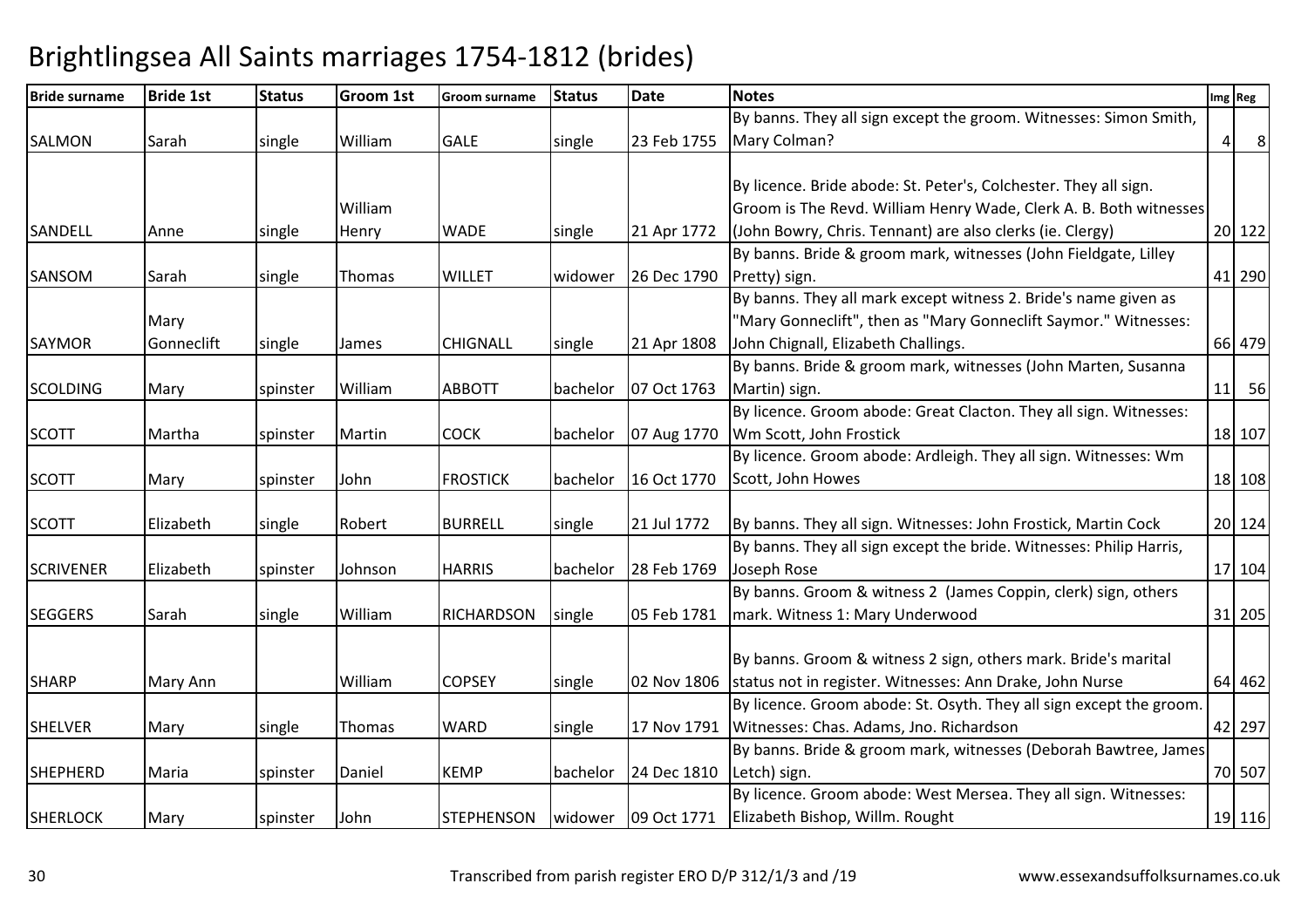| <b>Bride surname</b> | <b>Bride 1st</b> | <b>Status</b> | <b>Groom 1st</b> | <b>Groom surname</b> | <b>Status</b> | <b>Date</b> | <b>Notes</b>                                                                 |                | Img Reg |
|----------------------|------------------|---------------|------------------|----------------------|---------------|-------------|------------------------------------------------------------------------------|----------------|---------|
|                      |                  |               |                  |                      |               |             | By licence. They all sign. Marital statuses not in register. Witnesses:      |                |         |
| <b>SHERLOCK</b>      | Sarah            |               | Thomas           | <b>WENLOCK</b>       |               | 28 Jan 1779 | Chr. & Nathl. Wenlock                                                        |                | 28 184  |
|                      |                  |               |                  |                      |               |             | By banns. They all sign except the bride. Witness 2 is the clerk.            |                |         |
| <b>SHERLOCK</b>      | Mary             | widow         | William          | <b>COPSEY</b>        | single        | 25 Dec 1788 | Witnesses: Nathl. Wenlock, James Coppin                                      |                | 40 277  |
|                      |                  |               |                  |                      |               |             | By licence. They all sign except witness 2. Witnesses: Anthony               |                |         |
| <b>SHIPMAN</b>       | Elizabeth        | single        | Isaac            | <b>HARWOOD</b>       | single        | 07 Nov 1758 | Scott, Sarah Coppin                                                          |                | 7<br>32 |
| <b>SHOREY</b>        | Lucy             | single        | William          | <b>COPPIN</b>        | single        |             | 26 Mar 1795 By banns. They all sign. Witnesses: Hanh. Storey, Stepn. Bridge  |                | 47 334  |
|                      |                  |               |                  |                      |               |             | By banns. They all sign except the bride. Witnesses: Henry Archer,           |                |         |
| <b>SIMMONS</b>       | Elizabeth        | spinster      | John             | <b>THOMPSON</b>      | bachelor      | 26 Oct 1764 | Joseph Rose                                                                  |                | $13$ 69 |
|                      |                  |               |                  |                      |               |             | By banns. Bride & groom mark, witnesses (Susan Martin, Jos. Rose)            |                |         |
| <b>SIMONS</b>        | Thamer           |               | Samuel           | <b>MARTIN</b>        |               | 04 Aug 1777 | sign. Marital statuses not in register.                                      |                | 26 166  |
|                      |                  |               |                  |                      |               |             |                                                                              |                |         |
|                      |                  |               |                  |                      |               |             | By licence. Groom abode: St. Mary's, Colchester. They all sign.              |                |         |
| <b>SIMONS</b>        | Sarah            | spinster      | Bartholomew      | <b>BROWN</b>         | single        | 08 May 1796 | Witnesses: Betsy, Wm & Martha Ann Simons, Anna Amelia Wade.                  |                | 48 345  |
|                      | Martha           |               |                  |                      |               |             | By licence. Groom abode: Frating. They all sign. Witnesses: Betsy &          |                |         |
| <b>SIMONS</b>        | Ann              | single        | Thomas           | LAKE                 | single        | 26 Nov 1801 | John Simons, M. Lake                                                         |                | 55 395  |
|                      |                  |               |                  |                      |               |             | By licence. Groom abode: Great Bromley. They all sign. Marital               |                |         |
|                      | Anna             |               |                  |                      |               |             | statuses not in register. Witnesses: Orbell & Betsy Simons, Hannah           |                |         |
| <b>SIMONS</b>        | Mahala           |               | Robert           | <b>CARRINGTON</b>    |               | 11 Jun 1807 | Hardy                                                                        |                | 65 469  |
| <b>SIMONS</b>        | Mary             | spinster      | Nathaniel        | <b>LITTLEWOOD</b>    | bachelor      | 28 Oct 1810 | By licence. They all sign. Witnesses: Robt. Lufkin, Thomas Nevelle           |                | 69 503  |
|                      |                  |               |                  |                      |               |             | By licence. They all sign. Witnesses: Hannah Rolle, Wm & Elizabeth           |                |         |
| <b>SIMONS</b>        | Betsey           | spinster      | James            | <b>HARRISS</b>       | bachelor      | 10 Dec 1812 | <b>Simons</b>                                                                |                | 72 518  |
|                      |                  |               |                  |                      |               |             | By banns. They all mark except witness 2. Marital statuses not in            |                |         |
| <b>SIMPSON</b>       | Elizabeth        |               | Richard          | <b>RAMSEY</b>        |               | 08 Nov 1778 | register. Witnesses: John Ramsey, Joseph Rose                                |                | 27 180  |
|                      |                  |               |                  |                      |               |             | By banns. They all mark except the groom. Witnesses: John                    |                |         |
| <b>SMITH</b>         | Sarah            | single        | William          | <b>RANSOM</b>        | widower       | 28 Feb 1757 | Woodgate, Mary Goodchild                                                     | 5 <sup>1</sup> | 20      |
|                      |                  |               |                  |                      |               |             | By banns. They all mark except the groom. Witnesses: John Drake,             |                |         |
| <b>SMITH</b>         | Anne             | single        | Dodd             | <b>BISHOP</b>        | widower       | 11 Jul 1762 | John Hobart                                                                  |                | 9 41    |
| <b>SMITH</b>         | Sarah            | single        | James            | <b>COPPIN</b>        | single        |             | 11 Apr 1763   By banns. They all sign. Witnesses: John Reynolds, Joseph Rose |                | 10 47   |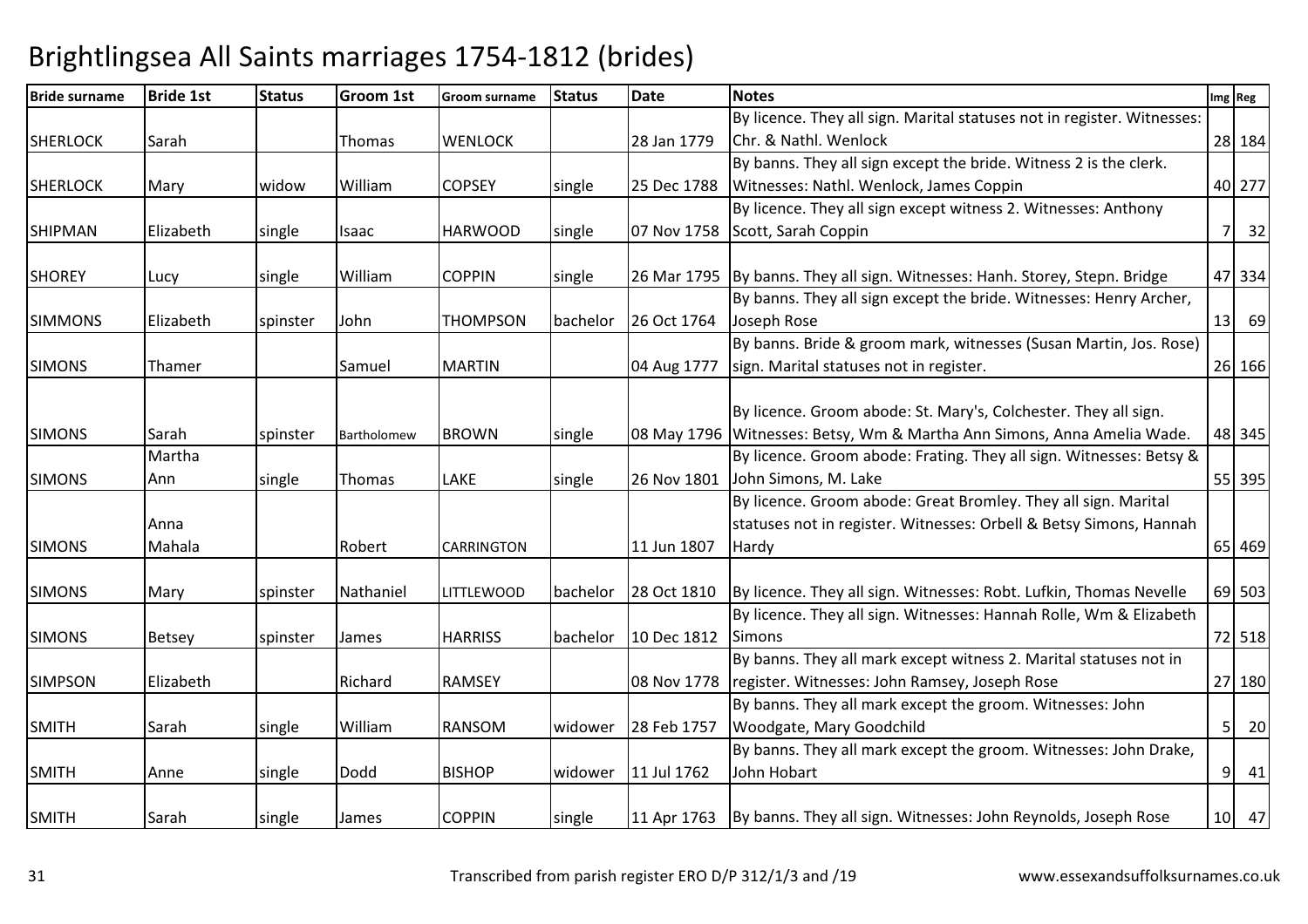#### Bride surnameBride 1st Status Groom 1st Groom surname Status Date e Notes **Ing Region Contract Contract Contract Contract Contract Contract Contract Contract Contract Contract Contract Contract Contract Contract Contract Contract Contract Contract Contract Contract Contract Contract Cont** SMITH Glisabeth Spinster William RUDLING Single 05 Feb 1768 By banns. They all sign. Witnesses: John Jarvis, Francis Tudor  $|17|$  99 SMITH Sarah | Thomas CHAMPION | 17 Nov 1777 By banns. Bride & groom mark, witnesses sign. Marital statuses not in register. Witnesses: John Rayment, Elizabeth Wolstone <sup>26</sup> <sup>171</sup>SMITH Mary Single George KERRIDGE single 30 Nov 1790 By banns. Bride & groom mark, witnesses (Ephraim Woods, John Dunnings) sign.. [41] 289 SMITH Charlotte single William MASKELL single 23 Oct 1800By banns. Groom & witness 2 sign, others mark. Witnesses: William Midson, John Nurse <sup>53</sup> <sup>385</sup>SMITH Sarah widow Samuel KINGSBURY bachelor 16 Dec 1801By banns. They all sign except the bride. Witnesses: Sarah Tabor, Stephen Candlerr 155 396 SMITH Sarah single John RANDALL widower 10 Mar 1805Nurse) sign.By banns. Bride & groom mark, witnesses (Thomas Farrow, John .  $\begin{bmatrix} 61 & 443 \end{bmatrix}$ SNELL Hannah single James TALBOT widower 28 Jan 1783By banns. Bride & groom mark, witnesses (Sukey Hart, John Hart?) sign. 33 223SPARROW Sarah Single Edward STILES single 14 Feb 1780 By banns. They all mark except witness 2 (James Coppin), the clerk. Witness 1: John French <sup>30</sup> <sup>198</sup>SPENCER Mary widow Thomas ROBERTS widower 24 May 1763Wade) sign.By banns. Bride & groom mark, witnesses (William Pearson, Thos . [10] 49 SPRAG Deborah single Henry ARCHER widower 11 May 1758Gooddable, Sarah CoppinBy licence. Groom & witness 1 sign, others mark. Witnesses: John n 6 28 **STAMMERS** Mary Eleanor spinster Orbell SIMONS bachelor 10 Dec 1812By licence. They all sign. Witnesses: Hannah Rolle, Wm & Elizabeth Simonss 2012 2013 2023 2024 2025 2026 2027 2028 2029 2020 2021 2022 2023 2024 2022 2023 2029 2022 2023 2026 2027 2028 2027 2028 2029 2020 2021 2022 2023 2029 2020 2021 2022 2023 2029 2027 2028 2029 2022 2023 2029 2029 2027 2028 STANTON Sarah Widow John BALCOMB Single 16 Nov 1799 By banns. They all sign except the bride. Witnesses: John Daines, Mary Gowingg 52 373 STARLING Martha widow Samuel HEFFER widower 02 Nov 1760By banns. Groom & witness 1 sign, others mark. Witnesses: Henry Archer, John Hobartt 8 33 STEARNS | Elizabeth | single | John | COPSEY | single | 09 Apr 1782 By banns. They all sign except witness 1 (Samuel Martin). Witness 2 (James Coppin) is the clerk. 32 220STEVENSON Elizabeth single Samuel HILLS single 17 Jul 1787 By banns. Bride & groom mark, witnesses (Sarah Wiley, Wm Wordley) sign. $38 \mid 261$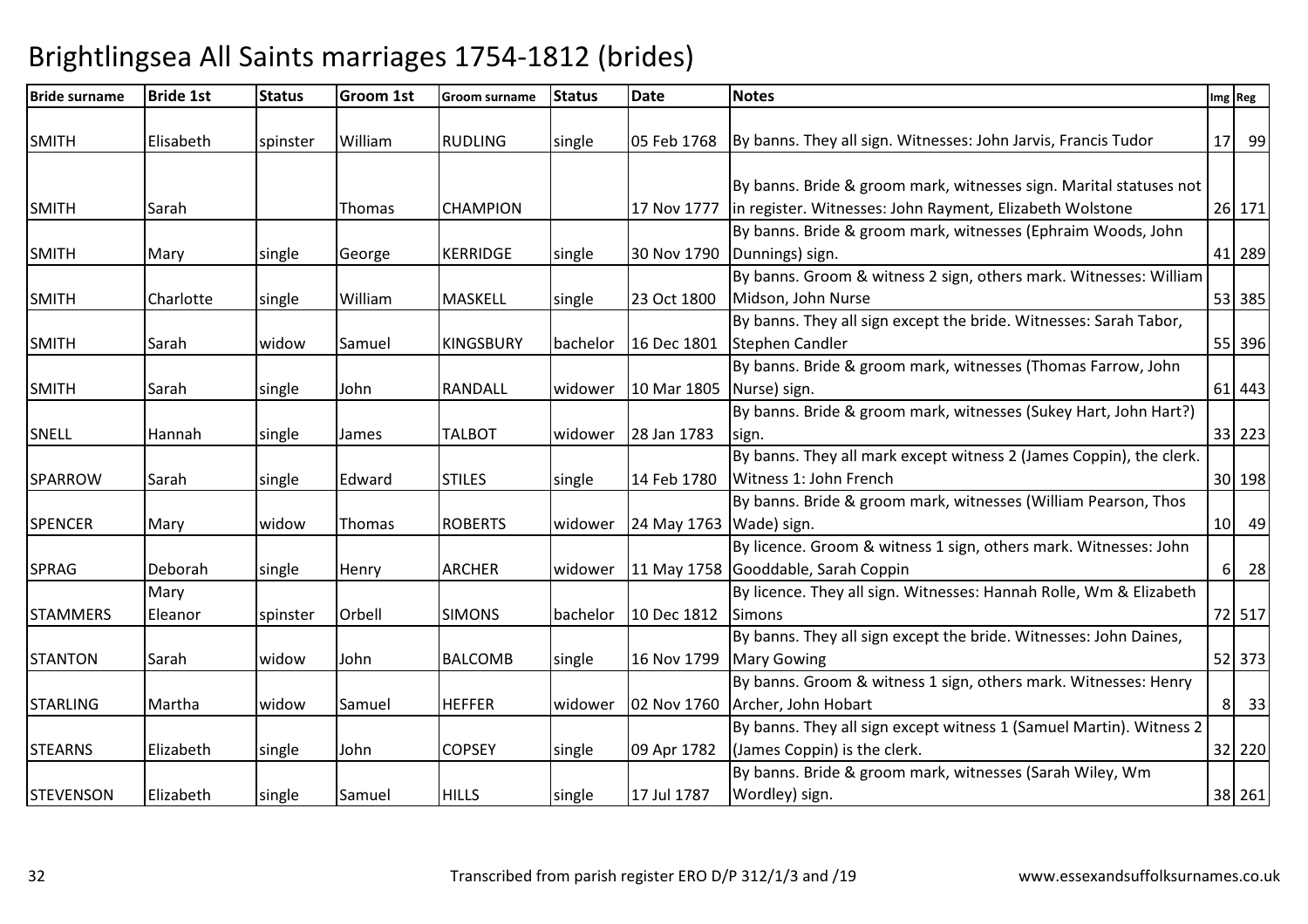| <b>Bride surname</b> | <b>Bride 1st</b> | <b>Status</b> | <b>Groom 1st</b> | <b>Groom surname</b> | <b>Status</b> | <b>Date</b> | <b>Notes</b>                                                                   | Img Reg        |           |
|----------------------|------------------|---------------|------------------|----------------------|---------------|-------------|--------------------------------------------------------------------------------|----------------|-----------|
|                      |                  |               |                  |                      |               |             | By banns. They all mark except the groom. Witnesses: John &                    |                |           |
| <b>STEVERSON</b>     | Martha           | single        | Samuel           | <b>ROOT</b>          | widower       | 17 Feb 1756 | <b>Elizabeth Bishop</b>                                                        | 5 <sup>1</sup> | <b>16</b> |
|                      |                  |               |                  |                      |               |             | By banns. They all sign except the groom. Witnesses: Robt.                     |                |           |
| <b>STILES</b>        | Sarah            | single        | Thomas           | <b>WADE</b>          | single        | 02 Oct 1806 | Anderson, John Nurse                                                           | 64 459         |           |
|                      |                  |               |                  |                      |               |             | By licence. They all sign. Witnesses: John Jolly, James Coppin                 |                |           |
| <b>STOW</b>          | Susannah         | single        | Cresey           | <b>YOUNGS</b>        | single        | 26 Dec 1780 | (clerk).                                                                       | 30 202         |           |
|                      |                  |               |                  |                      |               |             | By banns. They all mark except witness 2. Witnesses: Lucy Cowel,               |                |           |
| <b>SURRY</b>         | Martha           |               | William          | <b>HARVEY</b>        |               | 28 Sep 1800 | John Nurse                                                                     | 53 384         |           |
|                      |                  |               |                  |                      |               |             | By banns. They all mark. Marital statuses not in register. Reg                 |                |           |
|                      |                  |               |                  |                      |               |             | number should be 420 but has been entered as 120. Witnesses:                   |                |           |
| <b>SWEETINGHAM</b>   | Elizabeth        |               | Thomas           | <b>GODRFEY</b>       |               | 26 Dec 1803 | Edward & Mary Martin                                                           | 58 420         |           |
|                      |                  |               |                  |                      |               |             |                                                                                |                |           |
| <b>TABOR</b>         | Sally            | spinster      | John             | <b>KINGSBURY</b>     | bachelor      |             | 27 Nov 1766 By licence. They all sign. Witnesses: Robt. Kingsbury, Joseph Rose | 15 88          |           |
|                      |                  |               |                  |                      |               |             | By banns. They all mark except witness 2. Marital statuses not in              |                |           |
| <b>TABOR</b>         | Susan            |               | Samuel           | <b>MUNT</b>          |               | 01 Oct 1776 | register. Witnesses: Judith Tabor, Jos. Rose                                   | 25 160         |           |
|                      |                  |               |                  |                      |               |             |                                                                                |                |           |
|                      |                  |               |                  |                      |               |             | By licence. Groom abode: Thorrington. They all sign. Groom's                   |                |           |
| <b>TABOR</b>         | Mary             | single        | Robert           | <b>COOK</b>          |               | 15 Dec 1778 | marital status not in register. Witnesses: John Lake, Jos. Rose                | 28 182         |           |
|                      |                  |               |                  |                      |               |             |                                                                                |                |           |
|                      |                  |               |                  |                      |               |             | By banns. Groom abode: Alresford. Bride & groom mark, witnesses                |                |           |
| <b>TABOR</b>         | Judith           | single        | Henry            | <b>MAYS</b>          | single        | 19 Oct 1779 | (John Tabor, William Rudling) sign. Witness 1 is John Tabor jnr.               | 29 193         |           |
|                      |                  |               |                  |                      |               |             | By licence. Groom abode: Manningtree. They all sign. Witnesses:                |                |           |
| <b>TABOR</b>         | Susannah         | single        | John             | <b>RICHARDSON</b>    | single        | 04 Dec 1782 | Smith Tabor jnr, Esther & Elizabeth Tabor.                                     | 33 222         |           |
|                      |                  |               |                  |                      |               |             |                                                                                |                |           |
|                      |                  |               |                  |                      |               |             | By licence. Groom abode: St. Peter's, Colchester. They all sign.               |                |           |
| <b>TABOR</b>         | Elizabeth        | spinster      | Thomas           | <b>ACKLAND</b>       | bachelor      | 17 Nov 1789 | Witnesses: Janus Harrison, Charles Ackland, Rosey Harriss                      | 40 281         |           |
|                      |                  |               |                  |                      |               |             | By banns. They all sign except the bride. Witnesses: Joseph                    |                |           |
| <b>TABOR</b>         | Mary Chinery     | single        | Matthew          | <b>TABOR</b>         | single        | 27 Dec 1791 | <b>Underwood, Mary King</b>                                                    | 42 299         |           |
|                      |                  |               |                  |                      |               |             |                                                                                |                |           |
|                      |                  |               |                  |                      |               |             | By licence. They all sign. Reg number should be 431 but entered as             |                |           |
| <b>TABOR</b>         | Sarah            | spinster      | Stephen          | <b>CANDLER</b>       | bachelor      |             | 07 Aug 1804 131 in error. Witnesses: Jno. Groodage?, Jonth. Stone              | 59 431         |           |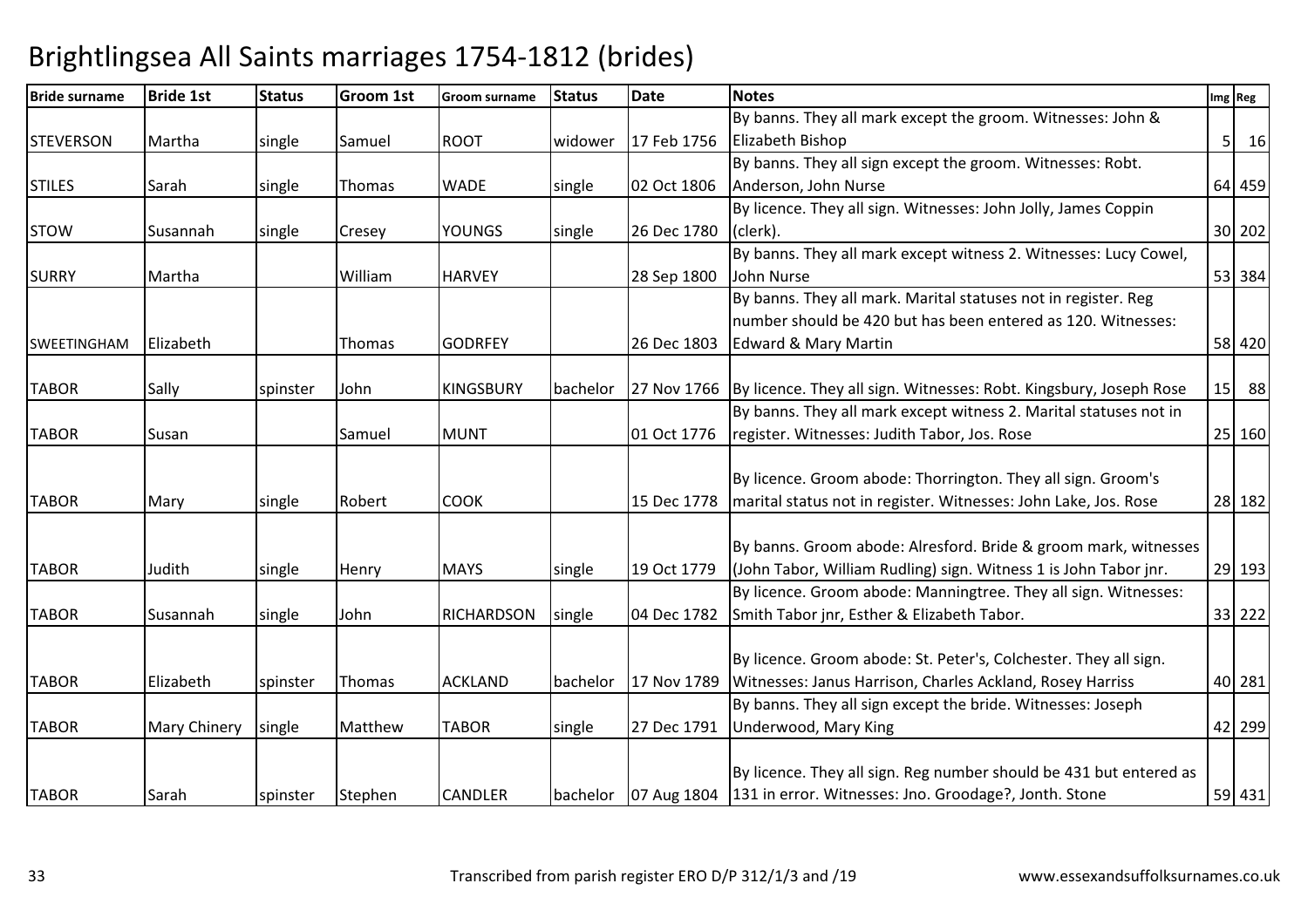| <b>Bride surname</b> | <b>Bride 1st</b> | <b>Status</b> | <b>Groom 1st</b> | <b>Groom surname</b> | <b>Status</b> | <b>Date</b> | <b>Notes</b>                                                        | Img Reg |
|----------------------|------------------|---------------|------------------|----------------------|---------------|-------------|---------------------------------------------------------------------|---------|
|                      |                  |               |                  |                      |               |             | By banns. Bride & groom mark, witnesses (Mary Bullson, James        |         |
| <b>TALBOT</b>        | Hannah           | widow         | Joseph           | <b>MOOR</b>          | single        | 24 Nov 1789 | Coppin) sign. Witness 2 is the clerk.                               | 40 282  |
|                      |                  |               |                  |                      |               |             | By licence. Bride abode: St. Clement Danes, Middlesex. They all     |         |
| <b>TAYLOR</b>        | Lucy             |               | Philip           | <b>NEWTON</b>        |               | 11 Dec 1777 | sign. Witnesses: Ann Woodcock, Jas. Harriss                         | 27 174  |
|                      |                  |               |                  |                      |               |             | By banns. They all mark except witness 1. Witnesses: Christopher    |         |
| <b>TAYLOR</b>        | Ann              | single        | Edward           | <b>STILES</b>        | single        | 29 Aug 1779 | Dunnings, Sarah Sparra                                              | 29 190  |
|                      |                  |               |                  |                      |               |             | By licence. They all sign. Reg number should be 422 but has been    |         |
|                      |                  |               |                  |                      |               |             | entered as 122. witnesses: Hannah Christiana Wenlock, Thomas        |         |
| <b>TAYLOR</b>        | Mary Ann         | single        | Samuel           | <b>WOOLVET</b>       | bachelor      | 12 Jan 1804 | Taylor                                                              | 58 422  |
|                      |                  |               |                  |                      |               |             | By licence. Groom abode: Frating. Bride & groom mark, witnesses     |         |
|                      |                  |               |                  |                      |               |             | (Robert Grimsey, John Nurse) sign. Reg numebr should be 428 but     |         |
| <b>TAYLOR</b>        | Mary             | single        | Abraham          | <b>MASKAL</b>        | widower       | 26 Apr 1804 | wrongly entered as 128.                                             | 59 428  |
|                      |                  |               |                  |                      |               |             | By banns. Groom & witness 2 sign, others mark. Witnesses: Sarah     |         |
|                      |                  |               |                  |                      |               |             | Smith, John Nurse. Reg number should be 437 but has been            |         |
| <b>TAYLOR</b>        | Ann              | single        | Durrant          | <b>KING</b>          | bachelor      | 21 Oct 1804 | incorrectly entered as 137.                                         | 60 437  |
|                      |                  |               |                  |                      |               |             | By banns. They all sign except witness 2 (William Frances).         |         |
| <b>TAYLOR</b>        | Martha           | single        | Abraham          | <b>LUFKIN</b>        | single        | 22 Jan 1805 | Witnesses 1 & 3: Susann Lufkin, Thos. Jefferies.                    | 60 440  |
|                      |                  |               |                  |                      |               |             | By banns. Groom & witness 2 sign, others mark. Witnesses: William   |         |
| <b>TAYLOR</b>        | Mary             | single        | Edward           | PAIN                 | single        | 02 Aug 1806 | Farrington, John Nurse                                              | 63 455  |
|                      |                  |               |                  |                      |               |             |                                                                     |         |
|                      |                  |               |                  |                      |               |             | By licence. Groom abode: Rochford, Essex. They all sign. Witnesses: |         |
| <b>TAYLOR</b>        | Elizabeth        | widow         | John             | <b>LAPPAGE</b>       | bachelor      | 04 Oct 1808 | Jas. Harriss, John Lappage, Betsy Simons, Rebecca Alexander         | 67 484  |
|                      |                  |               |                  |                      |               |             |                                                                     |         |
| <b>THOMPSON</b>      | Martha           | single        | Charles          | <b>ADAMS</b>         | single        | 16 Sep 1772 | By licence. They all sign. Witnesses: John Clapton, Sarah Colt      | 21 128  |
|                      |                  |               |                  |                      |               |             | By banns. Bride & groom mark, witnesses (John Barber, James         |         |
| <b>THOMPSON</b>      | Elizabeth        | single        | William          | <b>BRASTER</b>       | single        | 06 Oct 1788 | Coppin) sign. Witness 2 is the clerk.                               | 39 274  |
|                      |                  |               |                  |                      |               |             | By banns. They all mark except witness 1. Witnesses: John Nurse,    |         |
| <b>THOMPSON</b>      | Hannah           | single        | John             | <b>BARNS</b>         | single        | 30 Nov 1788 | Thomas Farrington                                                   | 40 276  |
|                      |                  |               |                  |                      |               |             | By banns. Groom & witness 2 (the clerk) sign, others mark.          |         |
| <b>THOMPSON</b>      | Hannah           | widow         | John             | <b>MARTIN</b>        | widower       | 22 Feb 1789 | Witnesses: Thomas Watson, James Coppin                              | 40 278  |
|                      |                  |               |                  |                      |               |             | By banns. Bride & groom mark, witnesses (Lucy Mayhew, John          |         |
| <b>THOMPSON</b>      | Susan            | single        | Edward           | <b>MARTIN</b>        | single        | 18 Jan 1798 | Nurse) sign.                                                        | 50 358  |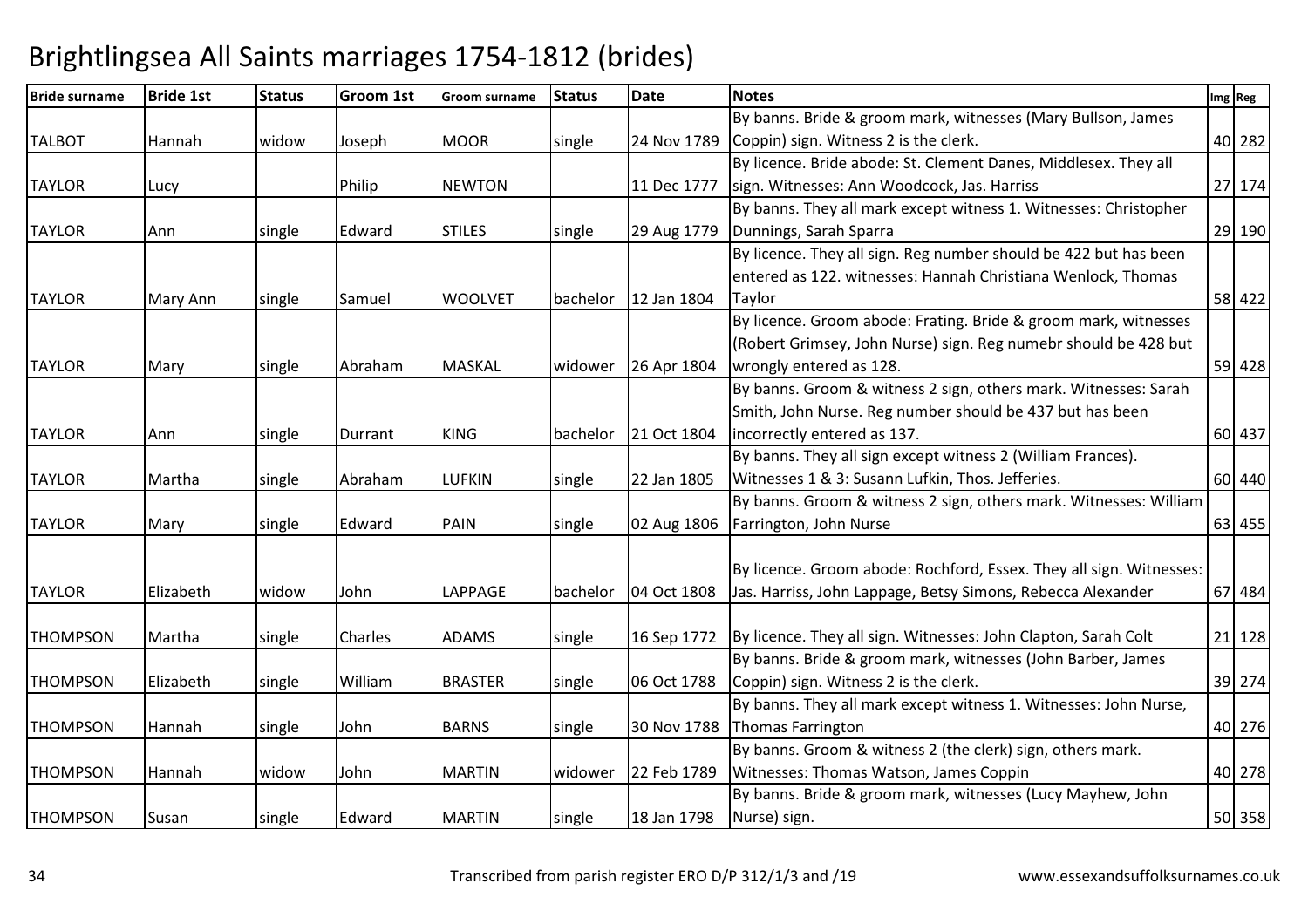| <b>Bride surname</b> | <b>Bride 1st</b> | <b>Status</b> | <b>Groom 1st</b> | <b>Groom surname</b> | <b>Status</b> | <b>Date</b> | <b>Notes</b>                                                               |    | Img Reg     |
|----------------------|------------------|---------------|------------------|----------------------|---------------|-------------|----------------------------------------------------------------------------|----|-------------|
|                      |                  |               |                  |                      |               |             | By banns. They all sign except the bride. Witnesses: Thos. Ruffalls,       |    |             |
| <b>THOMPSON</b>      | Hannah           | single        | Joseph           | RICHARDSON           | single        | 19 Jan 1800 | John Nurse                                                                 |    | 52 376      |
|                      |                  |               |                  |                      |               |             |                                                                            |    |             |
| <b>THORNTON</b>      | Sarah            | single        | William          | <b>HOLDER</b>        | single        |             | 29 Nov 1756   By banns. They all mark. Witnesses: John Hobart, John Holder |    | $5 \mid 18$ |
|                      |                  |               | John             |                      |               |             | By banns. They all sign except the bride. Witnesses: Robt Chiddock,        |    |             |
| <b>THORP</b>         | Sarah            | single        | <b>Burgess</b>   | EVERETT              | single        | 17 Jul 1808 | Thomas Nevelle                                                             |    | 66 480      |
|                      |                  |               | Redhead          |                      |               |             | By banns. They all sign except the bride. Witnesses: Thomas Nevell,        |    |             |
| <b>THORP</b>         | Sarah            | widow         | <b>Barnabas</b>  | <b>BARKER</b>        | single        | 28 Mar 1811 | Samuel Bocin                                                               |    | 70 510      |
|                      |                  |               |                  |                      |               |             | By banns. They all sign except the bride. Witnesses: Edward Pain,          |    |             |
| <b>TILLEY</b>        | Susan            | widow         | William          | <b>CHIDDOCK</b>      | widower       | 13 Oct 1811 | Thomas Nevell                                                              |    | 71 516      |
| <b>TODD</b>          | Jane             | spinster      | Edward           | <b>KEMPTON</b>       | bachelor      | 13 Aug 1765 | By licence. They all sign. Witnesses: John & Ann Kirby                     |    | 14 78       |
|                      |                  |               |                  |                      |               |             |                                                                            |    |             |
| <b>TOSDEL</b>        | Sarah            | widow         | Benjamin         | <b>ORAMS</b>         | bachelor      | 07 Jul 1796 | By banns. They all mark. Witnesses: Frances Good, Thomas Green             |    | 48 347      |
|                      |                  |               |                  |                      |               |             | By banns. They all sign except the bride. Witnesses: James                 |    |             |
| <b>TRANHAM</b>       | Mary             | widow         | John             | <b>WENT</b>          | single        | 04 Jun 1806 | Tranham, John Nurse                                                        |    | 63 452      |
|                      |                  |               |                  |                      |               |             | By banns. Groom & witness 1 mark, others sign. Witnesses: Hannah           |    |             |
| <b>TUDOR</b>         | Mary             | widow         | John             | <b>OSBOURN</b>       | widower       |             | 12 Mar 1787   Peek, Thos Holden                                            |    | 37 256      |
|                      |                  |               |                  |                      |               |             | By banns. They all mark except witness 2. Witnesses: Mary Bigsby,          |    |             |
| <b>TUKE</b>          | Hannah           | single        | John             | PARTRIDGE            | single        | 17 Apr 1798 | John Nurse                                                                 |    | 50 360      |
|                      |                  |               |                  |                      |               |             | By banns. Bride & groom mark, witnesses (Thos Wade, Jos Rose)              |    |             |
| <b>TURNER</b>        | Mary             | spinster      | Stephen          | <b>EVES</b>          | bachelor      | 14 Oct 1764 | sign.                                                                      |    | 13 68       |
|                      |                  |               |                  |                      |               |             |                                                                            |    |             |
| <b>TURNER</b>        | Maria            | widow         | John             | <b>ELLIS</b>         | widower       | 31 Dec 1793 | By banns. They all mark. Witness: James Potter. No 2nd witness.            |    | 45 322      |
|                      |                  |               |                  |                      |               |             | By banns. Bride & groom mark, witnesses (James Coppin, James               |    |             |
| <b>UNDERWOOD</b>     | Mary             | widow         | John             | <b>WELHAMS</b>       | single        | 26 Oct 1788 | Chaplin) sign. Witness 1 is the clerk.                                     |    | 39 275      |
|                      |                  |               |                  |                      |               |             | By banns. They all sign except the groom. Witnesses: Sarah Lufkin,         |    |             |
| <b>UNDERWOOD</b>     | Mary             | single        | John             | <b>BUNN</b>          | single        | 03 Mar 1795 | Samuel Haward                                                              |    | 47 333      |
|                      |                  |               |                  |                      |               |             | By banns. They all mark except witness1, the clerk. Witnesses:             |    |             |
| VERLANDER            | Rachel           | single        | Joseph           | <b>HODGSON</b>       | single        | 05 Oct 1788 | James Coppin, Thomas Watson                                                |    | 39 273      |
|                      |                  |               |                  |                      |               |             | By banns. Bride & groom mark, witnesses (John Miller, Jos. Rose)           |    |             |
| <b>VINCENT</b>       | Mary             | single        | Isaac            | <b>WITMAN</b>        | widower       | 14 Mar 1774 | sign.                                                                      |    | 22 140      |
| <b>WADE</b>          | Hannah           | spinster      | John             | <b>MILLER</b>        | widower       | $* * 1770$  | Banns only - not a marriage. Published 13, 20, 27 May 1770                 | 18 |             |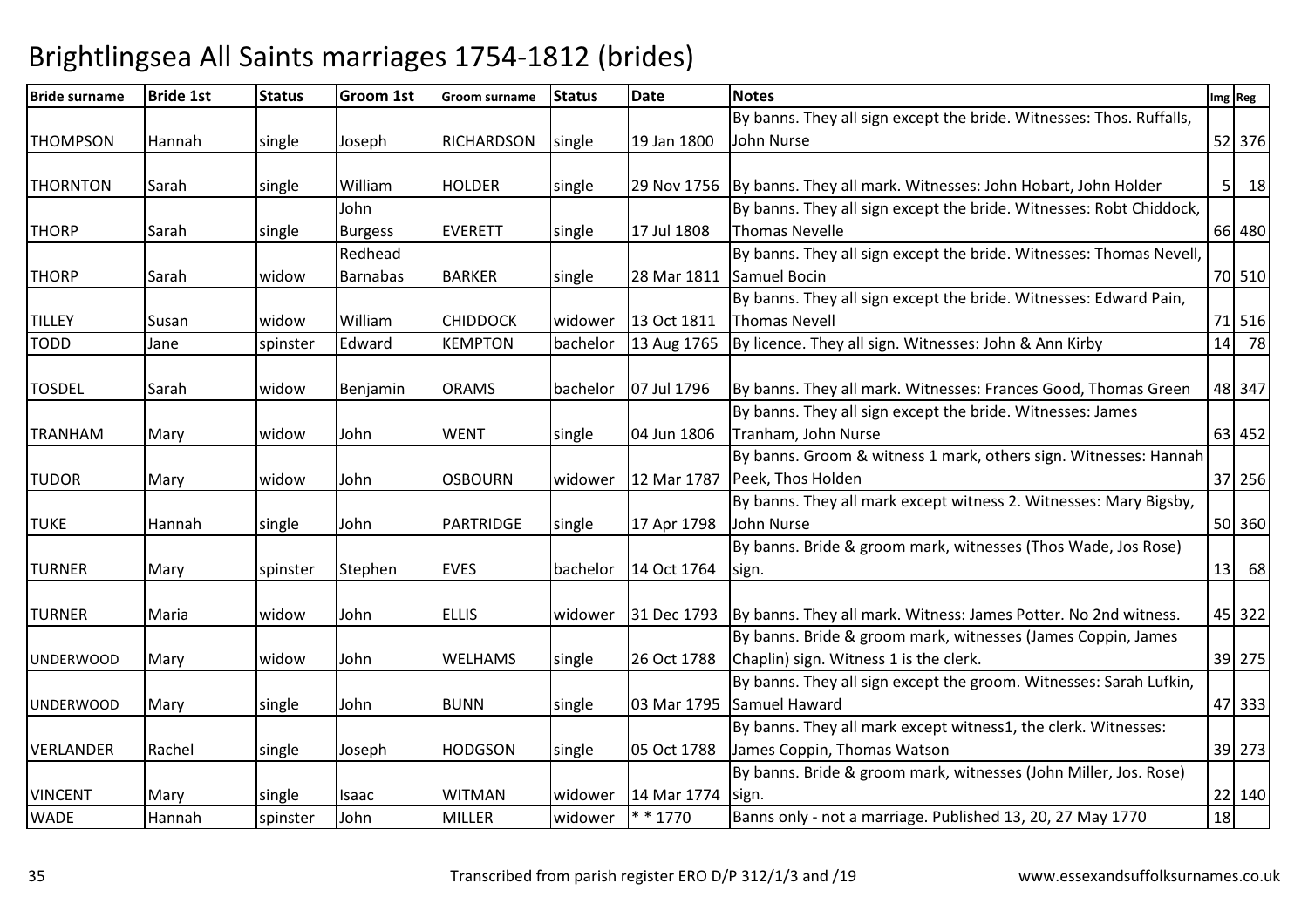| <b>Bride surname</b> | <b>Bride 1st</b> | <b>Status</b> | <b>Groom 1st</b> | <b>Groom surname</b> | <b>Status</b> | <b>Date</b>              | <b>Notes</b>                                                        | Img Reg |
|----------------------|------------------|---------------|------------------|----------------------|---------------|--------------------------|---------------------------------------------------------------------|---------|
|                      |                  |               |                  |                      |               |                          | By licence. Groom abode: All Saints, Colchester. They all sign.     |         |
|                      | Anna             |               |                  |                      |               |                          | Marital statuses not in register. Witnesses: Maurice Mason,         |         |
| <b>WADE</b>          | Amelia           |               | Thomas           | <b>MILES</b>         |               | 19 Feb 1799              | <b>Broome? Baines Hurlock</b>                                       | 51 364  |
|                      |                  |               |                  |                      |               |                          |                                                                     |         |
|                      |                  |               |                  |                      |               |                          | By banns. Groom abode: Little Horkesley. They all mark except       |         |
| <b>WAKLING</b>       | Susan            | single        | Thomas           | LEE                  | bachelor      | 01 Oct 1808              | witness 2. Witnesses: William Nurse, Thomas Nevell                  | 67 483  |
|                      |                  |               |                  |                      |               |                          | By banns. They all sign except witness 2. Witnesses: Wm Sherlock,   |         |
| <b>WALLER</b>        | Dorothy          | single        | Nathaniel        | <b>BARBER</b>        | widower       | 05 Apr 1763              | James Barber                                                        | 10 46   |
|                      |                  |               |                  |                      |               |                          | By banns. They all sign except the bride. Witnesses: John Jacob,    |         |
| <b>WARD</b>          | Hannah           | single        | John             | <b>MILLER</b>        | single        | 21 Aug 1772              | <b>Thos Angier</b>                                                  | 21 125  |
|                      |                  |               |                  |                      |               |                          | By banns. Bride & groom mark, witnesses (Mary Gowing, John          |         |
| <b>WARD</b>          | Hannah           | widow         | William          | <b>MAY</b>           | widower       | 20 May 1802 Nurse) sign. |                                                                     | 55 397  |
|                      |                  |               |                  |                      |               |                          | By banns. Bride & groom mark, witnesses (John Good, John Nurse)     |         |
|                      |                  |               |                  |                      |               |                          | sign. Bride's marital status not in register. Reg number should be  |         |
| <b>WARD</b>          | Hannah           |               | William          | <b>GEE</b>           | single        | 29 Jul 1804              | 430 but wrongly entered instead as 130.                             | 59 430  |
|                      |                  |               |                  |                      |               |                          | By licence. Groom abode: Harwich. They all sign except the bride.   |         |
| <b>WARD</b>          | Sarah            | spinster      | James            | <b>GILDERS</b>       | bachelor      | 20 Sep 1810              | Witnesses: John Death, Abm. Lufkin                                  | 69 501  |
|                      |                  |               |                  |                      |               |                          | By banns. Bride & groom mark, witnesses (John Nourse, Joseph        |         |
| <b>WARFORD</b>       | Eleanora         | widow         | Thomas           | <b>NEVEL</b>         | single        | 26 Jun 1774              | Rose) sign.                                                         | 23 141  |
|                      |                  |               |                  |                      |               |                          | By banns. Bride & groom mark, witnesses (Sarah Miller, Sarah        |         |
| <b>WARFORD</b>       | Mary             | widow         | William          | <b>ABBOT</b>         | widower       |                          | 04 Mar 1775 Sherlock) sign.                                         | 23 145  |
|                      |                  |               |                  |                      |               |                          |                                                                     |         |
|                      |                  |               |                  |                      |               |                          | By licence. They all sign except the bride. The groom is Henry      |         |
| <b>WARNER</b>        | Ann              | widow         | Henry            | <b>BOWTELL</b>       | single        | 26 Jan 1758              | Bowtell the younger. Witnesses: Henry Bowtell, Timothy Cockett      | 6 25    |
|                      |                  |               |                  |                      |               |                          | By banns. They all mark except witness 2. Witnesses: Thomas         |         |
| <b>WATCHAM</b>       | Sarah            | single        | <b>Nicholas</b>  | <b>ROSE</b>          | single        | 11 Dec 1793              | Goldacre, James Coppin                                              | 45 321  |
|                      |                  |               |                  |                      |               |                          | By banns. They all mark except witness 2. Witnesses: Mary Fen,      |         |
| <b>WEBB</b>          | Mary             | single        | William          | <b>FRENCH</b>        | single        | 23 Nov 1800              | John Nurse                                                          | 54 389  |
|                      |                  |               |                  |                      |               |                          |                                                                     |         |
| <b>WENLOCK</b>       | Mary             | spinster      | William          | <b>SHERLOCK</b>      | bachelor      | 30 Jul 1776              | By licence. They all sign. Witnesses: Miles Hobart, Sarah Sherlock  | 25 158  |
|                      |                  |               |                  |                      |               |                          | By banns. They all sign except the groom. Witnesses: Mary Ruffells, |         |
| <b>WENLOCK</b>       | Anne             | single        | James            | <b>COOK</b>          | single        |                          | 24 Aug 1811   Nath. Wenlock.                                        | 71 515  |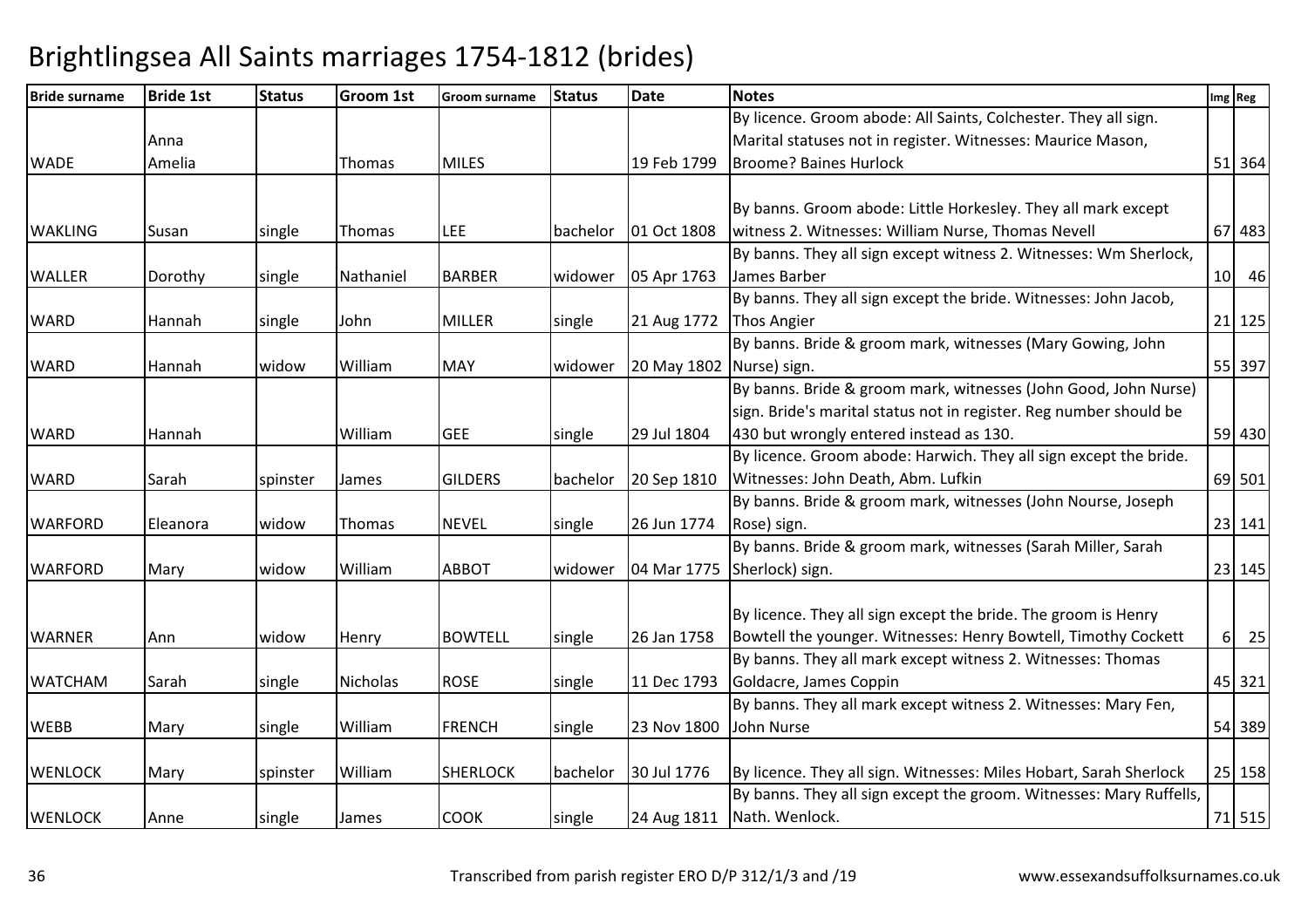| <b>Bride surname</b> | <b>Bride 1st</b> | <b>Status</b> | Groom 1st      | Groom surname     | <b>Status</b> | <b>Date</b>            | <b>Notes</b>                                                                  |                | Img Reg         |
|----------------------|------------------|---------------|----------------|-------------------|---------------|------------------------|-------------------------------------------------------------------------------|----------------|-----------------|
|                      |                  |               |                |                   |               |                        | By banns. Groom abode: Thorrington. They all sign except the                  |                |                 |
| <b>WENT</b>          | Elizabeth        | single        | <b>Charles</b> | <b>HART</b>       | single        | 04 Dec 1781            | groom. Witnesses: Thos. Wade, Lucy Buck                                       |                | 32 217          |
|                      |                  |               |                |                   |               |                        | By banns. They all sign except the bride. Witnesses: Elizabeth Bond,          |                |                 |
| <b>WENT</b>          | Sarah            | single        | Thomas         | <b>DAY</b>        | single        | 16 Jul 1807            | <b>Richard Minter</b>                                                         |                | 65 472          |
|                      |                  |               |                |                   |               |                        | By banns. Bride & groom mark, witnesses (John Went, Thomas                    |                |                 |
| <b>WENT</b>          | Mahalah          | single        | John           | <b>TURPIN</b>     | single        | 25 Dec 1812            | Nevell) sign.                                                                 |                | 72 516          |
|                      |                  |               |                |                   |               |                        |                                                                               |                |                 |
|                      |                  |               |                |                   |               |                        | By licence. Groom abode: Kent. Bride & groom mark, witnesses                  |                |                 |
| <b>WENTERFLOOD</b>   | Tabitha          | single        | Charles        | <b>SEAMER</b>     | widower       | 21 May 1783            | (Thos. Edsell, James Coppin) sign. Witness 2 is the clerk.                    |                | 33 225          |
|                      |                  |               | John           |                   |               |                        | By banns. They all sign except the bride. Marital statuses not in             |                |                 |
| <b>WESTTON</b>       |                  |               | Gibbs          | <b>MARTIN</b>     |               | 08 Oct 1793            | register. Witnesses: Elizabeth Watson, William Cipsey                         |                | 45 319          |
|                      | Sarah            |               |                |                   |               |                        |                                                                               |                |                 |
| <b>WHALE</b>         | Mary             | single        | Daniel         | <b>PEGGS</b>      | single        |                        | 05 Dec 1767 By banns. They all mark. Witnesses: Thomas Farrington, Mary Hill  | 16             | 97              |
|                      |                  |               |                |                   |               |                        | By licence. They all sign. Witnesses: Anna Amelia Wade, James                 |                |                 |
| <b>WHILEY</b>        | Mary             | single        | John           | <b>HART</b>       | widower       | 01 Dec 1791            | Coppin                                                                        |                | 42 298          |
|                      |                  |               |                |                   |               |                        | By banns. Bride & groom mark, witnesses (Sarah Whiley, Thomas                 |                |                 |
| <b>WHILEY</b>        | Ann              | single        | Joseph         | <b>BARTON</b>     | single        | 17 Sep 1792            | Taylor) sign.                                                                 |                | 43 307          |
|                      |                  |               | Robert         |                   |               |                        |                                                                               |                |                 |
| <b>WHILEY</b>        | Sarah            | single        | Heard          | <b>GLENDINING</b> | single        |                        | 21 Mar 1793   By banns. They all sign. Witnesses: Philip Sainty, James Coppin |                | 44 313          |
| <b>WHITE</b>         | Lettice          | widow         | George         | <b>HILL</b>       | widower       |                        | 21 Oct 1755   By banns. They all mark. Witnesses: John Hobart, Sarah Coppen   |                | $\vert$ 4<br>12 |
|                      |                  |               |                |                   |               |                        | By banns. They all mark except witness 2. Witnesses: Saml.                    |                |                 |
| <b>WHITE</b>         | Elizabeth        | widow         | Thomas         | LEWIS             | widower       |                        | 12 May 1765 Dunnington, Jos. Rose                                             | 14             | 76              |
|                      |                  |               |                |                   |               |                        | By banns. Groom & witness 2 sign, others mark. Witnesses: John                |                |                 |
| <b>WHITE</b>         | Elizabeth        | single        | John           | FIELDGATE         | widower       |                        | 24 Dec 1806   Lambeth, Phebe Wenlock                                          |                | 64 465          |
|                      |                  |               |                |                   |               |                        |                                                                               |                |                 |
|                      |                  |               |                |                   |               |                        | By banns. They all mark except witness 2, the clerk. Marital                  |                |                 |
| <b>WHITMAND</b>      | Ann              | widow         | John           | <b>ORMON</b>      | single        | 09 Feb 1784            | statuses not in reigster. Witnesses: John Osbourn, James Coppin               | $\overline{2}$ |                 |
|                      |                  |               |                |                   |               |                        | By banns. They all sign except witness 1. Witnesses: James Letch,             |                |                 |
| <b>WILBEY</b>        | Amy              | single        | Robert         | <b>CHIDWICK</b>   |               | bachelor   15 Feb 1795 | James Coppin                                                                  |                | 47 332          |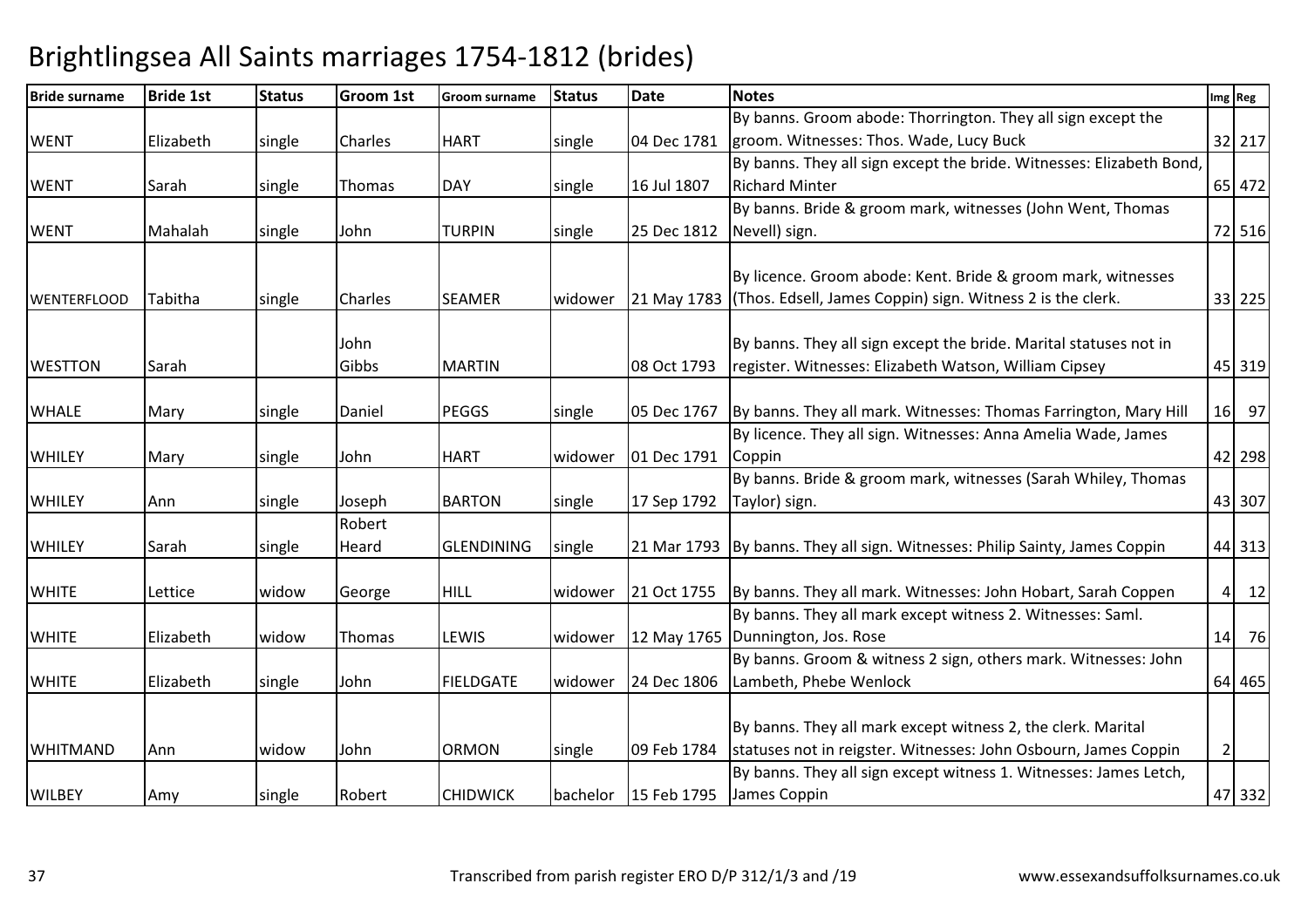| <b>Bride surname</b> | <b>Bride 1st</b> | <b>Status</b> | Groom 1st   | <b>Groom surname</b> | <b>Status</b> | <b>Date</b> | <b>Notes</b>                                                                                            | Img Reg |
|----------------------|------------------|---------------|-------------|----------------------|---------------|-------------|---------------------------------------------------------------------------------------------------------|---------|
|                      |                  |               |             |                      |               |             | By banns. Bride & groom mark, witnesses (John Burgis, John                                              |         |
| <b>WILEY</b>         | Elizabeth        | single        | William     | <b>MAYHEW</b>        | single        | 28 Nov 1762 | Pegrum) sign.                                                                                           | 10 44   |
|                      |                  |               |             |                      |               |             | By banns. They all sign. Marital statuses not in register. Witnesses:                                   |         |
| <b>WILEY</b>         | Abigail          |               | Phillip     | <b>SAINTY</b>        |               | 20 Oct 1776 | Jos. Rose, Nathaniel Wiley                                                                              | 25 162  |
|                      |                  |               |             |                      |               |             | By banns. They all mark except witness 2. Witnesses: John King,                                         |         |
| <b>WILLIAMS</b>      | Jud.             | spinster      | Peter       | <b>LEWIS</b>         | single        | 27 Aug 1764 | Joseph Rose                                                                                             | $12$ 64 |
|                      |                  |               |             |                      |               |             |                                                                                                         |         |
| <b>WINTER</b>        | Sarah            | single        | John        | <b>RAYMENT</b>       | widower       |             | 23 Mar 1772 By banns. They all sign. Witnesses: John Kingsbury, Samuel Lewis                            | 20 120  |
|                      |                  |               |             |                      |               |             | By licence. Groom abode: St. Osyth. They all mark except witness 1.                                     |         |
|                      |                  |               |             |                      |               |             | Witnesses: Sarah Bawtree, Elizabeth Capon Reg number should be                                          |         |
| <b>WINTERFLOOD</b>   | Susan            | widow         | Robert      | <b>THORP</b>         | widower       | 29 Mar 1804 | 426 but wrongly entered as 126.                                                                         | 58 426  |
|                      |                  |               |             |                      |               |             | By banns. They all sign except witness 1. Witnesses: John                                               |         |
| <b>WOLSTON</b>       | Elizabeth        | widow         | Christopher | <b>DUNNINGS</b>      | widower       | 28 Jul 1793 | Thompson, James Coppin                                                                                  | 45 316  |
|                      |                  |               |             |                      |               |             | By licence. Groom & witness 2 sign, others mark. Witnesses:                                             |         |
| <b>WOODGATE</b>      | Rachel           | widow         | John        | <b>BACON</b>         | single        | 07 Jun 1763 | George Campden, Joseph Rose                                                                             | 10 50   |
|                      |                  |               |             |                      |               |             |                                                                                                         |         |
|                      |                  |               |             |                      |               |             | By banns. Bride is a minor. Bride & groom mark, witnesses (Jno.                                         |         |
| <b>WOODGATE</b>      | Rachel           |               | James       | <b>IVES</b>          |               | 25 Apr 1779 | Kingsbury, William Rudling) sign. Marital statuses not in register.                                     | 28 186  |
|                      |                  |               |             |                      |               |             | By banns. They all mark except witness 2. Witnesses: John Lewes,                                        |         |
| <b>WOODS</b>         | Sarah            | single        | James       | <b>EAGLE</b>         | single        | 20 Feb 1774 | Jos. Rose                                                                                               | 22 139  |
| <b>WOODS</b>         | Elizabeth        | spinster      | John        | <b>WELLER</b>        | bachelor      | 01 Jan 1805 | By licence. They all sign. Witnesses: Samuel & Martha Simons.                                           | 60 439  |
|                      |                  |               |             |                      |               |             | By banns. They all mark except witness 2. Witnesses: Samuel                                             |         |
| <b>WOODS</b>         | Elizabeth        | single        | William     | <b>FRENCH</b>        | widower       |             | 21 Mar 1805 Jacobs, John Nurse                                                                          | 61 445  |
|                      |                  |               |             |                      |               |             |                                                                                                         |         |
| <b>WOOLVET</b>       | Sarah            | single        | John        | <b>WRINCH</b>        | single        | 23 Jan 1806 | By banns. They all sign. Witnesses: John Bragg, Mary Ann Sains                                          | 62 456  |
| <b>WOOLVETT</b>      | Susan            | single        | John        | <b>BRAGG</b>         | single        |             | 18 Nov 1805 By banns. They all sign. Witnesses: Jno. Wrinch, Sarah Woolvett                             | 62 453  |
|                      |                  |               |             |                      |               |             | By banns. Bride & groom mark, witnesses (Samuel Baker, James                                            |         |
| <b>WORDLEY</b>       | Hannah           | single        | James       | <b>MARTIN</b>        | single        | 25 Jan 1792 | Coppin) sign.                                                                                           | 43 300  |
|                      |                  |               |             |                      |               |             |                                                                                                         |         |
| <b>WORDLEY</b>       | Eleanor          | widow         | Thomas      | <b>JESSUP</b>        |               |             | bachelor   06 Aug 1812   By licence. They all sign. Witnesses: Mary Coppin, Vivian Davenport   71   517 |         |